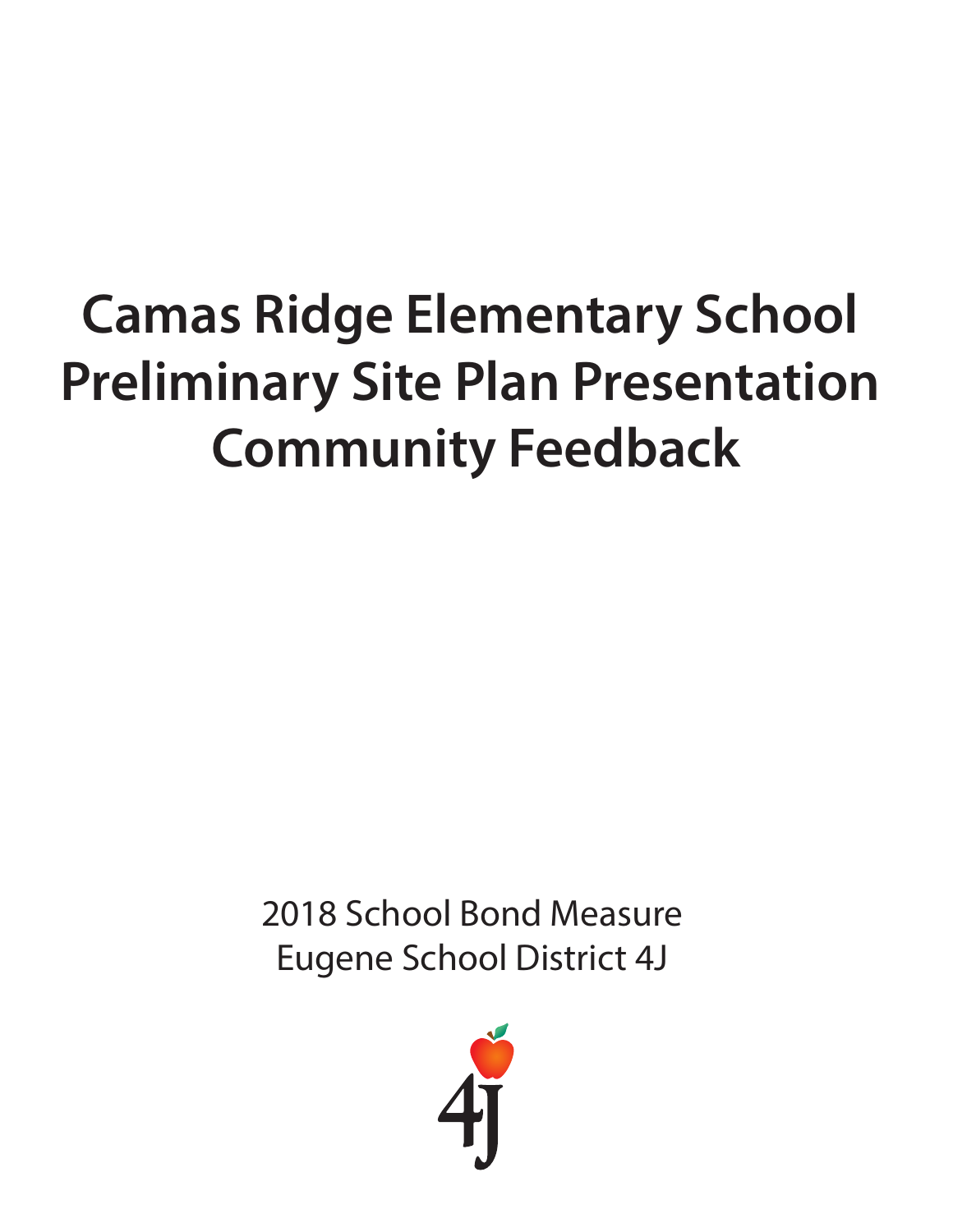

#### **Q1**

Do you have any comments on the presented site plan for the new Camas Ridge Elementary School?

Mostly concerned with updating the overpass, safety across 30th.

#### **Q2**

Are there elements of the current Camas Ridge school site that are important or special to you?

The teachers.

#### **Q3**

What is your relationship to Camas Ridge Community Elementary School?

#### **Q4**

Where do you live?

#### **Q5**

If you would you like to subscribe to receive occasional updates on bond-funded school improvements, please share your email address here or send an email to bond@4j.lane.edu.

**Camas Ridge parent/guardian**

**Camas Ridge school neighborhood**

### #2

#### COMPLETE

1 / 49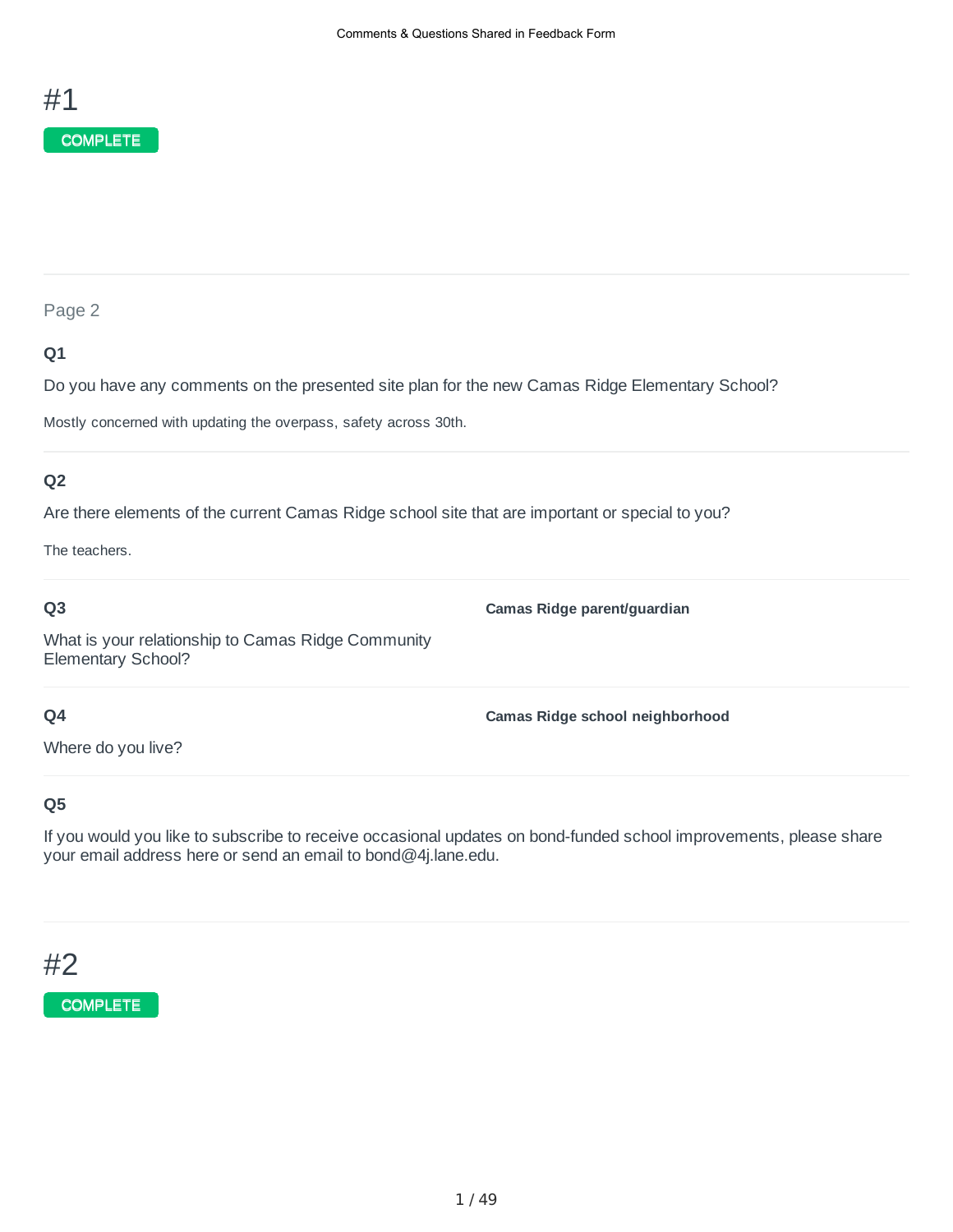#### **Q1**

Do you have any comments on the presented site plan for the new Camas Ridge Elementary School?

Does the parking lot need to be so big? And can it be used as a playground area too if it's not being filled with cars during the school day?

Will the covered space use the existing outdoor school structure? That was built by families and teachers so it seems like something we should preserve.

If this design is kept, could there be a stairway connecting 29th place to the parking lot to ease access of families coming from that direction? I could see them walking down the hill if there isn't a stairway anyways, so might as well make it easier.

Could we add a garden space, perhaps if the parking lot is made smaller, so that teachers have the option of doing gardening for their community time projects?

Where will the library be in that design, will it be near the gym? or in the admin building?

Will you enter the school on the top floor, and then have lower floors? or enter at the bottom and go up?

#### **Q2**

Are there elements of the current Camas Ridge school site that are important or special to you?

Although they are not necessarily being used right now, there are lots of gardening plots that allow for community time projects and outdoor teaching at the current location. This design seems to put cars ahead of outdoor learning and I would like to see more opportunities for outdoor learning and less for parking as our current parking lot is almost never full.

#### **Q3**

**Camas Ridge parent/guardian**

What is your relationship to Camas Ridge Community Elementary School?

#### **Q4**

**Camas Ridge school neighborhood**

Where do you live?

#### **Q5**

If you would you like to subscribe to receive occasional updates on bond-funded school improvements, please share your email address here or send an email to bond@4j.lane.edu.

Email Address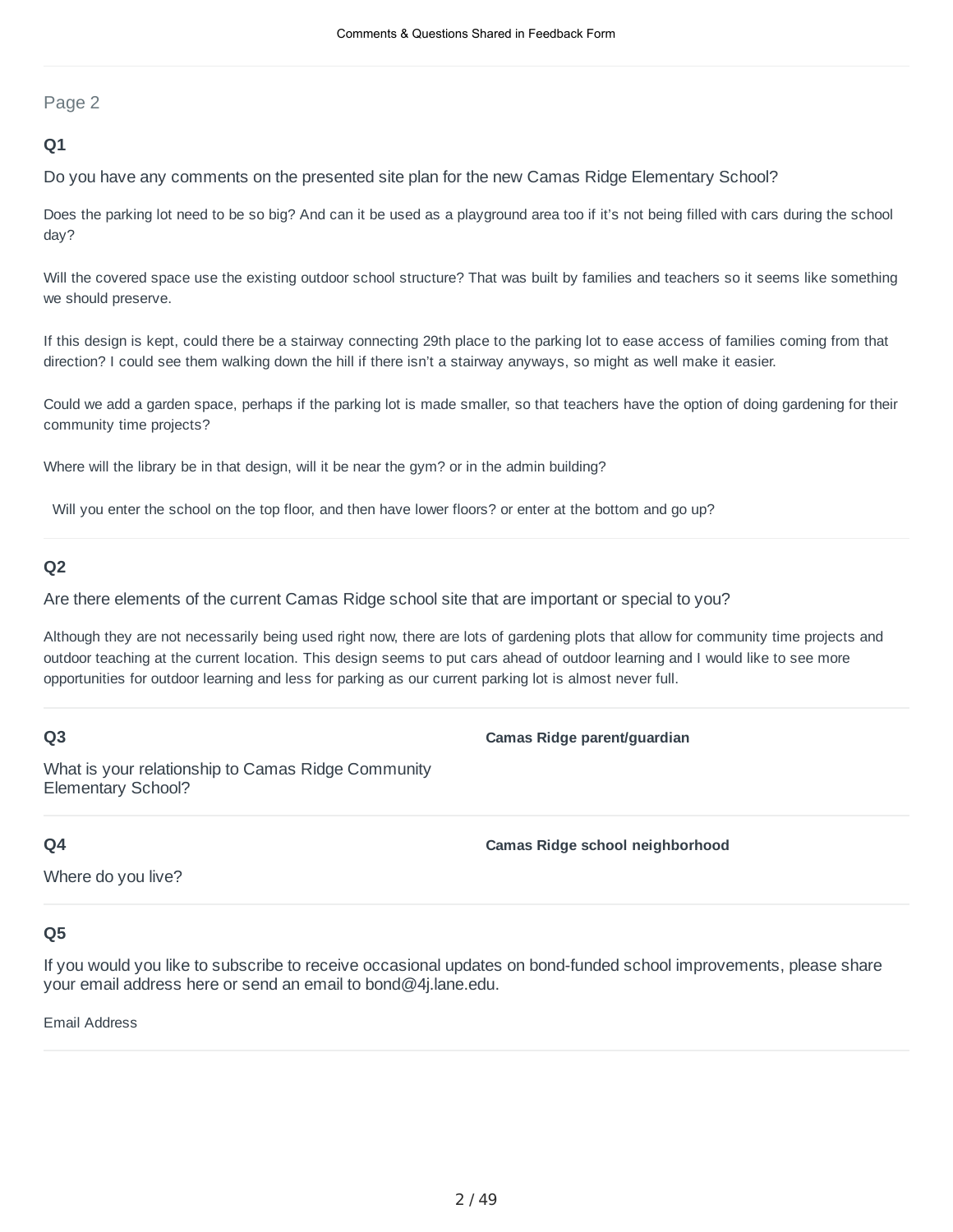

#### **Q1**

Do you have any comments on the presented site plan for the new Camas Ridge Elementary School?

save the camas on the east slope

#### **Q2**

Are there elements of the current Camas Ridge school site that are important or special to you?

the purple basket ball court or relocate

#### **Q3**

What is your relationship to Camas Ridge Community Elementary School?

**Former Camas Ridge student**

**Camas Ridge school neighborhood**

#### **Q4**

Where do you live?

#### **Q5**

If you would you like to subscribe to receive occasional updates on bond-funded school improvements, please share your email address here or send an email to bond@4j.lane.edu.

#### #4

#### **COMPLETE**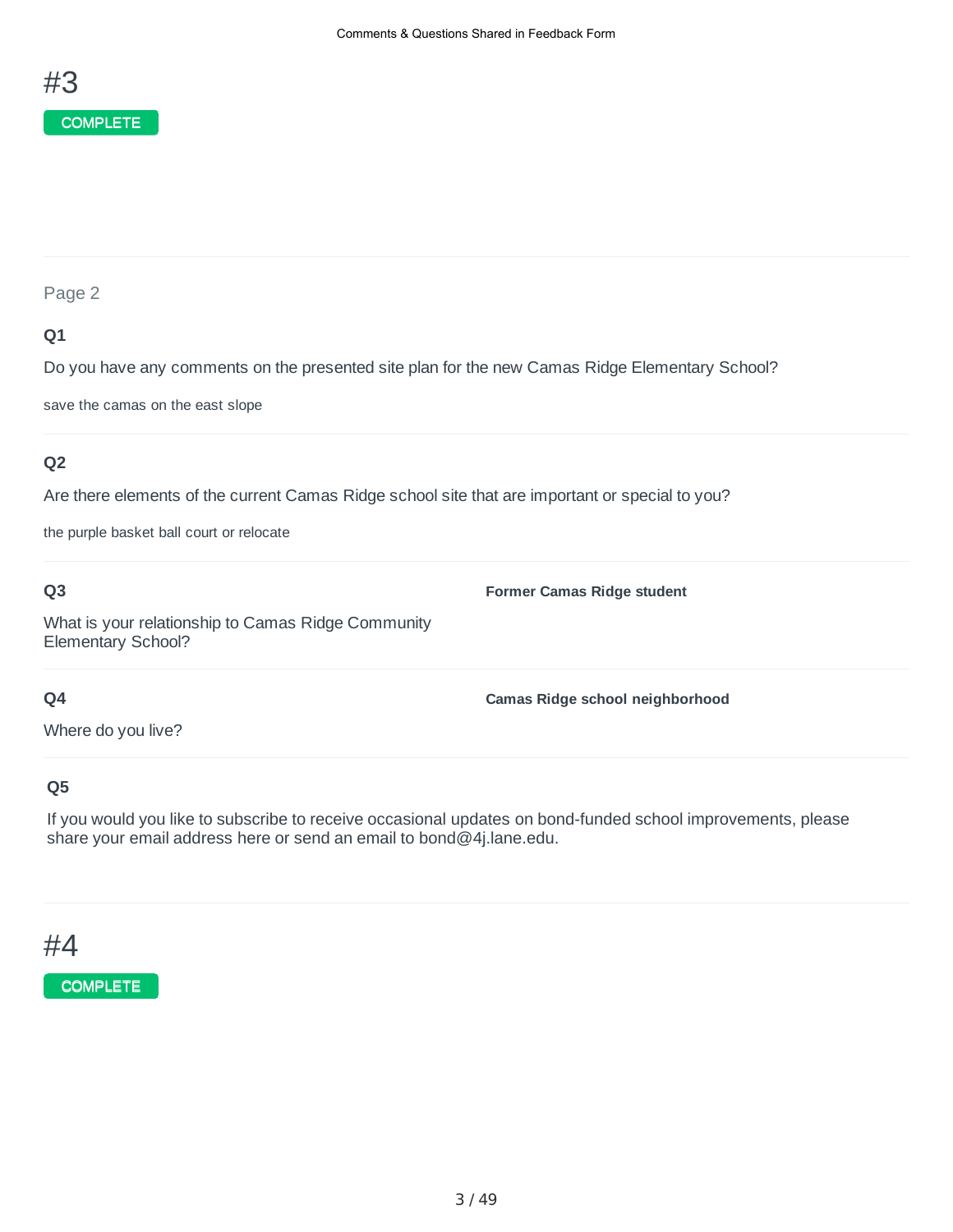#### **Q1**

Do you have any comments on the presented site plan for the new Camas Ridge Elementary School?

Please save the trees and plan for a community garden. How will the building accommodate the project based learning? How will community remain invited to the space? Will you incorporate elements such as spaces for art walks, jog a thons and other legacy events

#### **Q2**

Are there elements of the current Camas Ridge school site that are important or special to you?

The trees were planted by students including playground trees and fruit trees

The peace pole has memory

The fact that the basketball court was named after a student who died

The outdoor classroom and bike parking are legacy projects

The garden is a great plat to teach math and science

The art walks and music events are important for displaying the project based items.

| Q <sub>3</sub><br>What is your relationship to Camas Ridge Community<br>Elementary School? | Former Camas Ridge student,<br>Other community member (none of the above) |
|--------------------------------------------------------------------------------------------|---------------------------------------------------------------------------|
| Q4                                                                                         | Camas Ridge school neighborhood                                           |

Where do you live?

#### **Q5**

If you would you like to subscribe to receive occasional updates on bond-funded school improvements, please share your email address here or send an email to bond@4j.lane.edu.

# #5 **COMPLETE**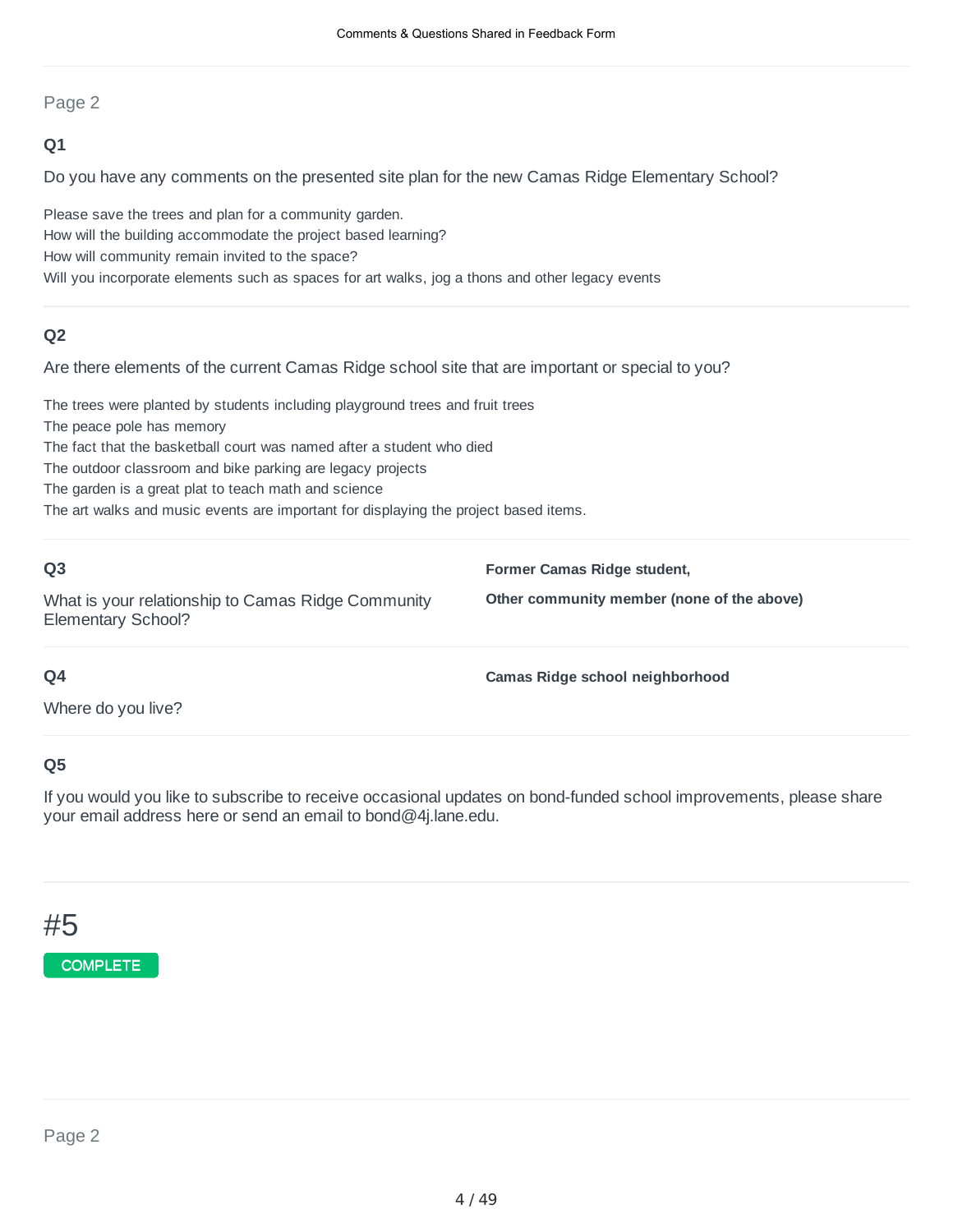Do you have any comments on the presented site plan for the new Camas Ridge Elementary School?

I wrote two questions on the webinar Q&A

- 1. What green building materials are you using and how environmentally sustainable will the project be?
- 2. How can diesel pollution from trucks and school buses be limited?

#### **Q2**

Are there elements of the current Camas Ridge school site that are important or special to you?

Yes, the noise and air pollution during the construction phase, and thereafter, with the school buses.

#### **Q3**

**Other community member (none of the above)**

What is your relationship to Camas Ridge Community Elementary School?

#### **Q4**

**Camas Ridge school neighborhood**

Where do you live?

#### **Q5**

If you would you like to subscribe to receive occasional updates on bond-funded school improvements, please share your email address here or send an email to bond@4j.lane.edu.

# #6

#### **COMPLETE**

Page 2

#### **Q1**

Do you have any comments on the presented site plan for the new Camas Ridge Elementary School?

We like that the presented design positions the school gym alongside 30th ave, placing the play space away from the road.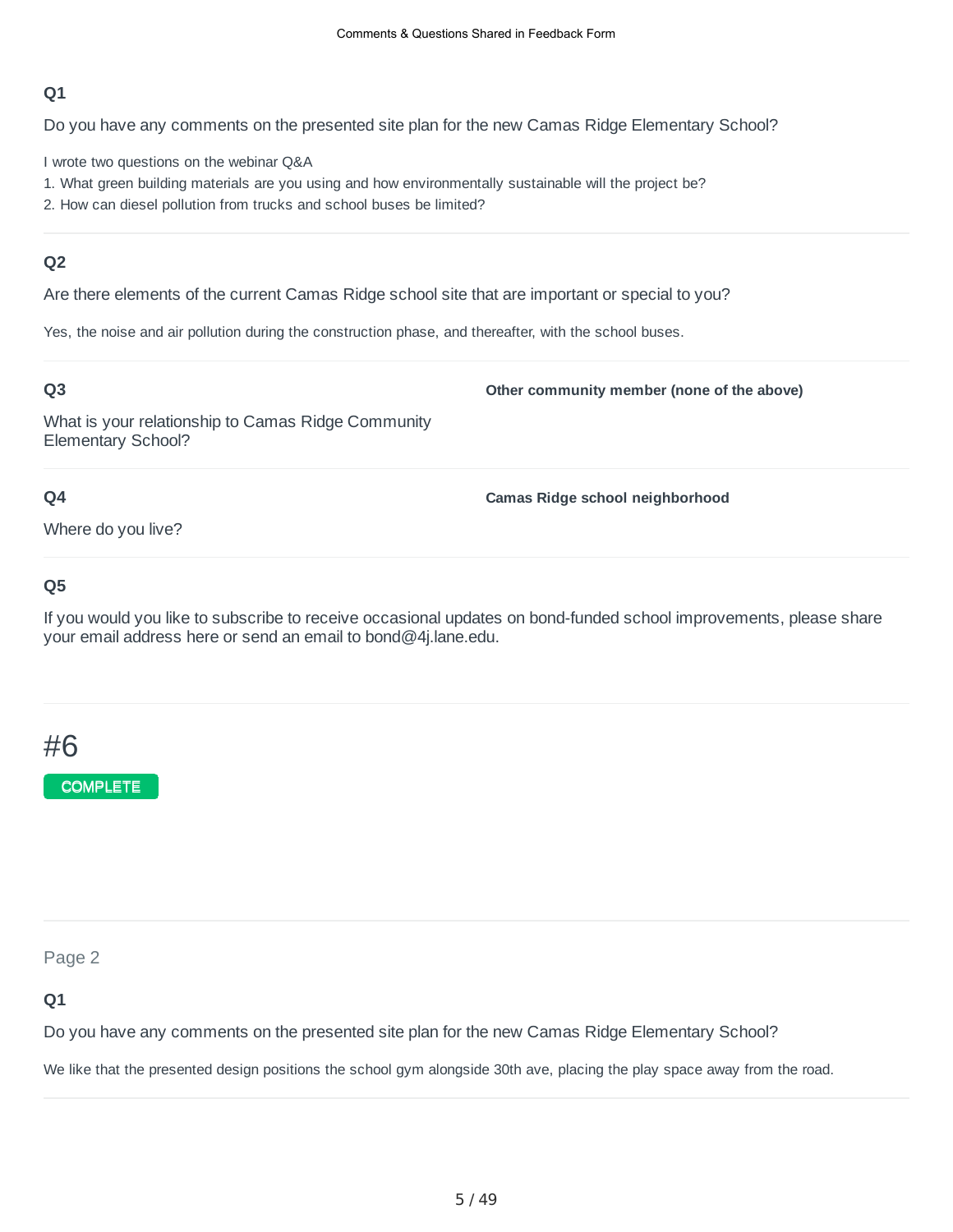Are there elements of the current Camas Ridge school site that are important or special to you?

Camas flower field, fruit trees

#### **Q3**

**Camas Ridge parent/guardian**

What is your relationship to Camas Ridge Community Elementary School?

#### **Q4**

Where do you live?

**Camas Ridge school neighborhood**

#### **Q5**

If you would you like to subscribe to receive occasional updates on bond-funded school improvements, please share your email address here or send an email to bond@4j.lane.edu.

# #7



#### Page 2

#### **Q1**

Do you have any comments on the presented site plan for the new Camas Ridge Elementary School?

I'd like to know how Camas' unique project-based learning approach and integration of art into learning is being incorporated into site design. How is security of the site being developed? Would like to know where entry and exit points are specifically. How will the design balance student safety with free movement and access to the outdoors? How is current planning addressing/improving field/site drainage?

#### **Q2**

Are there elements of the current Camas Ridge school site that are important or special to you?

The school murals are very important to the Camas Ridge community. I'd like to know the plan for moving them to the new building site. There is also a dedicated bench to a student who died tragically. It is essential that this bench be incorporated into a place of prominence on the new school site.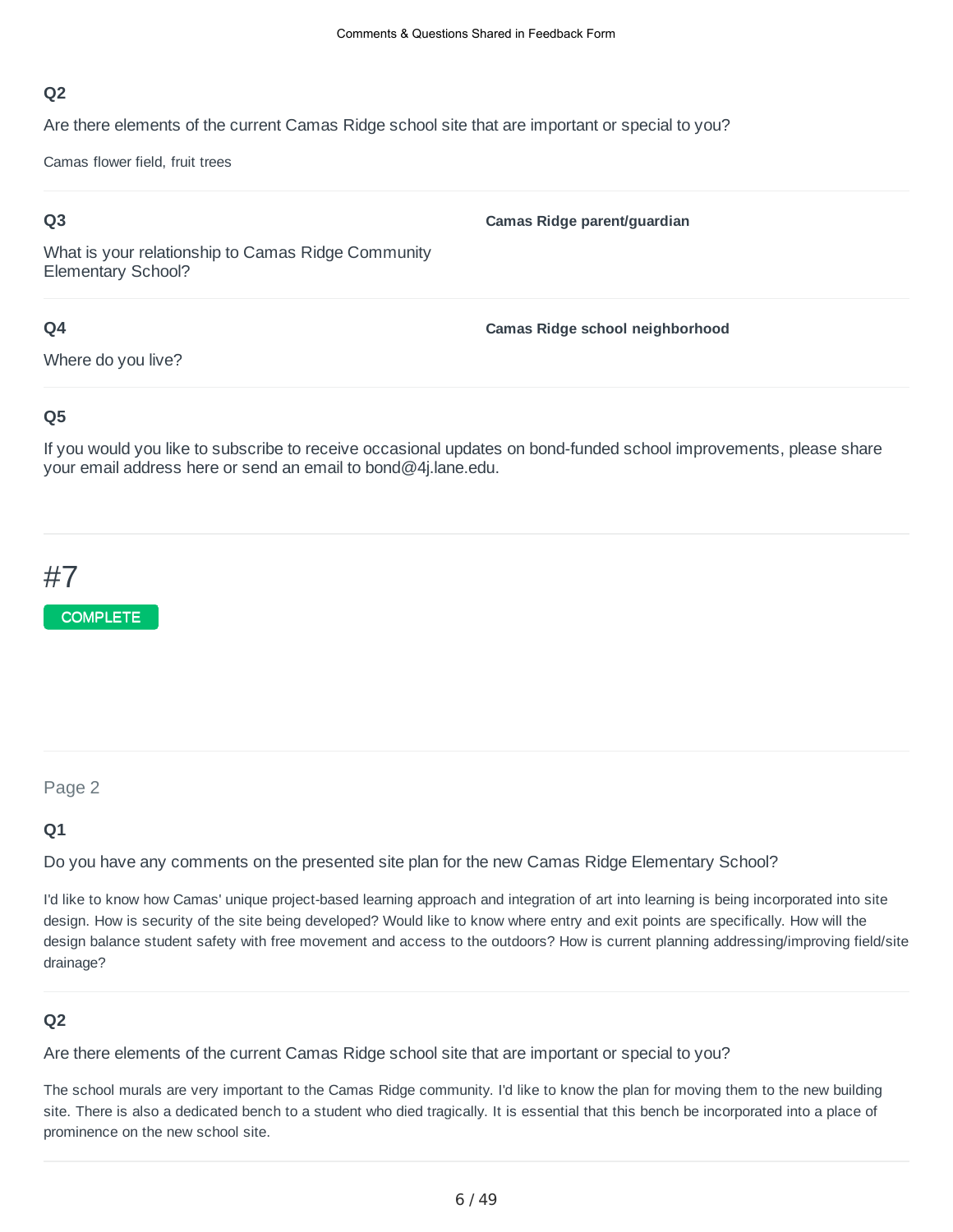**Camas Ridge parent/guardian**

**Camas Ridge school neighborhood**

**Respondent skipped this question**

#### **Q3**

What is your relationship to Camas Ridge Community Elementary School?

#### **Q4**

Where do you live?

#### **Q5**

If you would you like to subscribe to receive occasional updates on bond-funded school improvements, please share your email address here or send an email to bond@4j.lane.edu.

### #8

#### COMPLETE

Page 2

#### **Q1**

Do you have any comments on the presented site plan for the new Camas Ridge Elementary School?

It looks well planned out. Unclear all uses for green space?

#### **Q2**

Are there elements of the current Camas Ridge school site that are important or special to you?

I think that WiFi should be eliminated:hard wire the school. 4J needs at least one safe school for children. All schools should be retrofitted and designed for wired tech, I know that spendy but children's lives and health valuable.It is a tragedy of the commons that educators and designers not learning wireless hazards and instead of causing them to proliferate.

#### **Q3**

**Other community member (none of the above)**

What is your relationship to Camas Ridge Community Elementary School?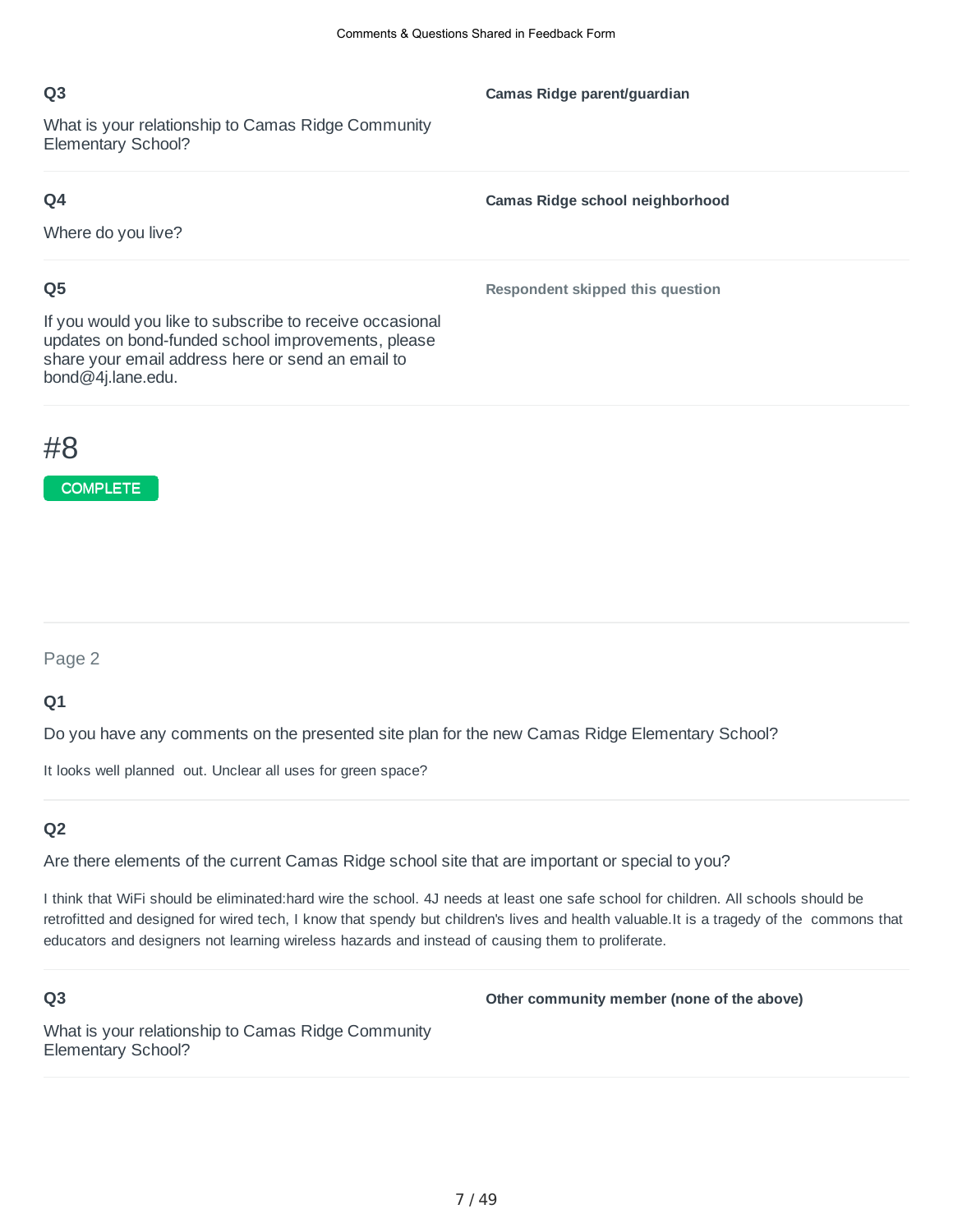Where do you live?

#### **Q5**

If you would you like to subscribe to receive occasional updates on bond-funded school improvements, please share your email address here or send an email to bond@4j.lane.edu.

# #9

COMPLETE

Page 2

#### **Q1**

Do you have any comments on the presented site plan for the new Camas Ridge Elementary School?

I like the plan's blocking of the sound coming from 30th by the orientation of the gymnasium along 30th. I like having the classroom building being one structure, so all internal building travel can be indoors and not exposed to temperature and weather elements. I like having the hill remain. I like having the playing fields on the large flat Harris side areas. I like that plan's retention of the big vista view to the sky and to the west.

#### **Q2**

Are there elements of the current Camas Ridge school site that are important or special to you?

Have natural light be plentiful in all classrooms and enable all students (and staff) to have ample viewing of the outdoors. Keep it safe for walking to school, crossing the parking lot, entering the building from every angle. Keep (or relocate or duplicate) the mural on the swing set side. Same for the mural on the outside of the gym. Retain the neighborly feel of the entire complex. Retain/create maximum tree canopy and natural and native vegetation, so students (and staff) remain connected to the natural world in which they physically are in classes learning. Retain an entrance that is convenient and wide and visible and welcoming... and quickly accessible from the main street approach (29th Ave.). Retain outdoor lighting that is not offensive obnoxious or intrusive.

#### **Q3**

**Other community member (none of the above)**

What is your relationship to Camas Ridge Community Elementary School?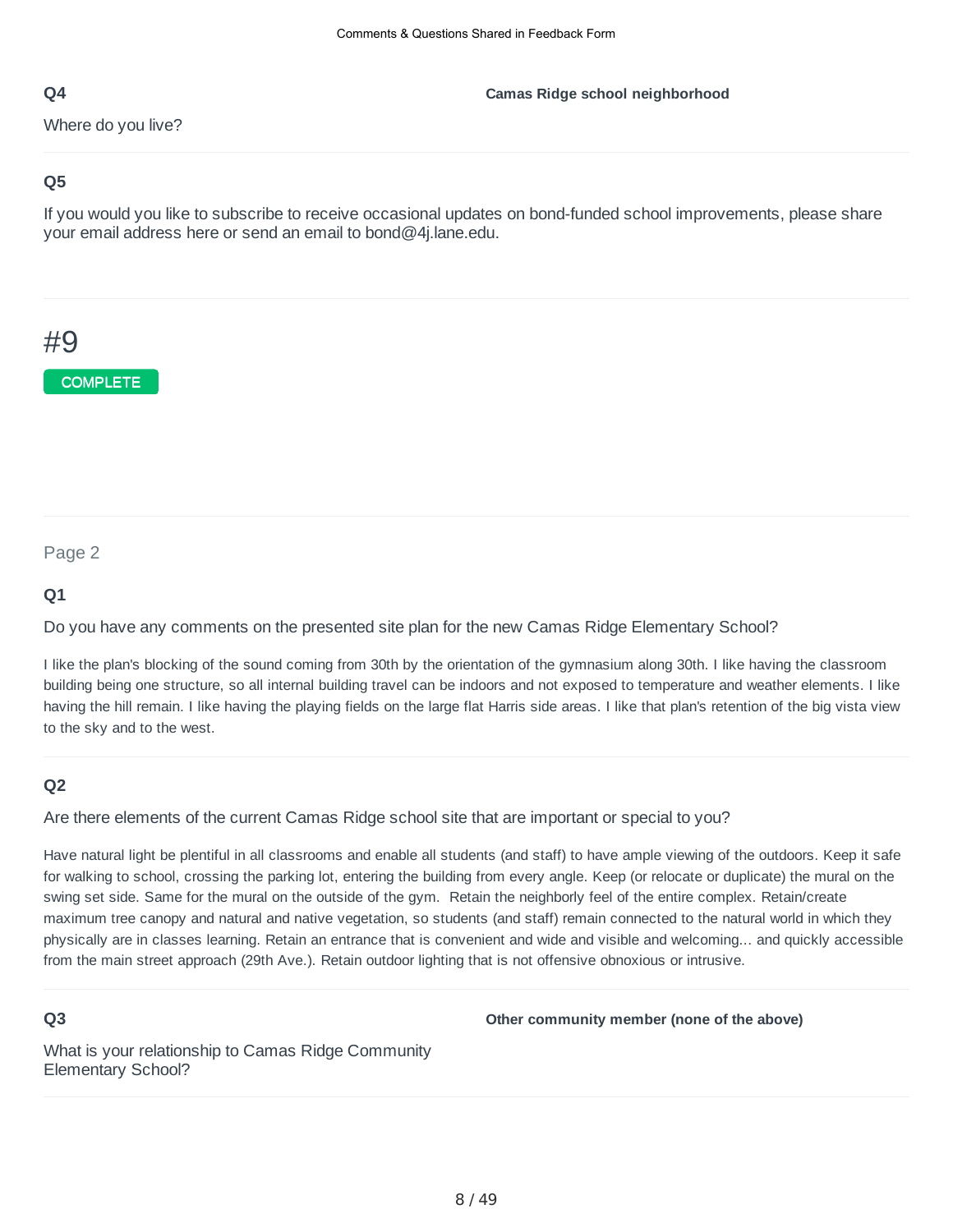Where do you live?

#### **Q5**

If you would you like to subscribe to receive occasional updates on bond-funded school improvements, please share your email address here or send an email to bond@4j.lane.edu.

# #10

**COMPLETE** 

#### Page 2

#### **Q1**

Do you have any comments on the presented site plan for the new Camas Ridge Elementary School?

Bigger blacktop with lots of 4 square and basketball hoops. Track, please! Love steering kids away from 30th.

#### **Q2**

Are there elements of the current Camas Ridge school site that are important or special to you?

All of it. Is there a way to save outdoor classroom and covered bike parking structure? We will come get the Mouhammadou memorial bench to store during construction. A new permanent site for it in new design would be appreciated.

| Q <sub>3</sub><br>What is your relationship to Camas Ridge Community<br>Elementary School? | Camas Ridge parent/guardian,<br><b>Former Camas Ridge student</b> |
|--------------------------------------------------------------------------------------------|-------------------------------------------------------------------|
| Q4<br>Where do you live?                                                                   | Camas Ridge school neighborhood                                   |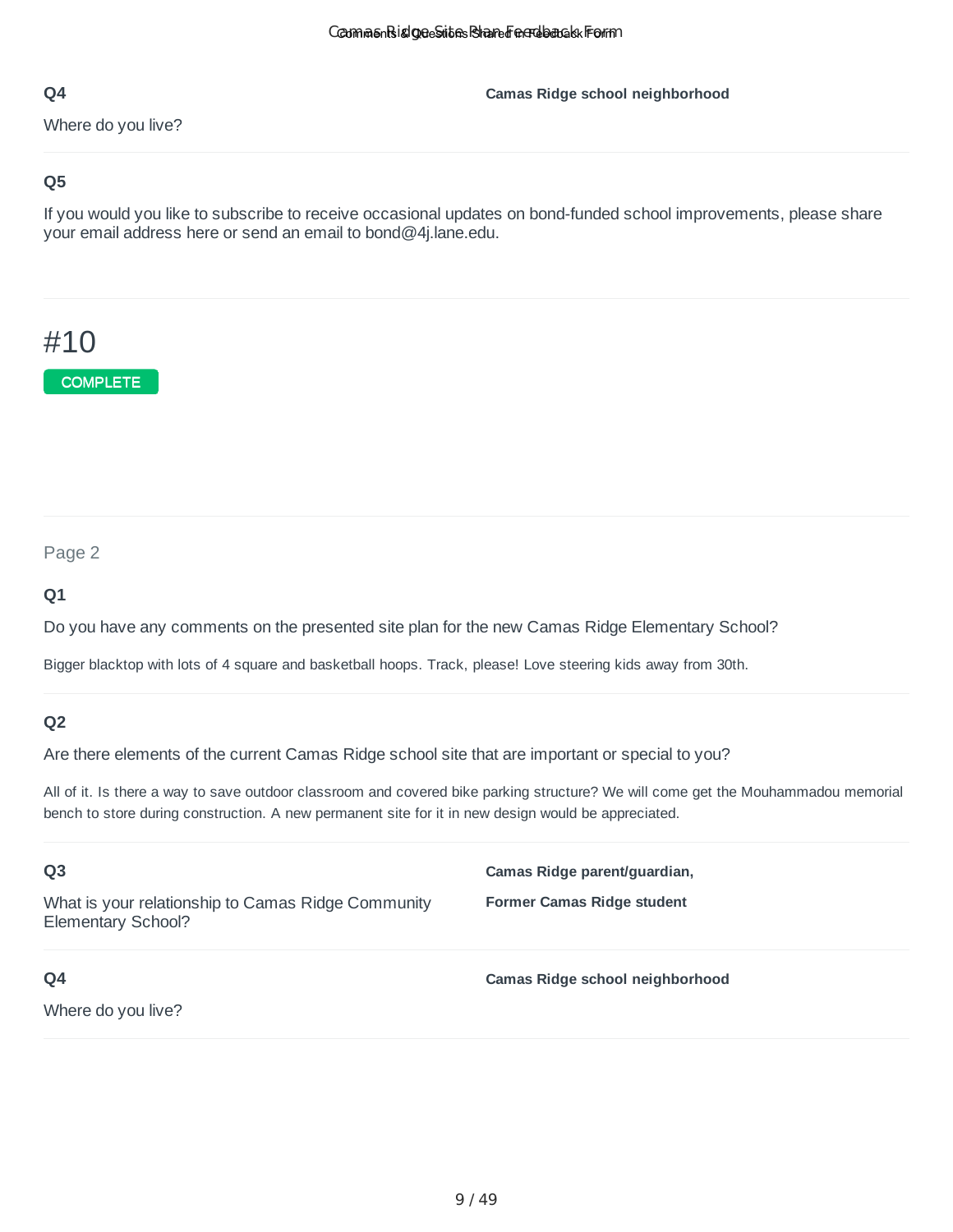If you would you like to subscribe to receive occasional updates on bond-funded school improvements, please share your email address here or send an email to bond@4j.lane.edu.

### #11



Page 2

#### **Q1**

Do you have any comments on the presented site plan for the new Camas Ridge Elementary School?

1) We want to encourage parents to walk or bike their children to school. What provisions are being made in the site plan to discourage vehicles and make it welcoming and safe for active transportation?

2) The playing fields were heavily used by Kidsports pre Covid. Parents would likely appreciate a robust tree canopy to provide both shade and shelter from inclement weather.

3) Schools must demonstrate best practices for climate change, both in the design, and choice of materials.

4) The proposed location of the buildings seems sensible.

#### **Q2**

Are there elements of the current Camas Ridge school site that are important or special to you?

Safety for area residents and children is a top concern. Harris is used as an alternative to Hilyard as a through street and vehicles, including large trucks, often speed. I urge 4J to pressure the City of Eugene to put traffic calming, flashing walk signs, and other safety features.

I live very close to the school on Harris and love being near a school and hearing children. I want this new school to be a place where parents feel safe letting their children walk and bike to school. That takes a proactive approach. Make active transportation fun and desirable through design.

#### **Q3**

What is your relationship to Camas Ridge Community Elementary School?

#### **Q4**

Where do you live?

**Camas Ridge school neighborhood**

**Other community member (none of the above)**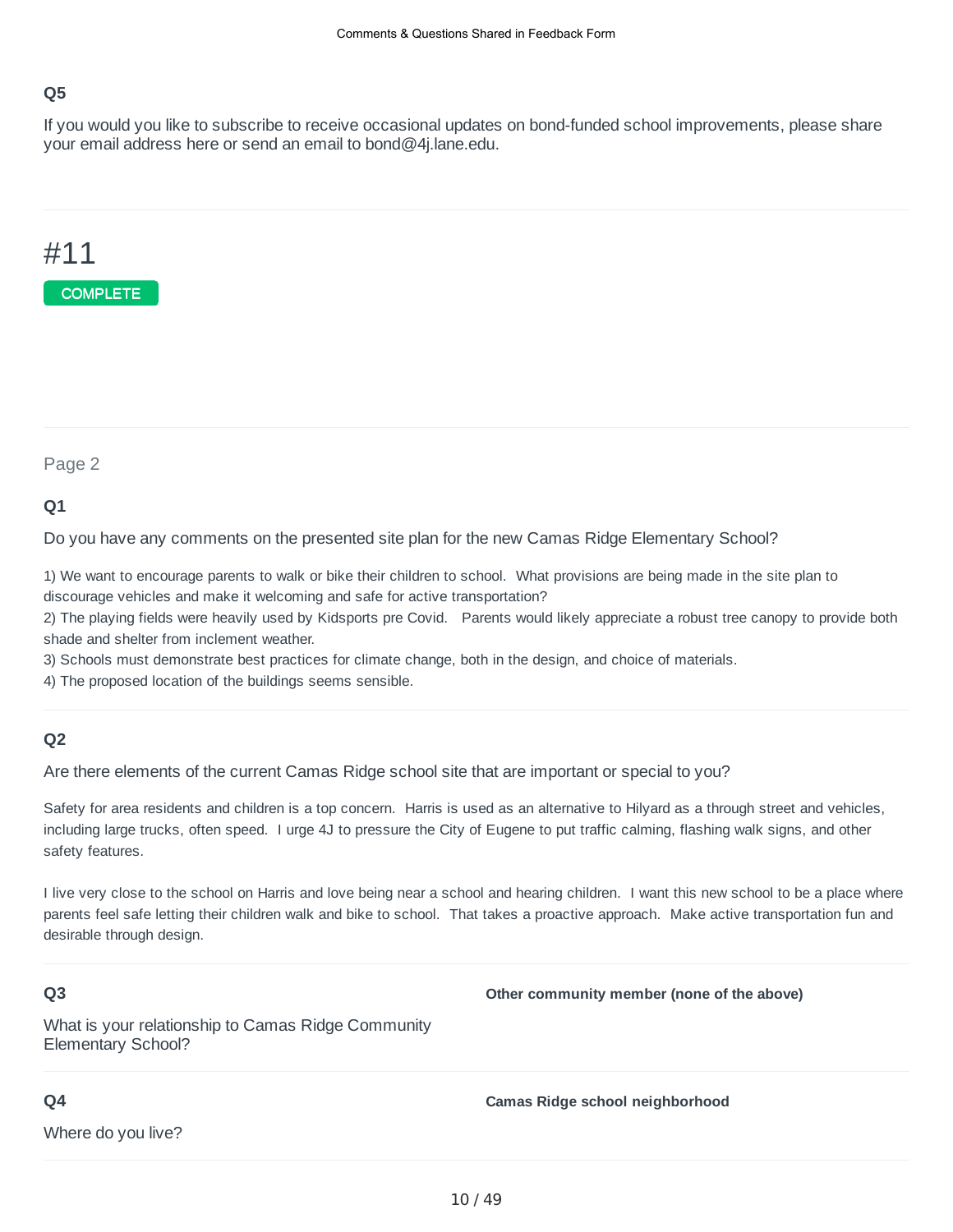If you would you like to subscribe to receive occasional updates on bond-funded school improvements, please share your email address here or send an email to bond@4j.lane.edu.

### #12



Page 2

#### **Q1**

Do you have any comments on the presented site plan for the new Camas Ridge Elementary School?

Looks good!

#### **Q2**

Are there elements of the current Camas Ridge school site that are important or special to you?

Accessibility

#### **Q3**

**Other community member (none of the above)**

What is your relationship to Camas Ridge Community Elementary School?

#### **Q4**

**Outside of Eugene School District 4J**

Where do you live?

#### **Q5**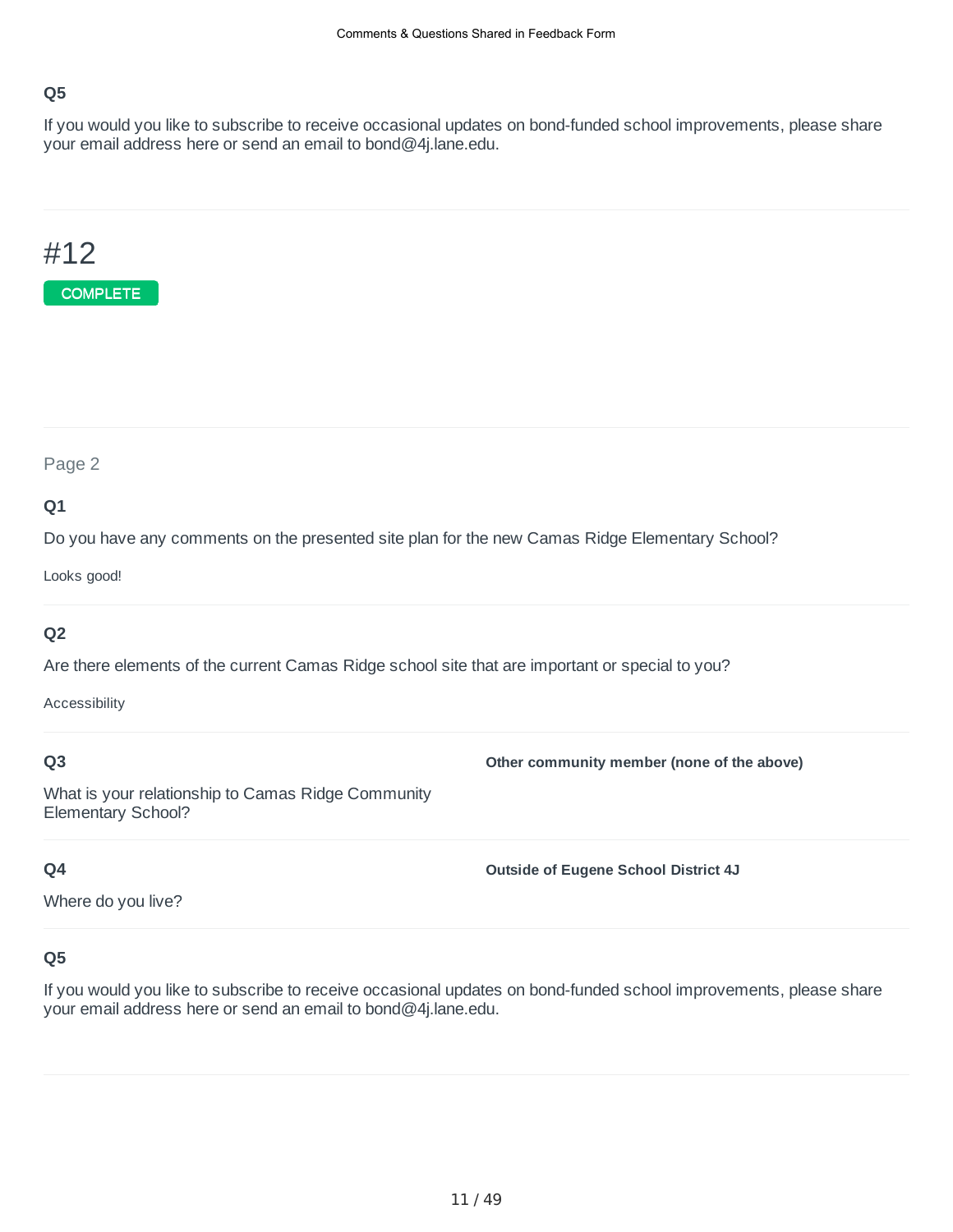#### **Q1**

Do you have any comments on the presented site plan for the new Camas Ridge Elementary School?

I am curious as to why the parking lot is so gigantic. Is this the required amount of parking or does it exceed the required parking? Edison doesn't have to use up ANY of its lot with parking and I'd like to challenge 4J to go to the City for an exception as well. There is not reason to use precious space with parking. IF we must have this much parking there needs to be a crosswalk across the parking lot to get students that live East of the school to University and 29th Pl. and the crosswalk there.

When in the process will we see where the access points are into the site? It is imperative to have access points to the site that at least equal what the neighborhood has now to make sure that kids can easily walk and bike to the site from all around the school. Like the buses on 29th.

Like the bump outs for ped safety - they need to be added to all existing marked crosswalks that are staying, like the one on University and 29th Pl. I'm very concerned about the traffic volumes increasing and speeds increasing on University when you move the parking lot up there. Please share your plans to mitigate this traffic and speeds.

Where will the covered bike parking be located and how will kids and families easily access it!

This design shows a reduced amount of blacktop space and that is a little concerning.

What is the current sq. footage of Camas and what is the new building designed at?

It felt really weird that you set this up only as a webinar and didn't answer any questions live. Pretty disappointing way to try and "engage" the community that will be using this school.

#### **Q2**

Are there elements of the current Camas Ridge school site that are important or special to you?

TREES - keep all mature trees that you can.

Garden space - WE MUST HAVE SCHOOL GARDEN SPACE DESIGNED INTO THIS.

OUTDOOR CLASSROOM SPACE - we just lived through (still are living through) a global pandemic. We need maximum outdoor classroom space, i.e. more than more covered space you have shown outside on the drawings. We want to be able to keep out current outdoor classroom space, let us take it down and re-erect it.

Our murals - how will we preserve these and reintegrate them.

We are an art-based and project based curriculum school. We need spaces that are created with this in mind.

This school is incredibly walkable and bikeable. We need it to stay that way.

THE CAMAS BULBS - we want to preserve the bulbs on the east side of the school and maybe even integrate them further on the site.

Camas has it own MUSIC ROOM. WE want to keep a music room and not have to share the music room with the cafeteria.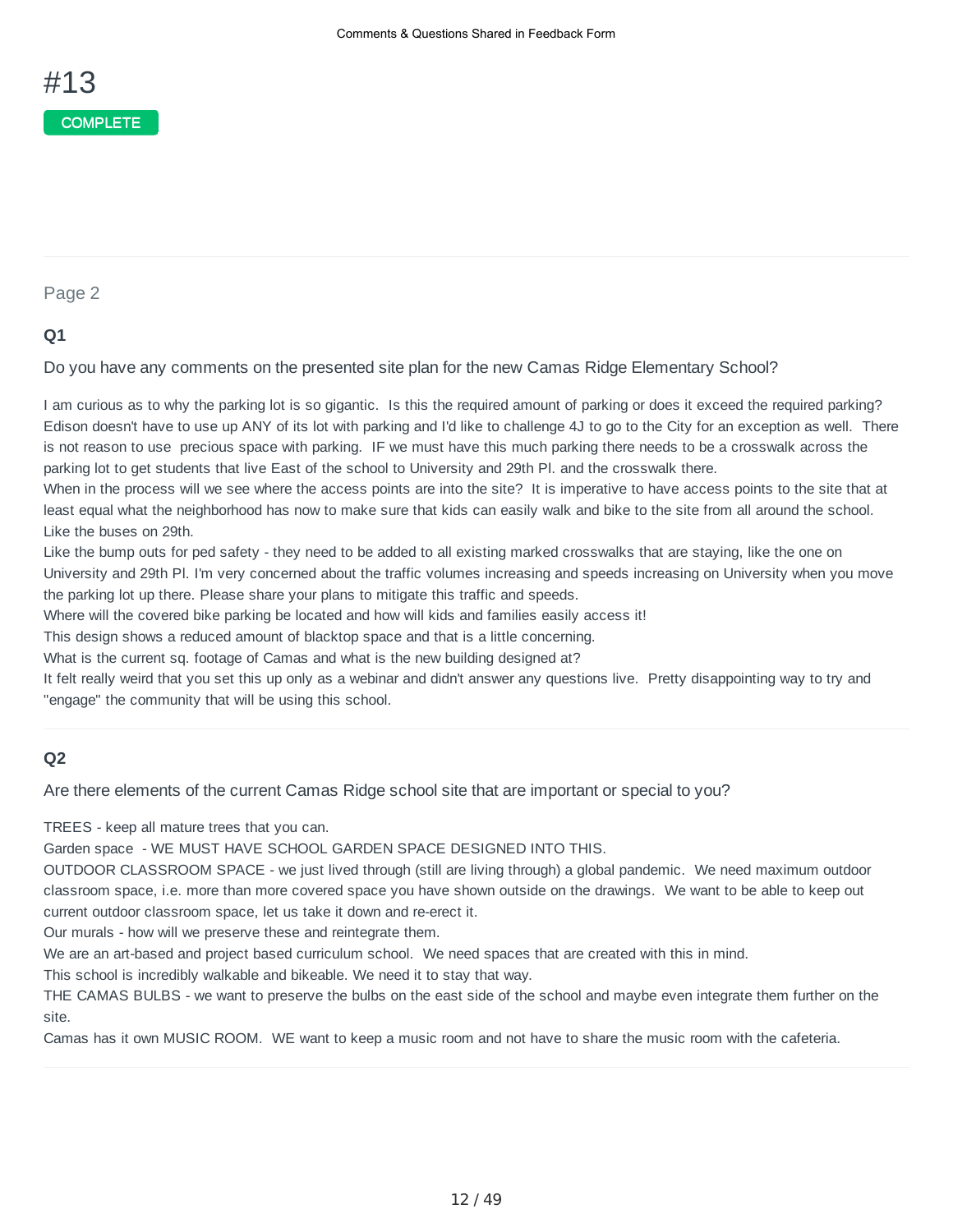What is your relationship to Camas Ridge Community Elementary School?

#### **Q4**

**Camas Ridge school neighborhood**

**Camas Ridge parent/guardian**

Where do you live?

#### **Q5**

If you would you like to subscribe to receive occasional updates on bond-funded school improvements, please share your email address here or send an email to bond@4j.lane.edu.

# #14

**COMPLETE** 

#### Page 2

#### **Q1**

Do you have any comments on the presented site plan for the new Camas Ridge Elementary School?

I like the gym facing 30th to create privacy and noise reduction to play area, other building.

Could use the gym roof for solar panels to help supplement energy/power for the gym area.

Windows could face North so not to have a glare into the gym space but offer natural lighting.

Parking lot could use a seond entrance/exit for flow of traffic.

#### **Q2**

Are there elements of the current Camas Ridge school site that are important or special to you?

Would be nice to figure out how to save Murals, if at all.

#### **Q3**

What is your relationship to Camas Ridge Community Elementary School?

**Other 4J staff member,**

**Other community member (none of the above)**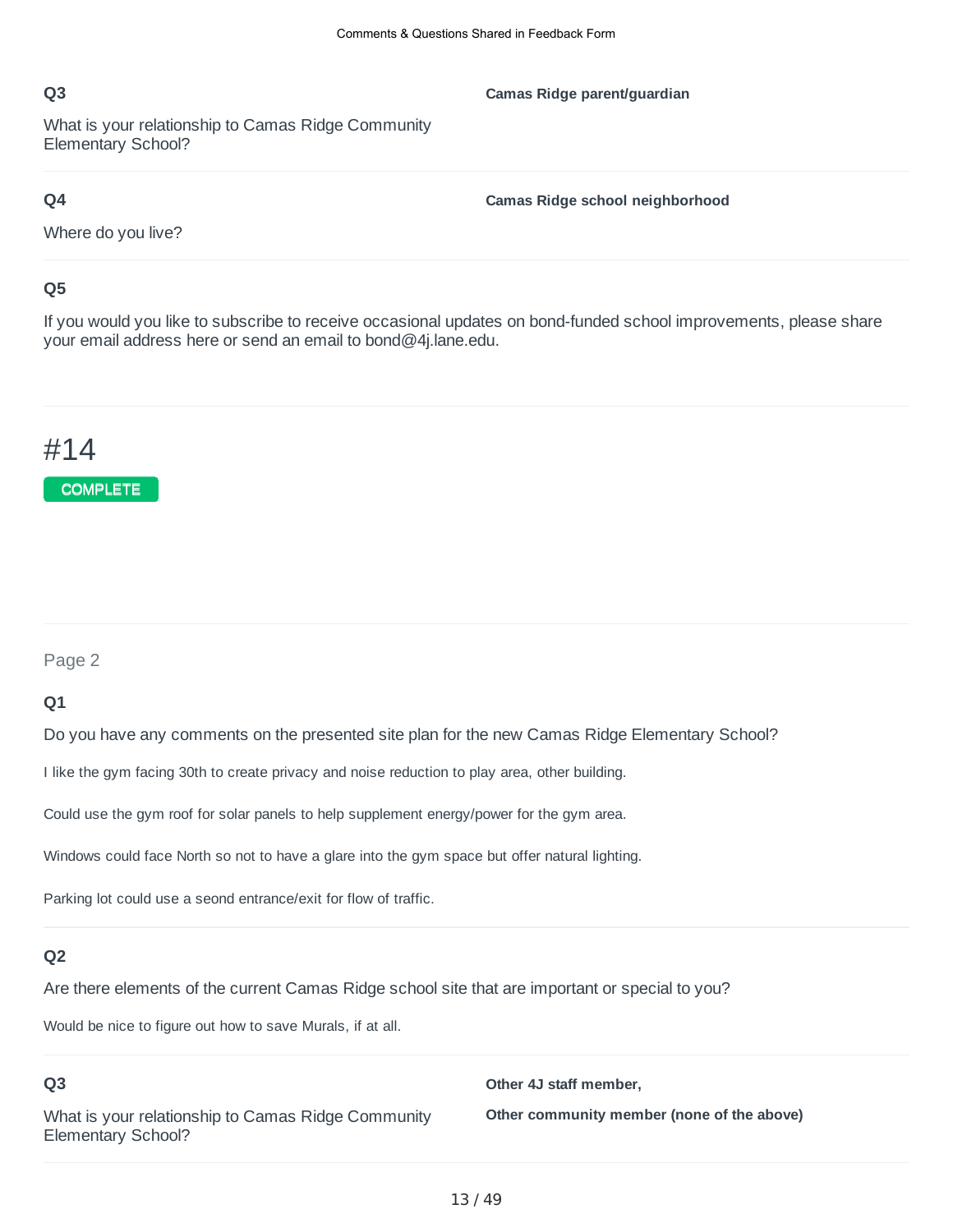Where do you live?

**Other 4J neighborhood, not South Eugene (Churchill, North Eugene or Sheldon region)**

#### **Q5**

If you would you like to subscribe to receive occasional updates on bond-funded school improvements, please share your email address here or send an email to bond@4j.lane.edu.

# #15

**COMPLETE** 

Page 2

#### **Q1**

Do you have any comments on the presented site plan for the new Camas Ridge Elementary School?

Currently the field is used for soccer. They do not play baseball on it. More covered outside space would be nice, both as walkways along the front of the building and into the parking area and in the back play area. This will help to create outdoor rooms during times of more extreme weather.

#### **Q2**

Are there elements of the current Camas Ridge school site that are important or special to you?

Neighborhood use of the site tends to be the playground and the field. It would be nice if the gym was large enough and the floor appropriate for dancing.

#### **Q3**

**Other community member (none of the above)**

What is your relationship to Camas Ridge Community Elementary School?

#### **Q4**

Where do you live?

**Camas Ridge school neighborhood**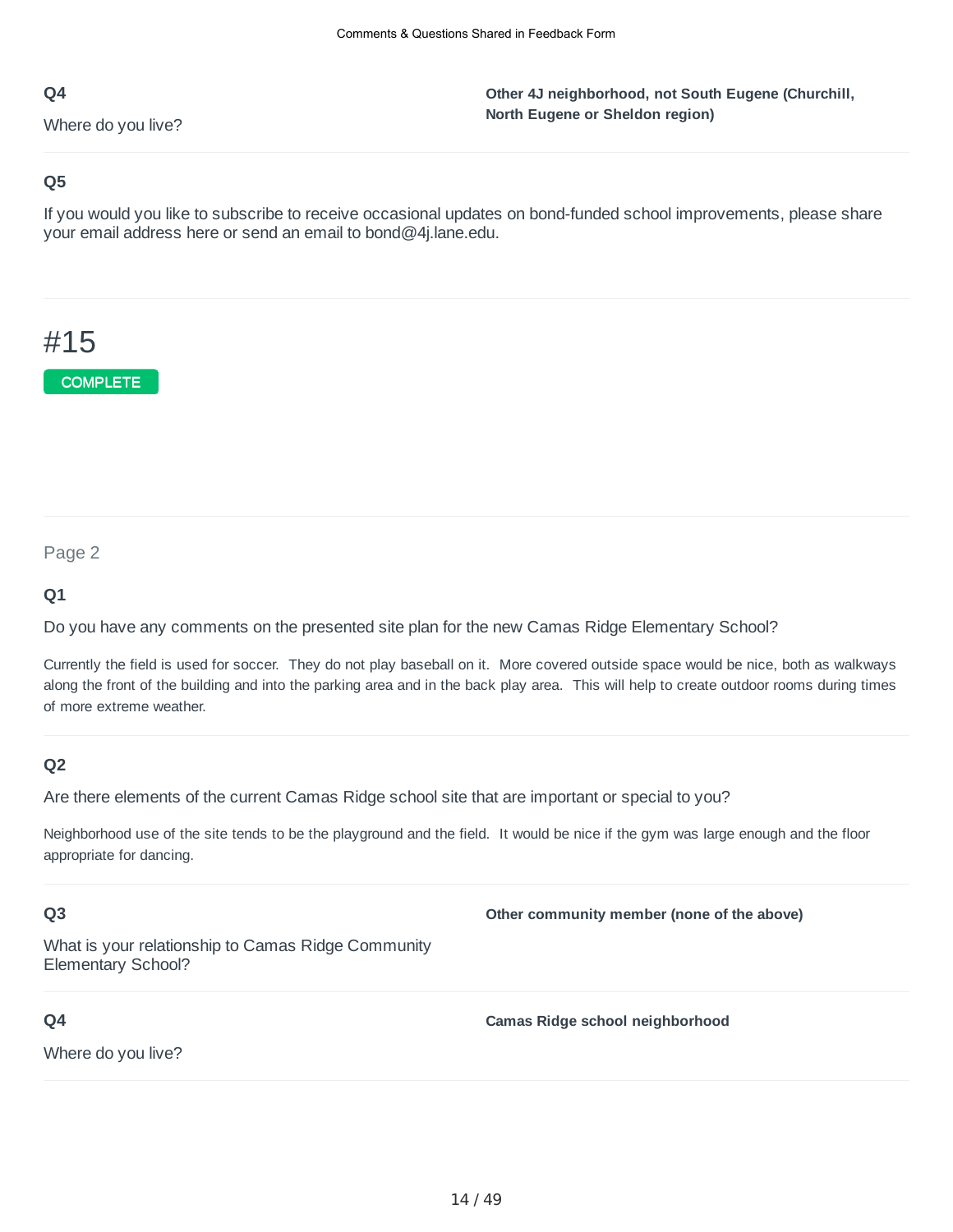If you would you like to subscribe to receive occasional updates on bond-funded school improvements, please share your email address here or send an email to bond@4j.lane.edu.

## #16



Page 2

#### **Q1**

Do you have any comments on the presented site plan for the new Camas Ridge Elementary School?

Why is the building so close to 30th? The site provides a perfect buffer to traffic and noise.

#### **Q2**

Are there elements of the current Camas Ridge school site that are important or special to you?

All of it.

#### **Q3**

**Camas Ridge parent/guardian**

**Camas Ridge school neighborhood**

What is your relationship to Camas Ridge Community Elementary School?

#### **Q4**

Where do you live?

#### **Q5**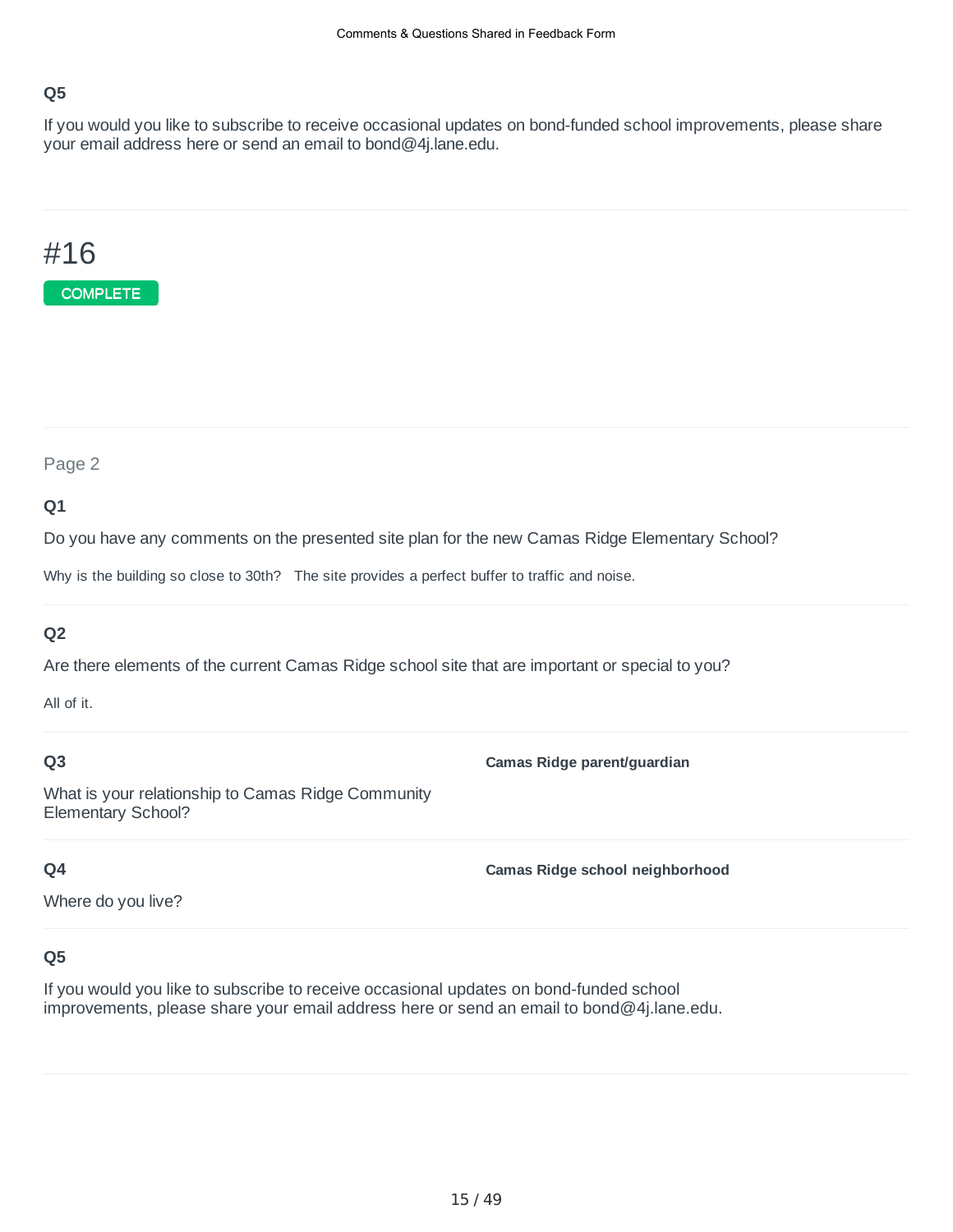

#### **Q1**

Do you have any comments on the presented site plan for the new Camas Ridge Elementary School?

You are taking the ridge of camas lilies that my school is named for and you are turning them into a parking lot that is not needed.

#### **Q2**

Are there elements of the current Camas Ridge school site that are important or special to you?

The grounds are important. The black top, the garden, the fields, the trees and the playground and most importantly the slope of camas that even the 4j facilities people know not to mow when they are blooming!

#### **Q3**

**Former Camas Ridge student**

What is your relationship to Camas Ridge Community Elementary School?

#### **Q4**

**Camas Ridge school neighborhood**

### Where do you live?

#### **Q5**

If you would you like to subscribe to receive occasional updates on bond-funded school improvements, please share your email address here or send an email to bond@4j.lane.edu.

### #18

#### COMPLETE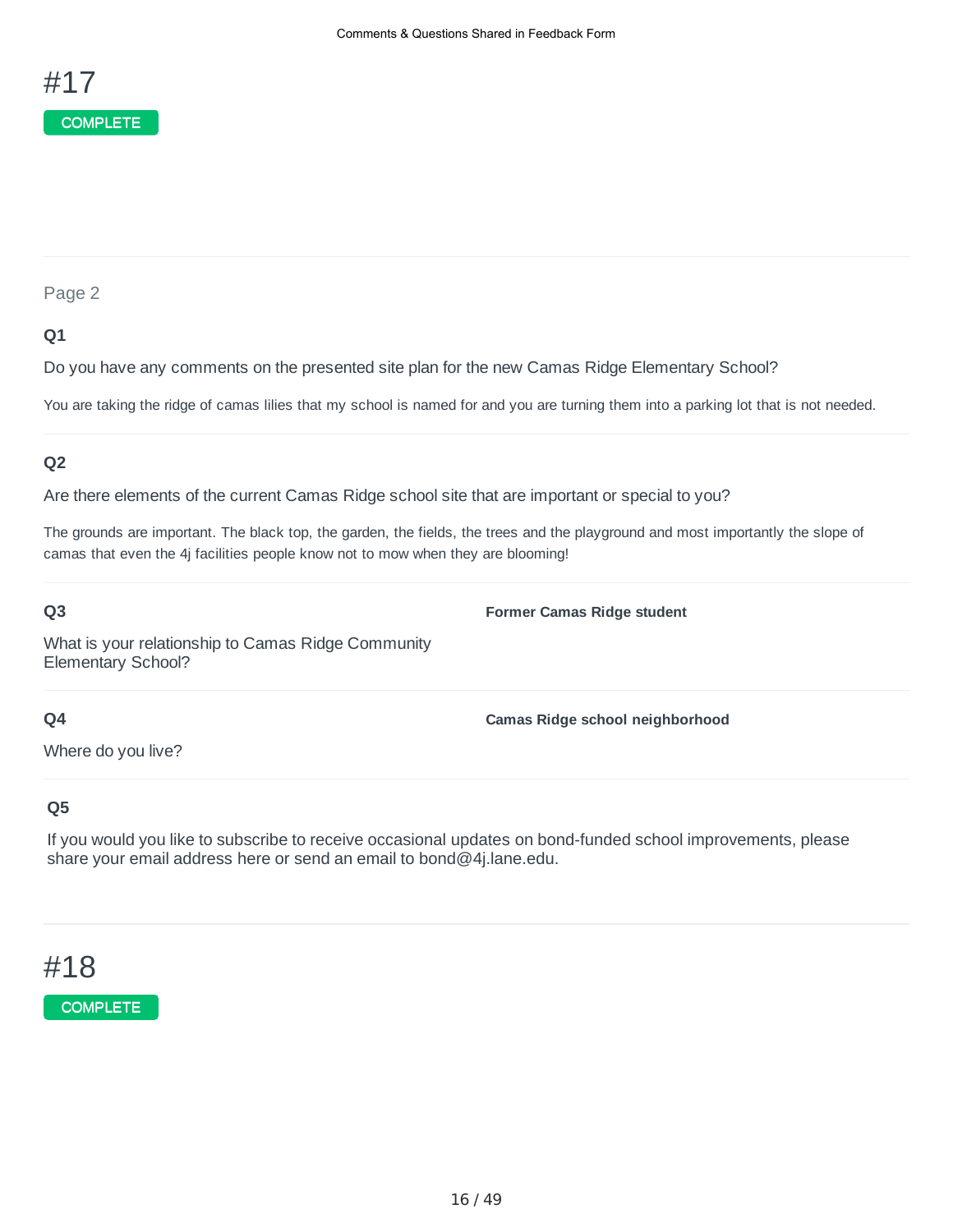#### **Q1**

Do you have any comments on the presented site plan for the new Camas Ridge Elementary School?

Looks good, but why remove the ridge? It is the school's namesake, after all!

#### **Q2**

Are there elements of the current Camas Ridge school site that are important or special to you?

The track & field, garden, ivy-covered trees, and the ridge in the back, covered in flowers.

#### **Q3**

What is your relationship to Camas Ridge Community Elementary School?

**Former Camas Ridge student,**

**Camas Ridge school neighborhood**

**Other 4J student**

### **Q4**

Where do you live?

#### **Q5**

If you would you like to subscribe to receive occasional updates on bond-funded school improvements, please share your email address here or send an email to bond@4j.lane.edu.

### #19

**COMPLETE** 

Page 2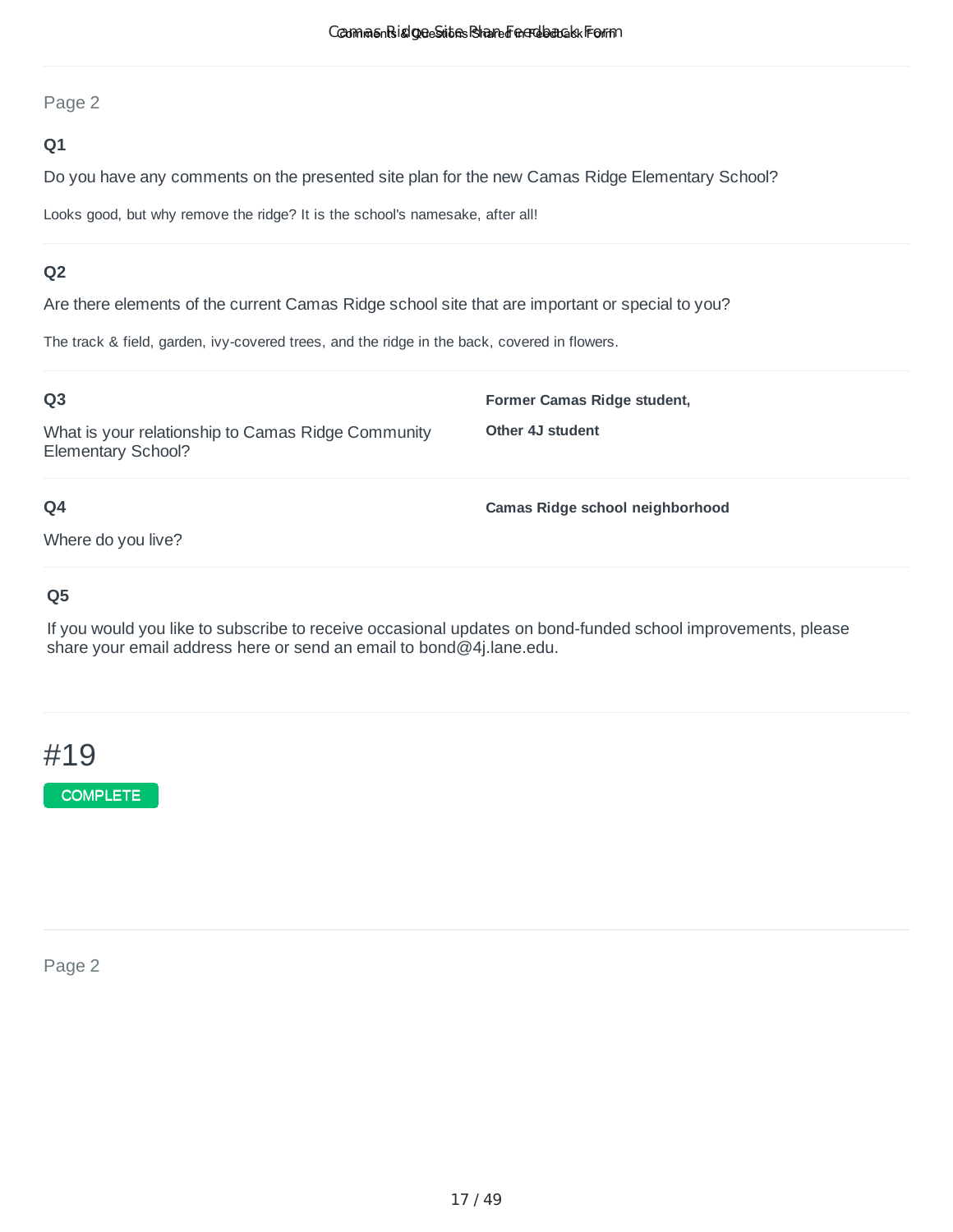Do you have any comments on the presented site plan for the new Camas Ridge Elementary School?

Where is the ridge / hill of camas flowers? There is no location for the school garden. Where will the outdoor classroom be located. The parking lot is HUGE, considering many families walk or ride bikes to school. The playing fields are so far away from the playing fields, seems it might be better if they were closer for practices and kidsport games. The play area seems very small considering the size of the parking lot!

Also it's disappointing to see any part of the school so close to 30th Ave.

#### **Q2**

Are there elements of the current Camas Ridge school site that are important or special to you?

The hill/ridge of camas needs to be preserved. The outdoor classroom and the school garden.

| Q <sub>3</sub>                                                           | Camas Ridge parent/guardian,    |
|--------------------------------------------------------------------------|---------------------------------|
| What is your relationship to Camas Ridge Community<br>Elementary School? | Other 4J staff member           |
| Q4                                                                       | Camas Ridge school neighborhood |
| Where do you live?                                                       |                                 |

#### **Q5**

If you would you like to subscribe to receive occasional updates on bond-funded school improvements, please share your email address here or send an email to bond@4j.lane.edu.



COMPLETE

#### Page 2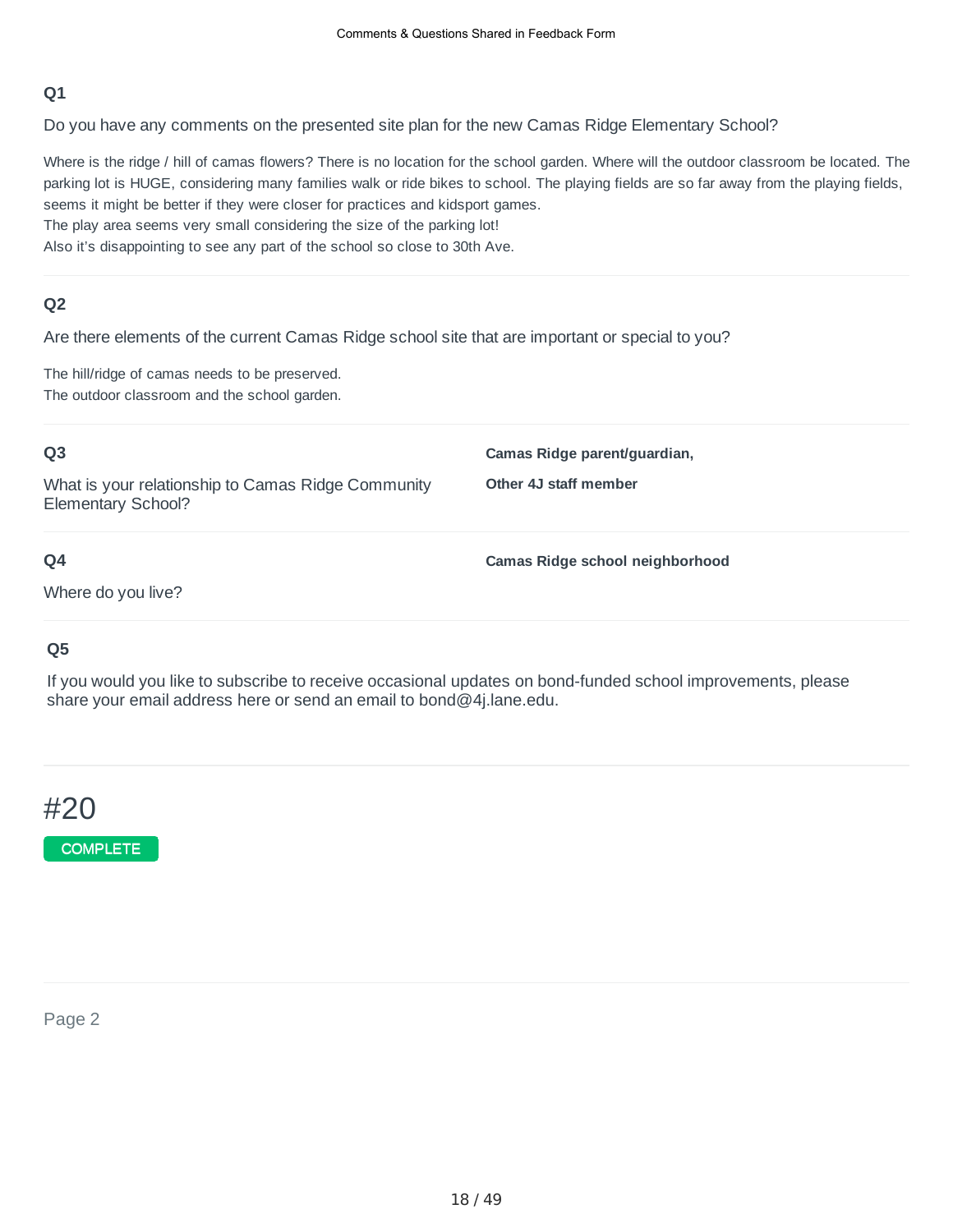Do you have any comments on the presented site plan for the new Camas Ridge Elementary School?

Yes, we have concerns that a parking lot in the location and size proposed will adversely affect the local micro climate on University from a large flat black surface absorbing heat to bus and auto exhaust. We prefer that our \$2500 a year tax contribution to 4J could be used in a more eco sensitive manner. Why do you need to move the parking lot and kill all of the Camas plants on the hillside.

#### **Q2**

Are there elements of the current Camas Ridge school site that are important or special to you?

Yes, we want our tax funds to enhance our property value not diminish it with an adjacent parking lot. You can pay our share of taxes if you go forward with this abomination.

#### **Q3**

**Other community member (none of the above)**

What is your relationship to Camas Ridge Community Elementary School?

#### **Q4**

**Camas Ridge school neighborhood**

Where do you live?

#### **Q5**

If you would you like to subscribe to receive occasional updates on bond-funded school improvements, please share your email address here or send an email to bond@4j.lane.edu.

Email Address

### #21

COMPLETE

Page 2

#### **Q1**

Do you have any comments on the presented site plan for the new Camas Ridge Elementary School?

Please choose easy to maintain, high quality building materials. Higher quality: less is more. Additionally, separation of the bus loop from parent / staff parking (with easily accessible entrances and exits).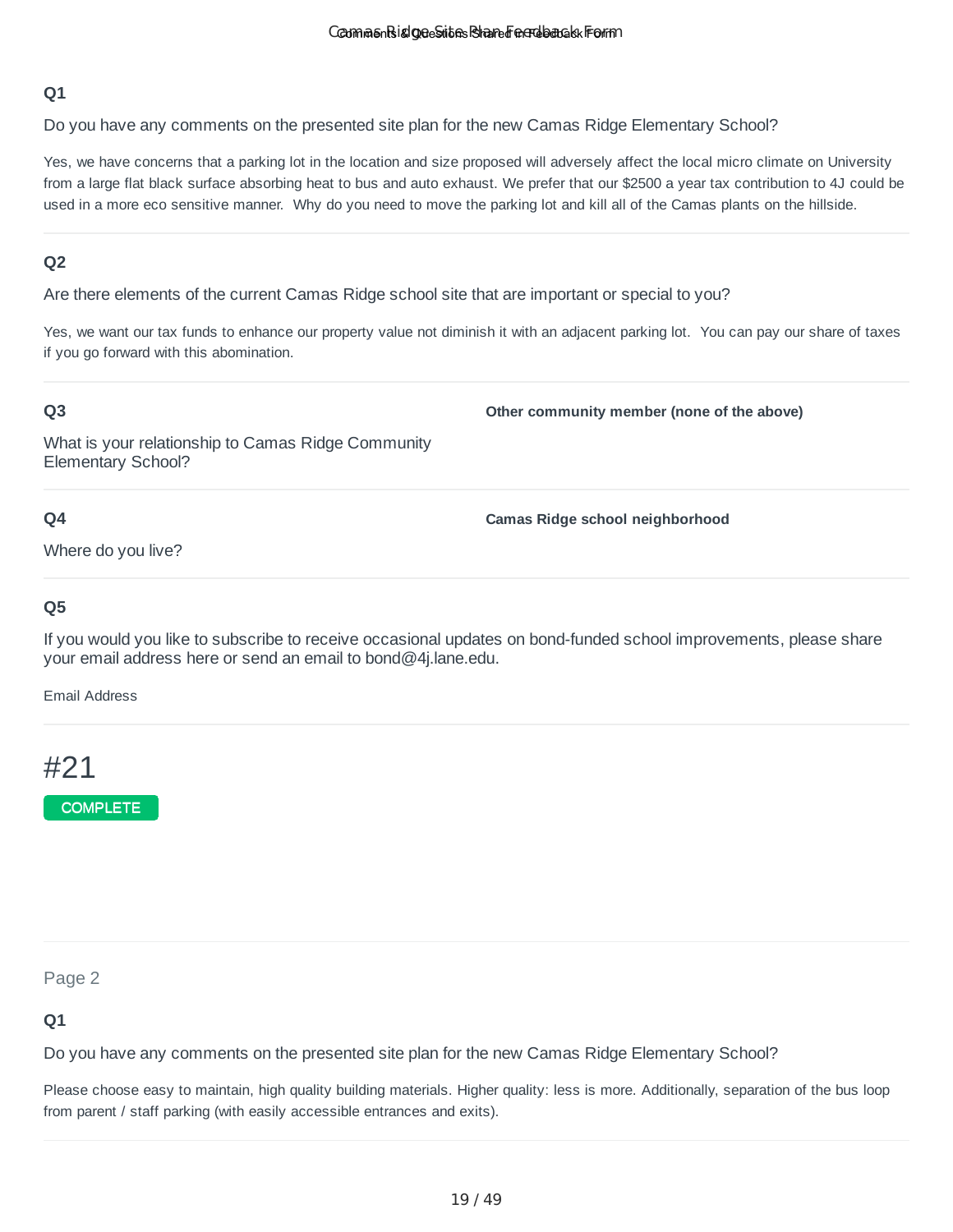Are there elements of the current Camas Ridge school site that are important or special to you?

Having a separate bus loop. Having a school garden that is well maintained. Having community access to the playground in the evening or on weekends.

#### **Q3**

What is your relationship to Camas Ridge Community Elementary School?

**Other 4J staff member**

**Camas Ridge staff member,**

**Camas Ridge school neighborhood**

#### **Q4**

Where do you live?

#### **Q5**

If you would you like to subscribe to receive occasional updates on bond-funded school improvements, please share your email address here or send an email to bond@4j.lane.edu.

# #22

COMPLETE

Page 2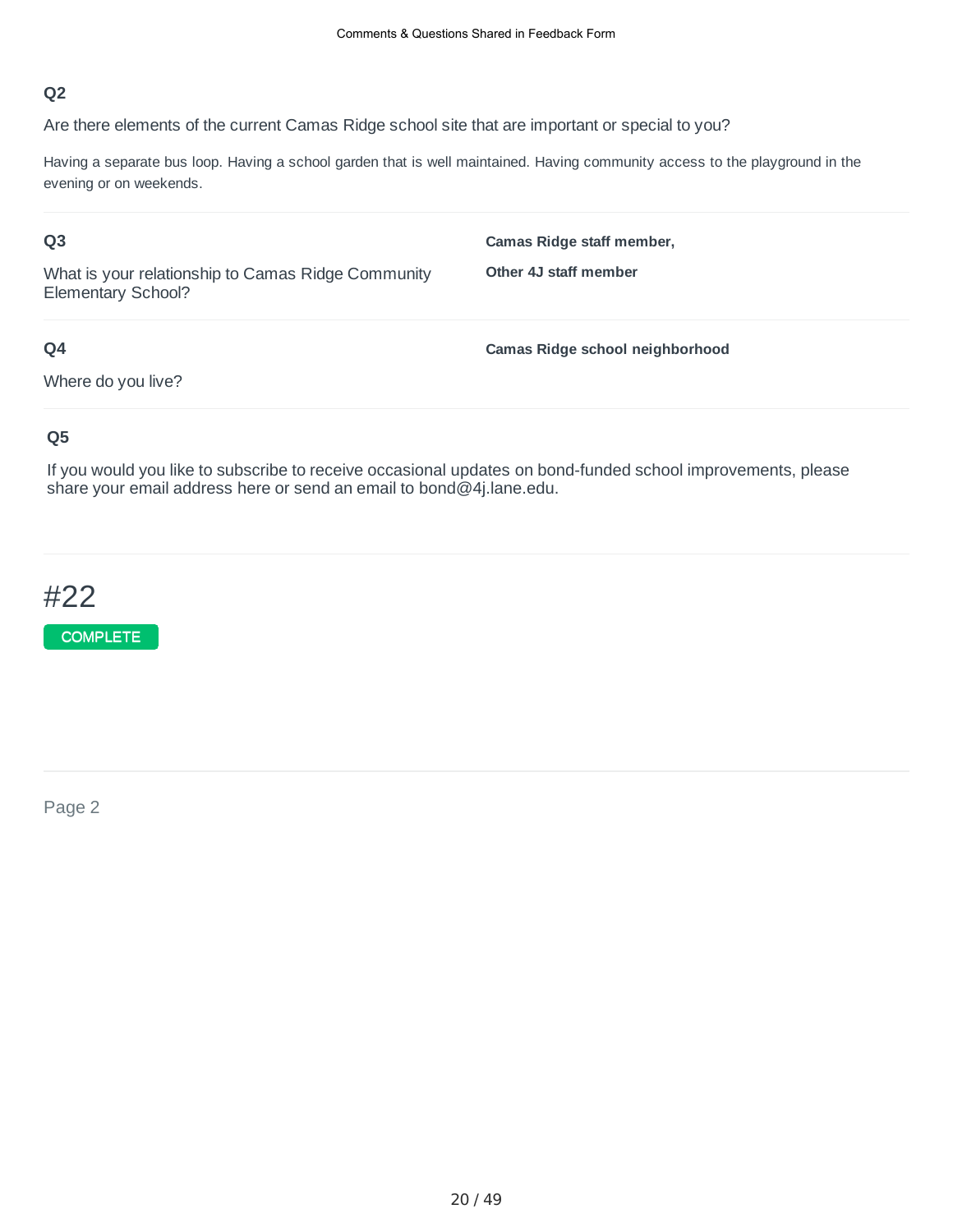Do you have any comments on the presented site plan for the new Camas Ridge Elementary School?

1. Love that the playground will not be next to 30th Avenue! (I have worried about the noise pollution for our kids!)

2. The hill on the East side is a Camas Ridge is home to a patch of Camas for which our school is named. These need to be protected and honored during the construction and in the design of the building. My husband is a botanist and he wonders if this is a legacy population dating back to before settlement. With a possible parking lot near the camas, it could become a focal point for the entire school especially if this area was converted into a fully native meadow. We have worked with Heritage Seeds in Salem to source Native Willamette Valley Oak Savannah prairie plants well adapted to that location. http://www.heritageseedlings.com/native-seed However, if the parking lot paves over any of the camas, I will be truly devastated.

3. Do we actually have to have a parking lot? The architects mentioned again last night that this is a smaller than normal elementary school site. So is Edison and they didn't have to build a parking lot. The parking lot at Camas is relatively new. How would it change the design with no parking lot?

4. Can you please present a schematic design overlaid with the current school site so we can understand the placement.

5. Please be sure that any plan creates a "front door" for families who arrive on foot from across 30th avenue to the south. In the current configuration we always enter through the back end of the school which reduces the welcome.

6. I love the 2 story building idea.

7. Is there anyway to create a building with site views to Spencer's Butte? It is so beautiful from the playground but currently cannot be seen from inside the building. It would be a shame if that were true of the new building too.

#### **Q2**

Are there elements of the current Camas Ridge school site that are important or special to you?

1. The murals. Please keep them and integrate them into the new school. They tell the story of who we are as a community.

2. The garden and outdoor classroom including the bench in the classroom in memorial to Mohammadu Faye. I did not see these included in the plan presented.

3. The camas. Protect and honor the camas. (Please come see them in their full glory in April and May!)

4. Spaces for hanging art for the Community and Project-based learning Art Walks. Has anyone shown you photos from a past Art Walk?! Please look at these to see how important this is to the community.

5. Space for the whole community to be able to gather for sing alongs and school activities.

6. Gravel track (is that in the green space?) for the jog-a-thon.

7. Space for project-based learning and community learning (but someplace that is not in hallways but in places designed for creating and sharing.)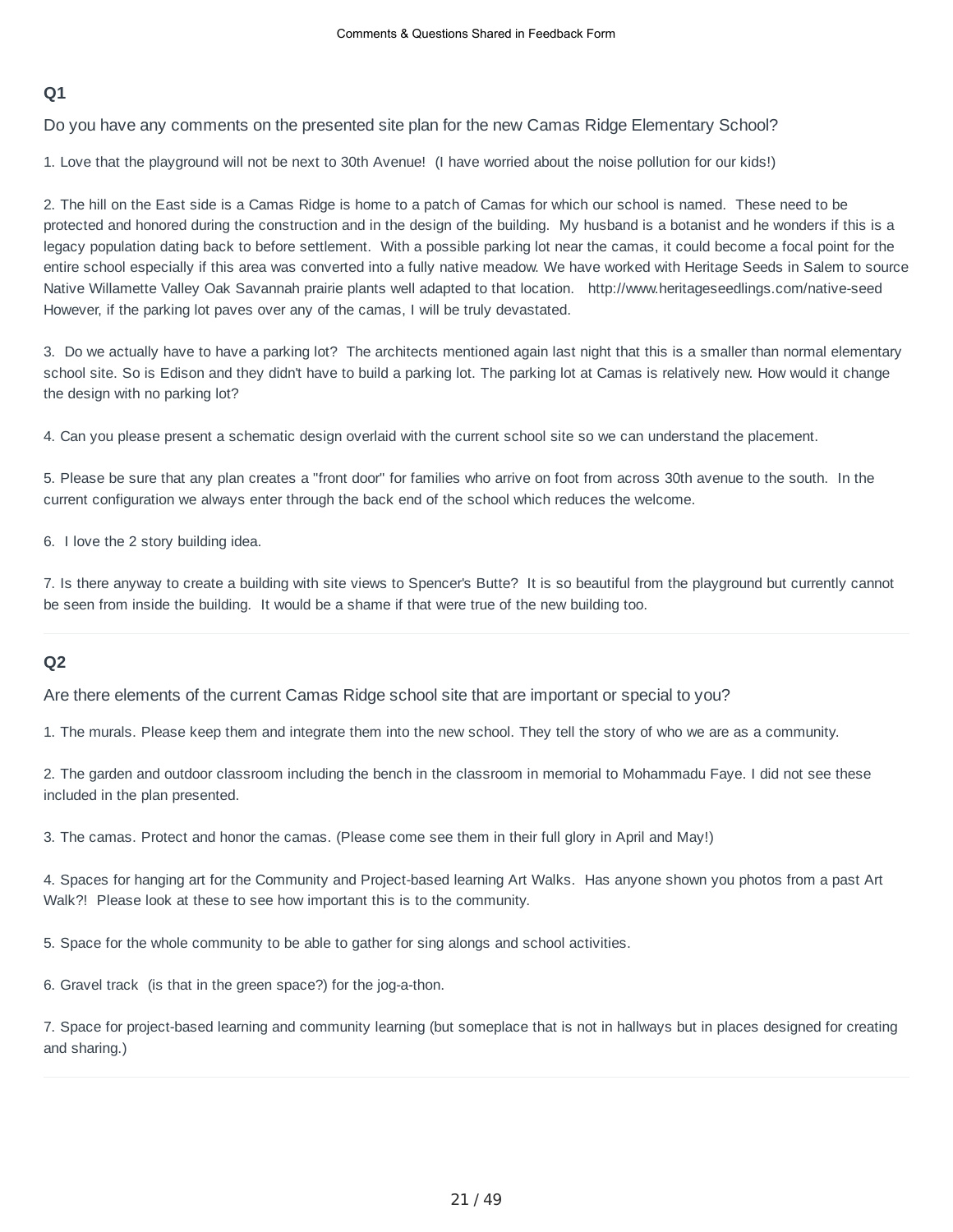What is your relationship to Camas Ridge Community Elementary School?

#### **Q4**

**Camas Ridge school neighborhood**

**Camas Ridge parent/guardian**

Where do you live?

#### **Q5**

If you would you like to subscribe to receive occasional updates on bond-funded school improvements, please share your email address here or send an email to bond@4j.lane.edu.

Email Address

# #23

**COMPLETE** 

#### Page 2

#### **Q1**

Do you have any comments on the presented site plan for the new Camas Ridge Elementary School?

It seems to reflect an earlier design plan than we've seen with, for instance, Bertha Holt and Cesar Chavez - more linear like older schools. The proposed plan with the traffic opening on 29th instead of University is odd. Perhaps a one way starting on the S end of the property would be more effective?

#### **Q2**

Are there elements of the current Camas Ridge school site that are important or special to you?

No

#### **Q3**

What is your relationship to Camas Ridge Community Elementary School?

**Camas Ridge parent/guardian, Former Camas Ridge student**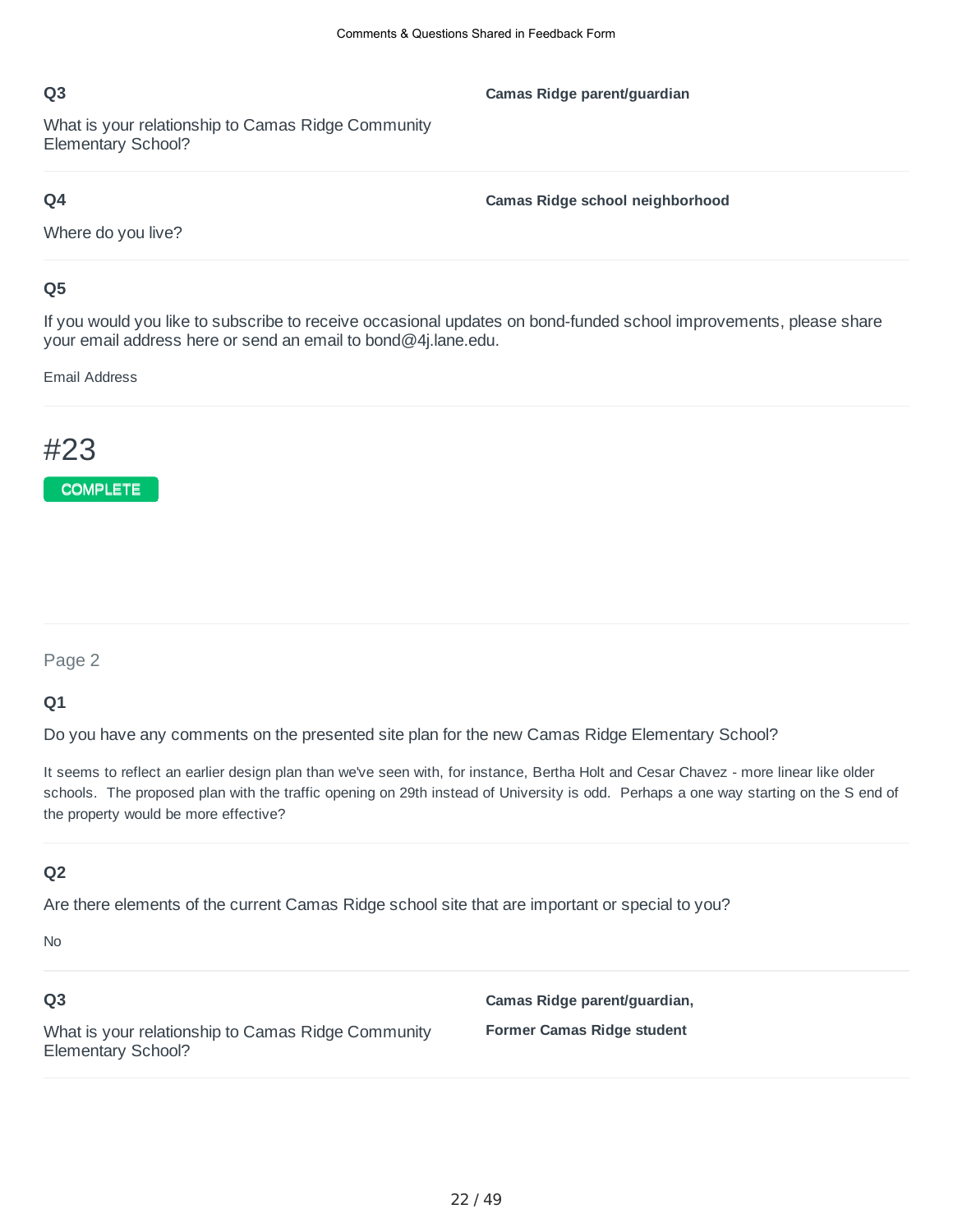Where do you live?

#### **Camas Ridge school neighborhood**

#### **Q5**

If you would you like to subscribe to receive occasional updates on bond-funded school improvements, please share your email address here or send an email to bond@4j.lane.edu.

Email Address

# #24

COMPLETE

#### Page 2

#### **Q1**

Do you have any comments on the presented site plan for the new Camas Ridge Elementary School?

I am not sure I totally understand. But, it seems like keeping students from spending too much time being distracted by the traffic on 30th is a good idea.

#### **Q2**

Are there elements of the current Camas Ridge school site that are important or special to you?

As a former parent and volunteer, I always loved how nicely the school made use of the indoor and outdoor spaces.

| Q <sub>3</sub>                                                           | Other 4J parent/quardian,         |
|--------------------------------------------------------------------------|-----------------------------------|
| What is your relationship to Camas Ridge Community<br>Elementary School? | <b>Former Camas Ridge student</b> |
| Q4                                                                       | Other South Eugene neighborhood   |
| Where do you live?                                                       |                                   |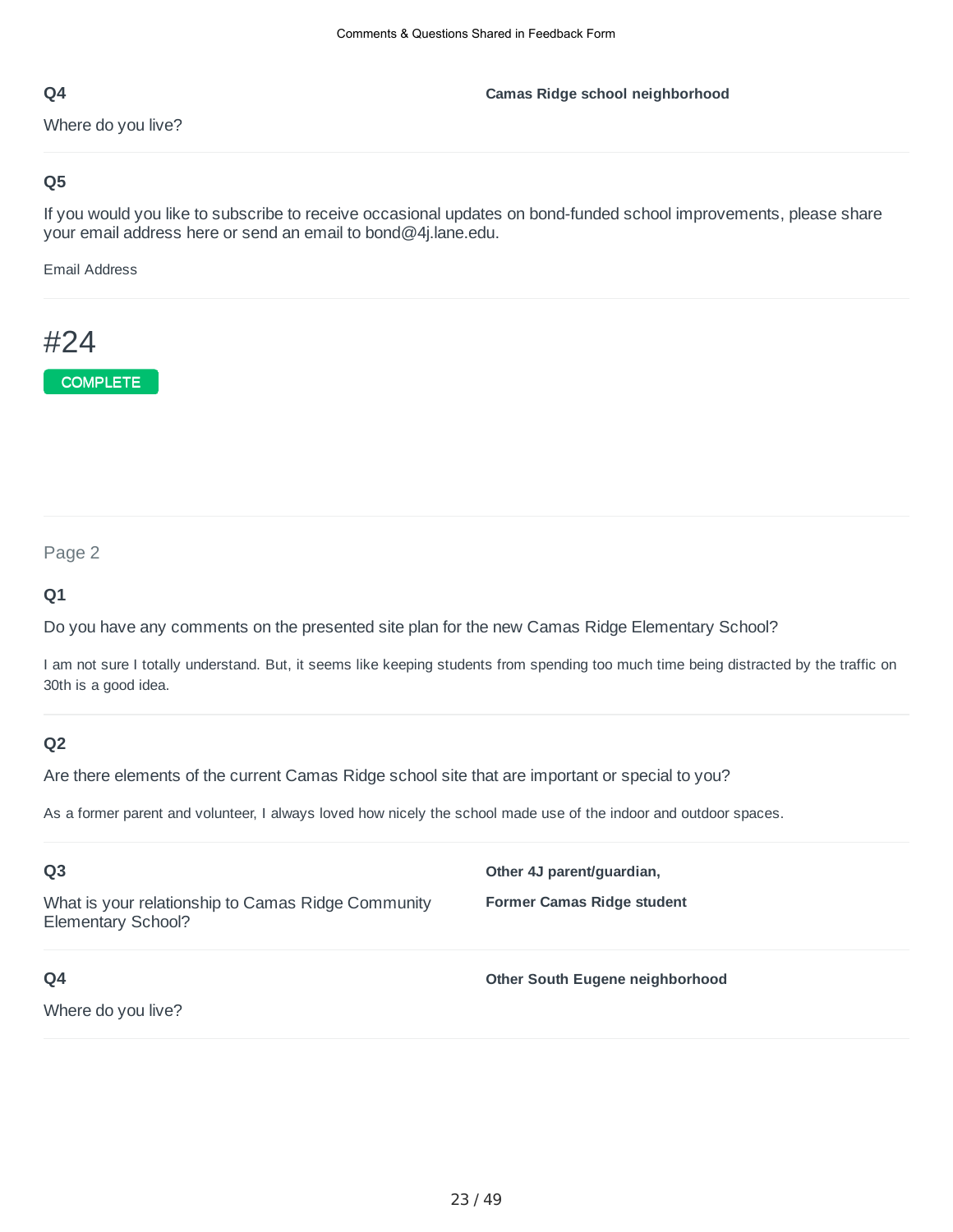If you would you like to subscribe to receive occasional updates on bond-funded school improvements, please share your email address here or send an email to bond@4j.lane.edu.

# #25



Page 2

#### **Q1**

Do you have any comments on the presented site plan for the new Camas Ridge Elementary School?

I would love to see additional safety attention paid to the crosswalk at 29th & University, including a set of stairs to the parking lot so the hillside flora & fauna isn't trampled & turned into a muddy path. I also have safety concerns about the hard play area being visually blocked from the street by the gym, if its hidden it could encourage off hours issues. It may be further down the road but it doesn't seem super bike friendly, the focus being on the giant parking lot.

#### **Q2**

Are there elements of the current Camas Ridge school site that are important or special to you?

The actual Camas Ridge! Where the flowers bloom. How easily the space integrates into the neighborhood. We can walk right into the play area & play on the weekends, during the summer.

#### **Q3**

**Camas Ridge parent/guardian**

What is your relationship to Camas Ridge Community Elementary School?

#### **Q4**

**Camas Ridge school neighborhood**

Where do you live?

#### **Q5**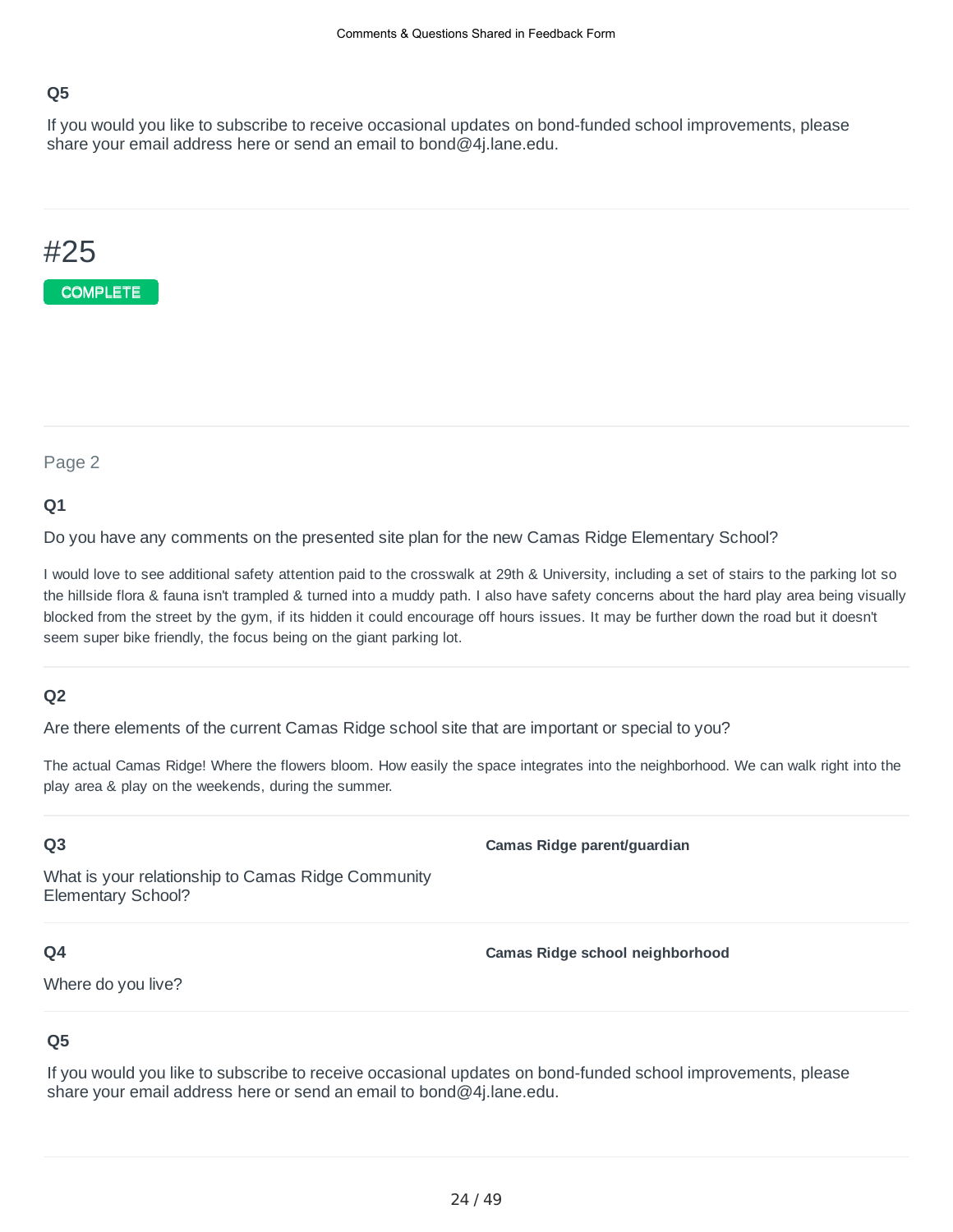

#### **Q1**

Do you have any comments on the presented site plan for the new Camas Ridge Elementary School?

Please do not destroy the ridge of camas flowers along University St to put in a parking lot. Please use the existing parking lot, or some other area that is already paved. That small slope of native plants is what the school is named for and very important to the school community.

#### **Q2**

Are there elements of the current Camas Ridge school site that are important or special to you?

The ridge of camas flowers.

| Q <sub>3</sub>                                                           | Camas Ridge parent/guardian,                                   |
|--------------------------------------------------------------------------|----------------------------------------------------------------|
| What is your relationship to Camas Ridge Community<br>Elementary School? | Other 4J parent/guardian,<br><b>Former Camas Ridge student</b> |
| Q4                                                                       | Camas Ridge school neighborhood                                |

Where do you live?

#### **Q5**

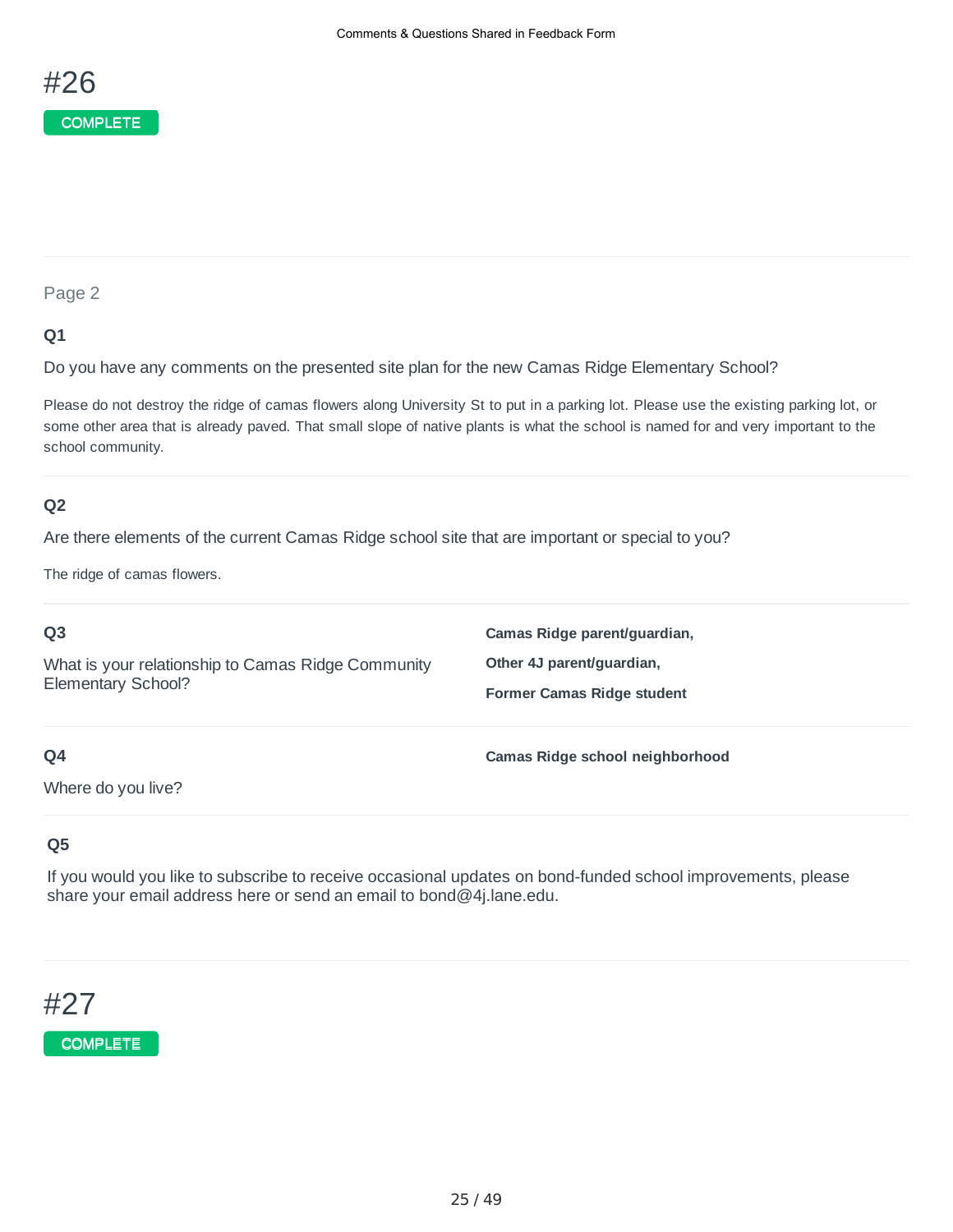#### **Q1**

Do you have any comments on the presented site plan for the new Camas Ridge Elementary School?

See below

#### **Q2**

Are there elements of the current Camas Ridge school site that are important or special to you?

I really liked that there were 3 wings for different grade levels.

#### **Q3**

What is your relationship to Camas Ridge Community Elementary School?

#### **Q4**

**Camas Ridge school neighborhood**

**Former Camas Ridge student**

Where do you live?

#### **Q5**

If you would you like to subscribe to receive occasional updates on bond-funded school improvements, please share your email address here or send an email to bond@4j.lane.edu.

### #28

**COMPLETE** 

Page 2

**Q1**

Do you have any comments on the presented site plan for the new Camas Ridge Elementary School?

I can only see one proposed site plan and it is not clear as to the extent of the structure. It looks like a barn.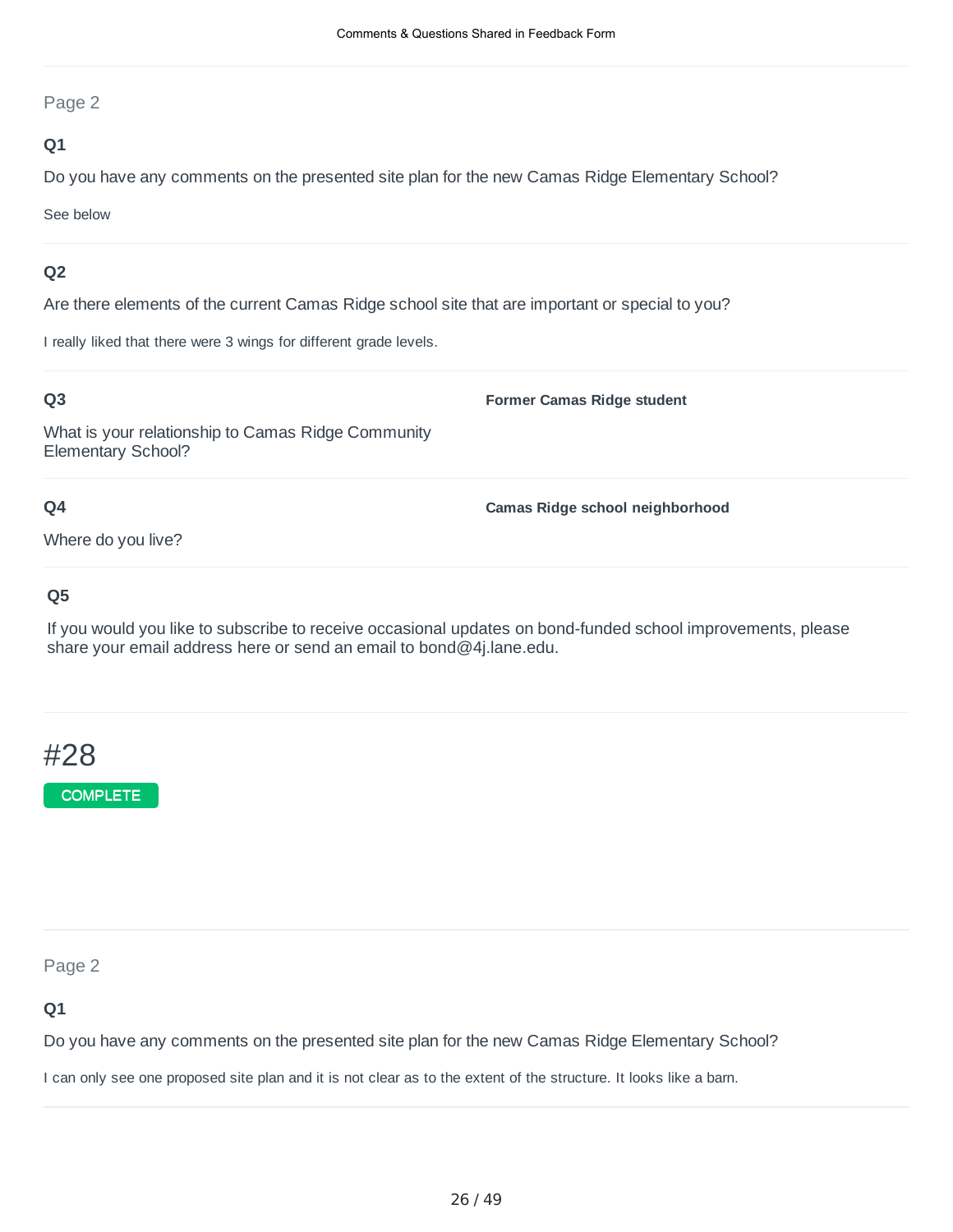Are there elements of the current Camas Ridge school site that are important or special to you?

No.

#### **Q3**

**Other community member (none of the above)**

What is your relationship to Camas Ridge Community Elementary School?

#### **Q4**

Where do you live?

**Camas Ridge school neighborhood**

#### **Q5**

If you would you like to subscribe to receive occasional updates on bond-funded school improvements, please share your email address here or send an email to bond@4j.lane.edu.

# #29



#### Page 2

#### **Q1**

Do you have any comments on the presented site plan for the new Camas Ridge Elementary School?

The initial layout is quite promising. The only concern is with safety at the bus lanes. There needs to be plenty of space to get the kids lined up safely.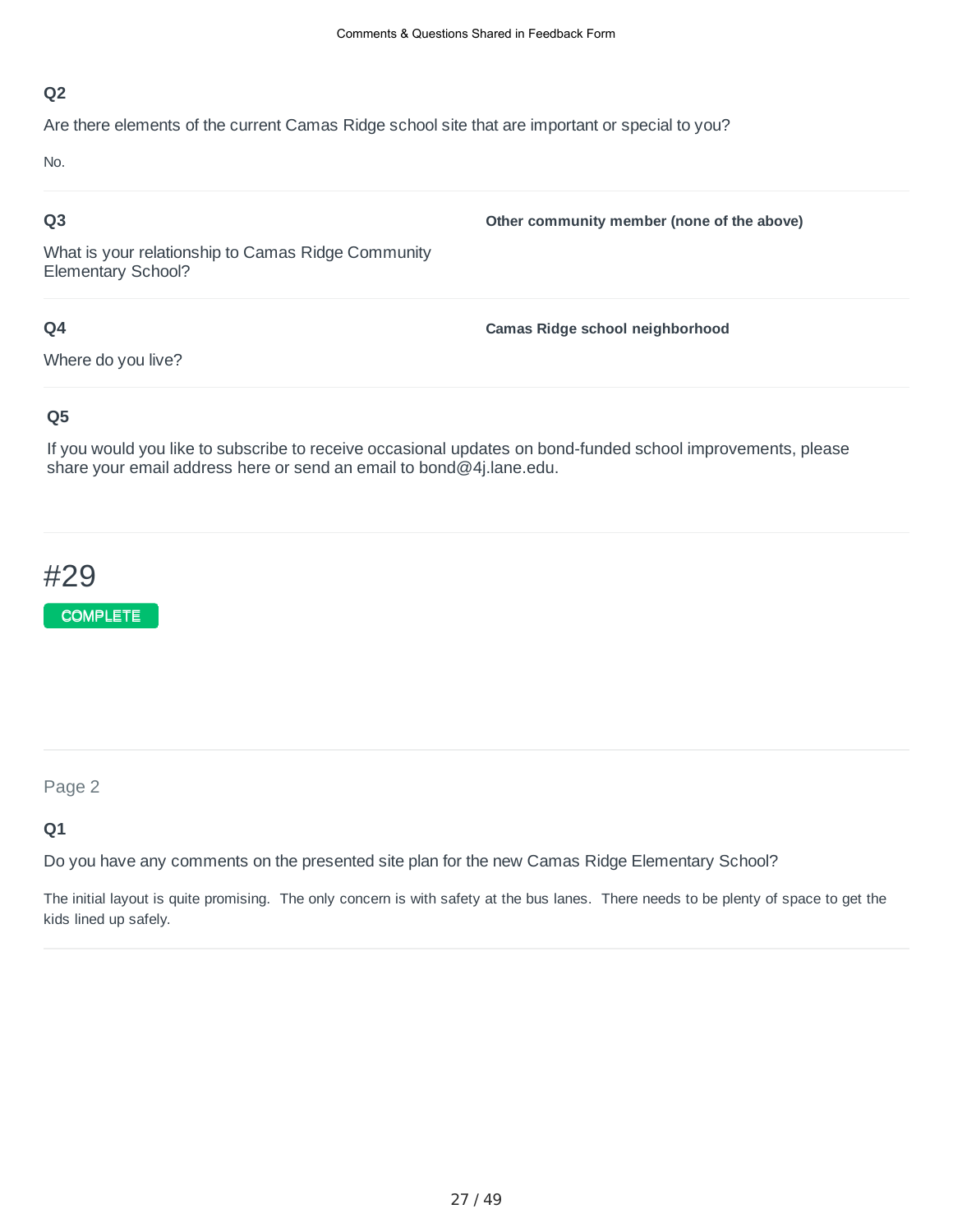Are there elements of the current Camas Ridge school site that are important or special to you?

Plenty of space for safe bus transportation.

The Camas program is very lively. It will be important to have separate quiet spaces - particularly for the library, music room, and cafeteria. I do not think an open library (as the one in Howard) is a good choice for this community.

While open plans are beautiful and bring in light they are not always the most functional in terms of noise.

| Q <sub>3</sub>                                                           | Former Camas Ridge student,     |
|--------------------------------------------------------------------------|---------------------------------|
| What is your relationship to Camas Ridge Community<br>Elementary School? | Other 4J staff member           |
| Q4                                                                       | Camas Ridge school neighborhood |
| Where do you live?                                                       |                                 |

#### **Q5**

If you would you like to subscribe to receive occasional updates on bond-funded school improvements, please share your email address here or send an email to bond@4j.lane.edu.

# #30

**COMPLETE** 

Page 2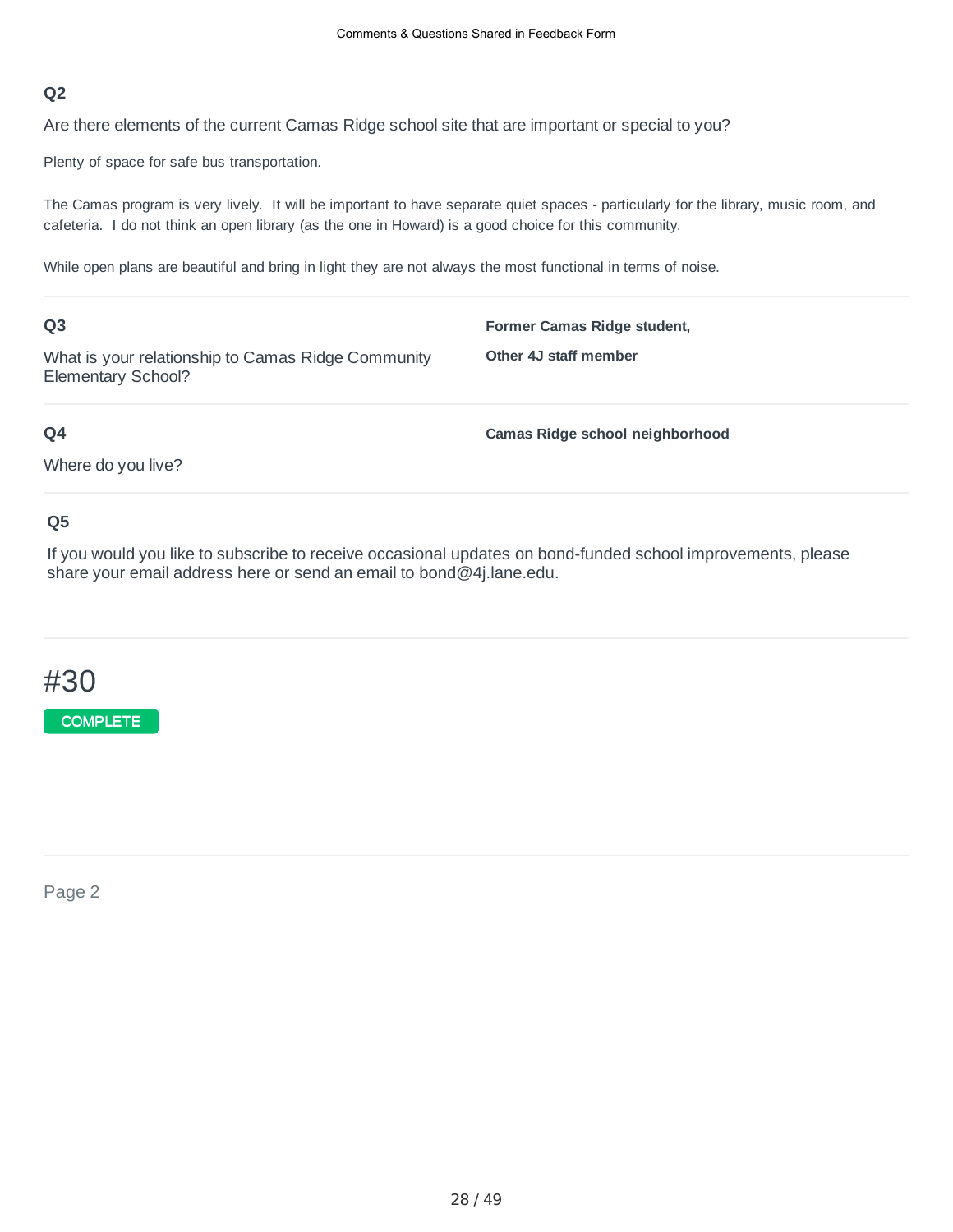Do you have any comments on the presented site plan for the new Camas Ridge Elementary School?

The front, face, and soul of the school faces a parking lot. It addresses the dead space of coldness and unsustainability as well as a hill, instead of the neighborhood or a broad overview from the top of the hill down.

I know the site is limited by the slopes but I saw that a design had the parking lot on Harris, then the building, then the playfield. Why was that design not selected? Or the one with the existing parking lot?!

The access from the main walking and biking route to the neighborhood on the south is the signalized crossing at 29th and this doesn't show a connection there.

The walk/bike area next to the bus should be at least 10ft. Compared to the other sections it looks like it might be more narrow than that.

The walk/bike areas should all be wide and clear paths to the bike parking and entrances.

In the presentation the lead designer talked about all the great "curb space" for "Pick-up and Drop-off". It's called arrival and departure and we should not be encouraging and making it easy for parents to drive their kids to school. The #1 priority should be safe, easy access for walking and biking. This was not mentioned once and shows glaringly in this design. The site needs to more people focused, sustainable, and embracing of children walking and biking. The design needs to signal we WANT kids and families to walk, bike, and bus to school. This is a neighborhood school with Safe Routes to it from many areas. Where there are not safe routes busing occurs.

If you design for more cars and 'pick up and drop off' you will get more cars. If you design for people walking and biking you will get more people walking and biking. This MATTERS please address it.

PLEASE work with the City and Safe Routes to School to get the walking and biking access right. They are professionals who understand the subject. PLEASE work with them!

#### **Q2**

Are there elements of the current Camas Ridge school site that are important or special to you?

The community designed and built bike parking structure and outdoor classroom area!

The entrance facing 29th and the neighborhood (not a parking lot).

Good community space.

A strong walking/biking culture for parents/students.

#### **Q3**

What is your relationship to Camas Ridge Community Elementary School?

**Other 4J parent/guardian, Former Camas Ridge student**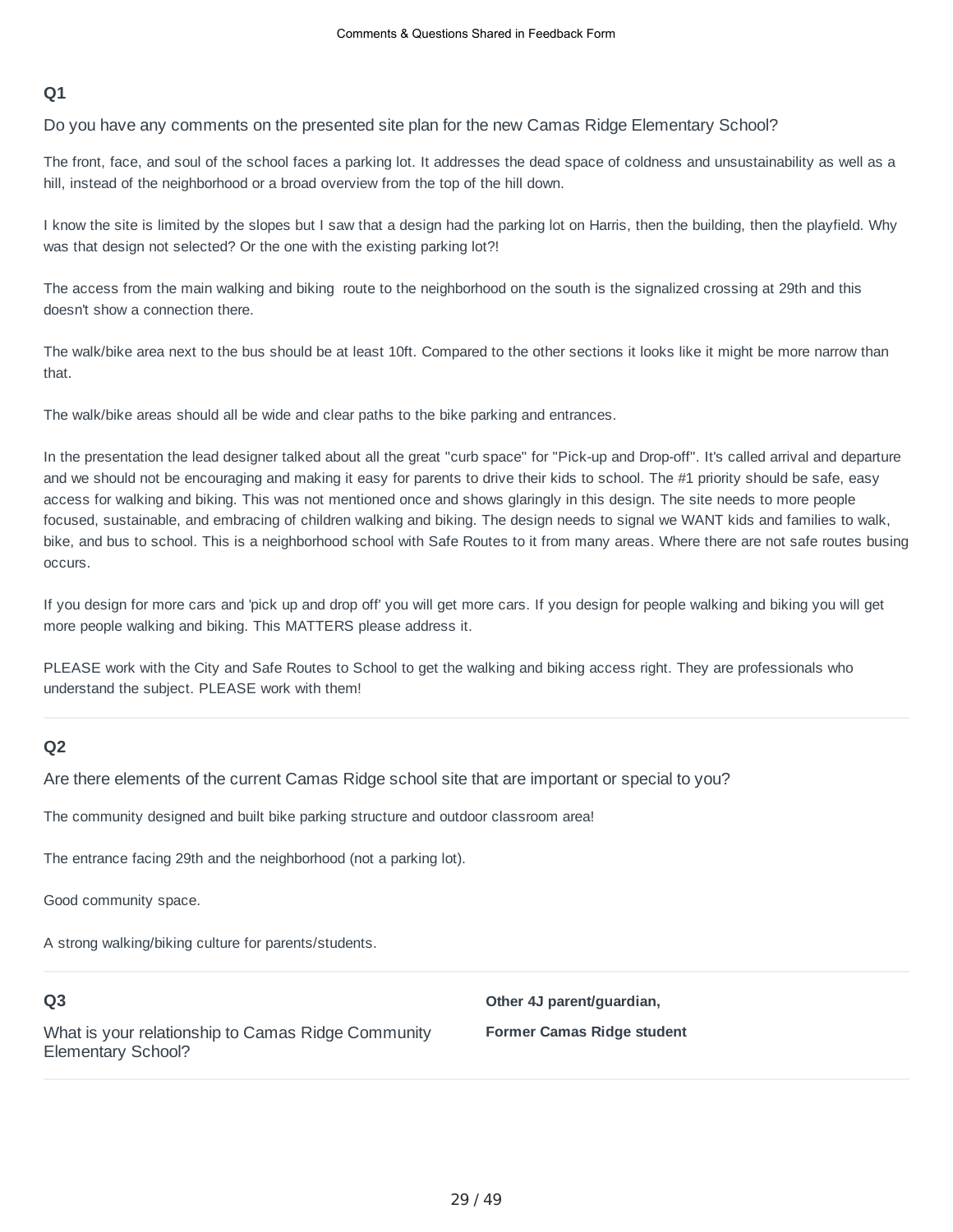Where do you live?

#### **Q5**

If you would you like to subscribe to receive occasional updates on bond-funded school improvements, please share your email address here or send an email to bond@4j.lane.edu.

# #31

**COMPLETE** 

#### Page 2

#### **Q1**

Do you have any comments on the presented site plan for the new Camas Ridge Elementary School?

I really like what I am seeing. I want to make sure there are enough capacity, when the new roosevelt was built we felt the squeeze because there were less classrooms

#### **Q2**

Are there elements of the current Camas Ridge school site that are important or special to you?

covered outdoor classroom, peacepole, friendship bench, vegetable garden

#### **Q3**

**Former Camas Ridge student**

**Other South Eugene neighborhood**

What is your relationship to Camas Ridge Community Elementary School?

#### **Q4**

Where do you live?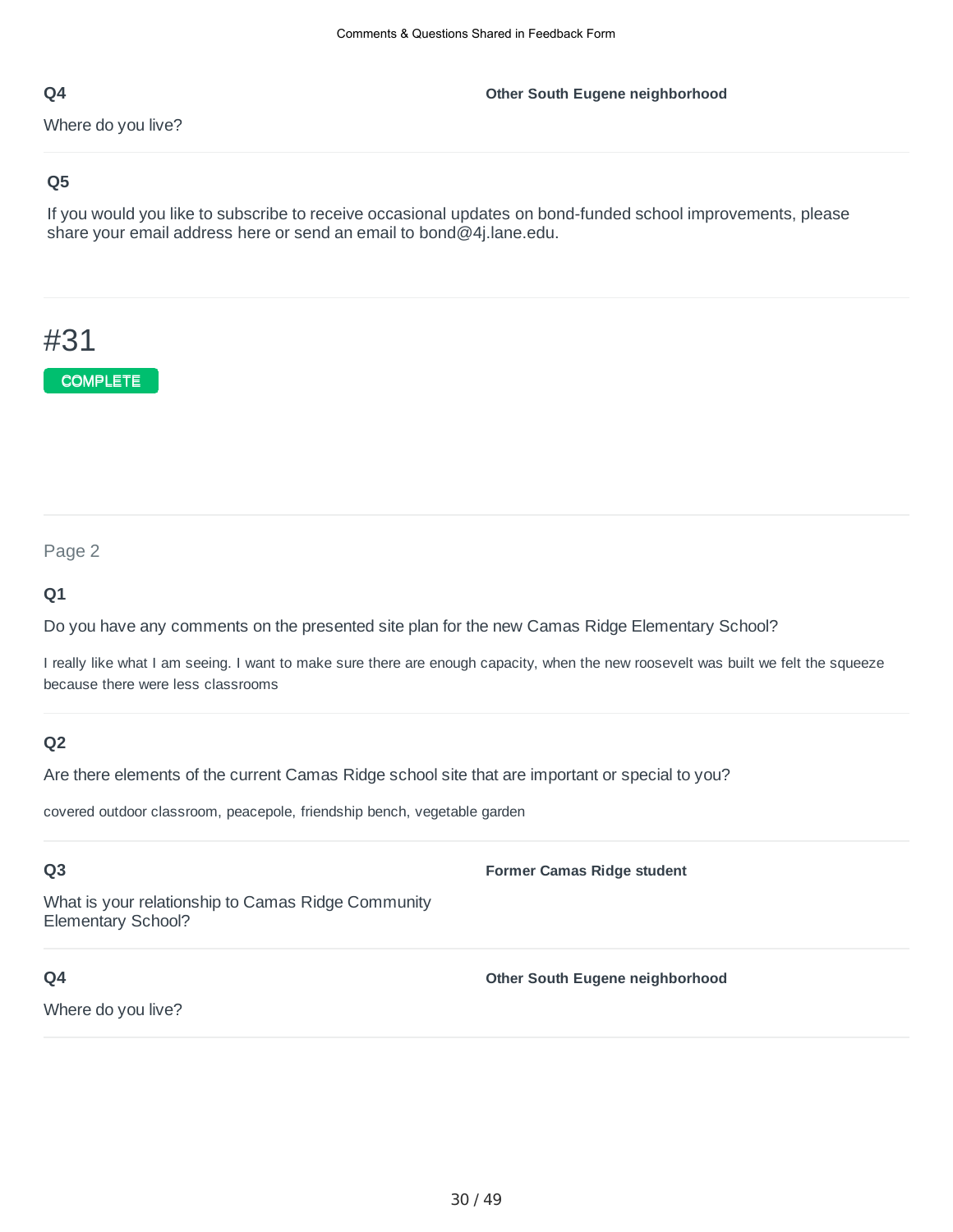If you would you like to subscribe to receive occasional updates on bond-funded school improvements, please share your email address here or send an email to bond@4j.lane.edu.

# #32



Page 2

#### **Q1**

Do you have any comments on the presented site plan for the new Camas Ridge Elementary School?

Will the design support (the possibility of) alternative energy, such as solar? The roof lines show here don't appear to support the possibility except on the gym Ideally, passive solar heating, lighting and natural ventilation will be incorporated - not only environmentally friendly and cost-effective, but also a great learning opportunity.

What is being done to make this design responsive to a post-pandemic world? This includes greater attention to outdoor learning (both active and passive - think "Nature Explore" outdoor classrooms and maker spaces, not just outdoor gathering areas)., ventilation, handwashing and sanitation (indoors and out), separate entries and exits, flexible use of indoor space should the need for social distancing remain and/or return, and attention to mental health needs of both children and adults in the indoor and outdoor environments.

#### **Q2**

Are there elements of the current Camas Ridge school site that are important or special to you?

The tributes to Mouhammadou "Mouha" "MoMo" Faye need to stay, as do the outdoor garden and gathering areas. And please add a Nature Explore outdoor classroom.

#### **Q3**

**Other community member (none of the above)**

What is your relationship to Camas Ridge Community Elementary School?

#### **Q4**

Where do you live?

**Other South Eugene neighborhood**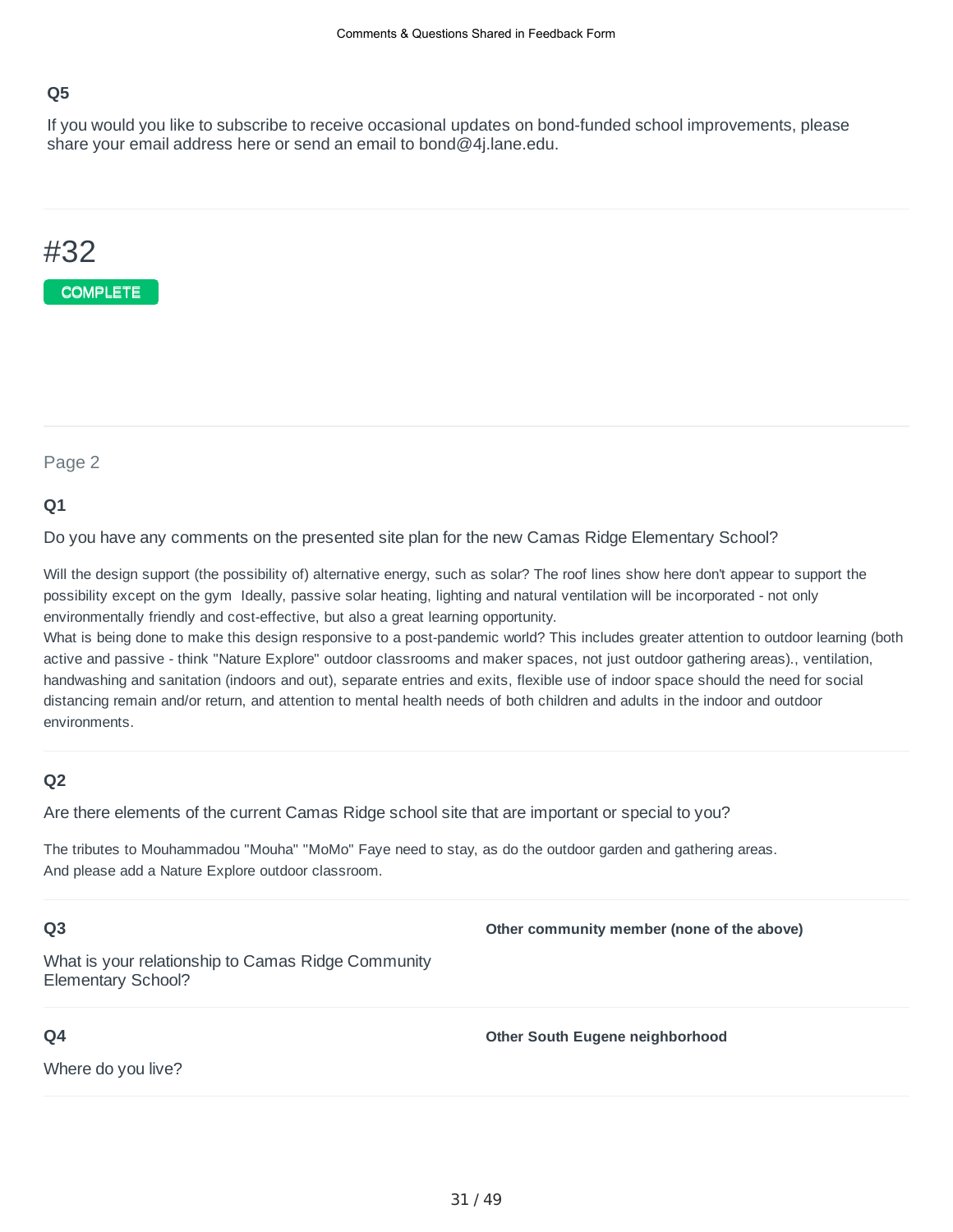If you would you like to subscribe to receive occasional updates on bond-funded school improvements, please share your email address here or send an email to bond@4j.lane.edu.

### #33



Page 2

#### **Q1**

Do you have any comments on the presented site plan for the new Camas Ridge Elementary School?

Needs to maintain outdoor classroom space. Should in fact have more outdoor space available. Having the front street by University street will Cause excessive traffic and potential accidents with 30th right there as frantic parents do drop offs.

#### **Q2**

Are there elements of the current Camas Ridge school site that are important or special to you?

outdoor school, camas bulbs, community garden.

#### **Q3**

What is your relationship to Camas Ridge Community Elementary School?

#### **Q4**

**Camas Ridge school neighborhood**

**Camas Ridge parent/guardian**

Where do you live?

#### **Q5**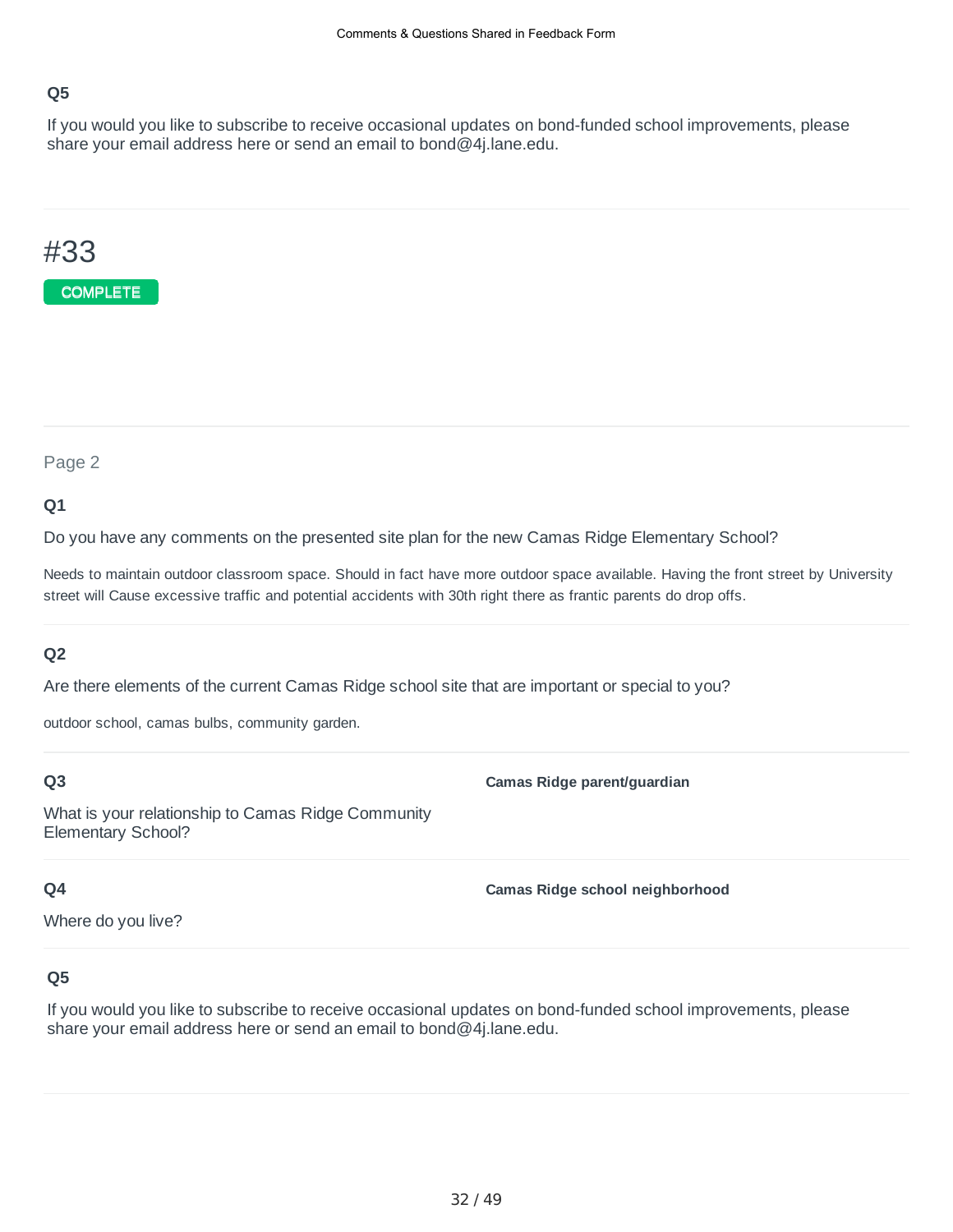#### **Q1**

Do you have any comments on the presented site plan for the new Camas Ridge Elementary School?

Less parking! Encourage walking and biking by making that the option that is easiest to get into the school. So the front doors are near the bike parking and where families would walk up to. There's more danger to students and families when they have to walk through a parking lot to get to the front doors. When there's a parking lot by the front doors, then more exhaust can get into the schools nd it encourages families to drive and idle when they are waiting for their students to come out. Make this a biking and walking friendly school!

Why not put the school farther from 30th and have a barrier of trees near the fence to make it more attractive and feel safer?

Has the Safe Routes to School Coordinator for 4J been involved with the planning process? It would be good to have her input.

#### **Q2**

Are there elements of the current Camas Ridge school site that are important or special to you?

All of the art, the garden, the feel of it being a community school.

#### **Q3**

What is your relationship to Camas Ridge Community Elementary School?

#### **Q4**

Where do you live?

**Other 4J neighborhood, not South Eugene (Churchill, North Eugene or Sheldon region)**

**Camas Ridge parent/guardian**

#### **Q5**

If you would you like to subscribe to receive occasional updates on bond-funded school improvements, please share your email address here or send an email to bond@4j.lane.edu.

Email Address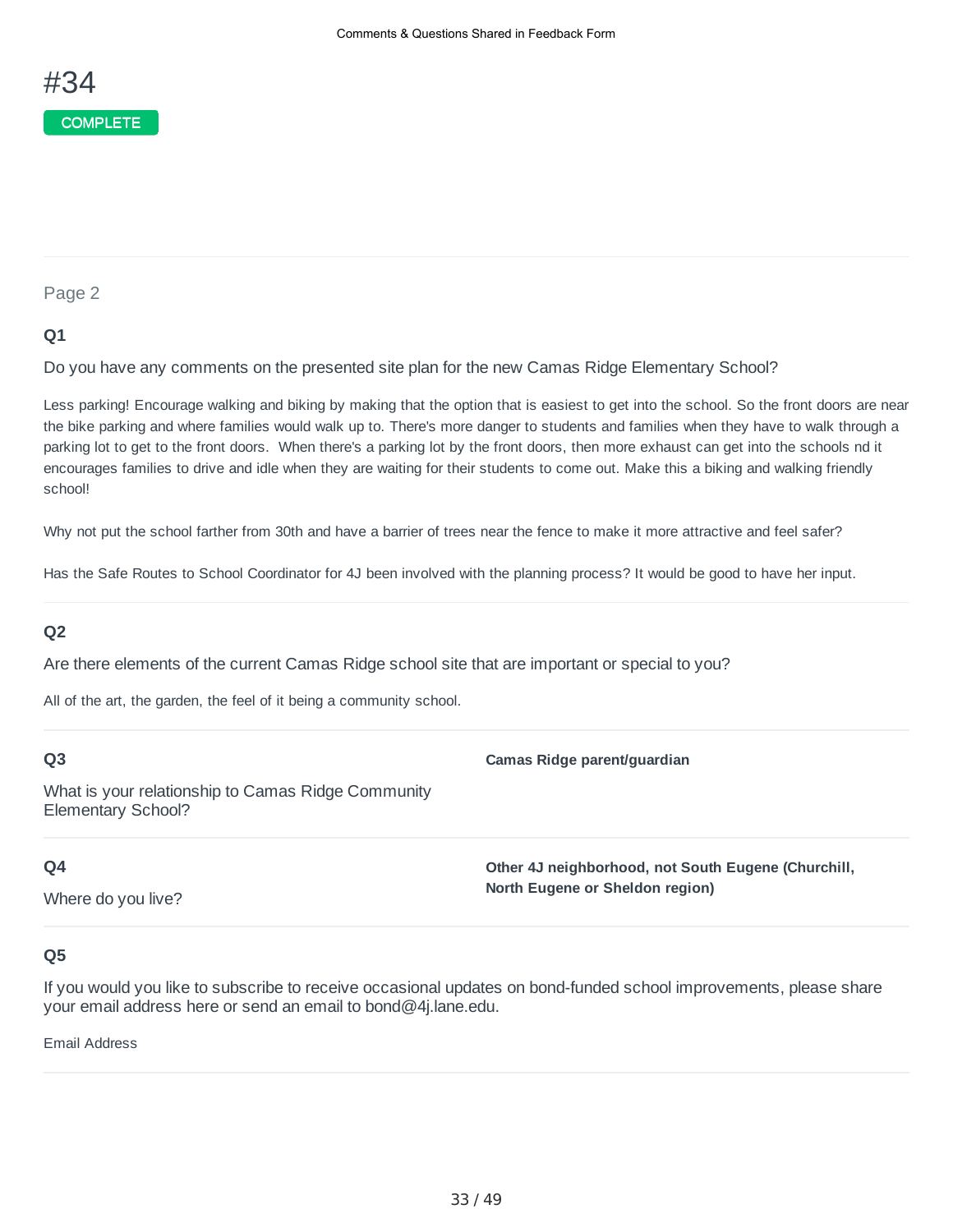#### **Q1**

Do you have any comments on the presented site plan for the new Camas Ridge Elementary School?

- 1. I think that you should reuse the playground equipment.
- 2. There should be bike parking.
- 3. The parking lot shouldn't cut into the camas hill.
- 4. I think that there should be multiple entrances.
- 5. I like that you put the playground farther away from 30th avenue where a lot of traffic is.
- 6. I think you should keep the soccer goals that are on the field.

#### **Q2**

Are there elements of the current Camas Ridge school site that are important or special to you?

- 1. I think you should keep the outdoor classroom which has Mohammadu's bench in it.
- 2. Keep all the trees some of which my Dad and I planted with Friends of Trees.
- 3. Mohammadu's basketball court
- 4. The walls that have murals on them (especially the one near the swings with the water bear)
- 5. Keep the camas and if you hire a new lawn mower, tell them to avoid it.

#### **Q3**

#### **Former Camas Ridge student**

What is your relationship to Camas Ridge Community Elementary School?

#### **Q4**

Where do you live?

**Camas Ridge school neighborhood**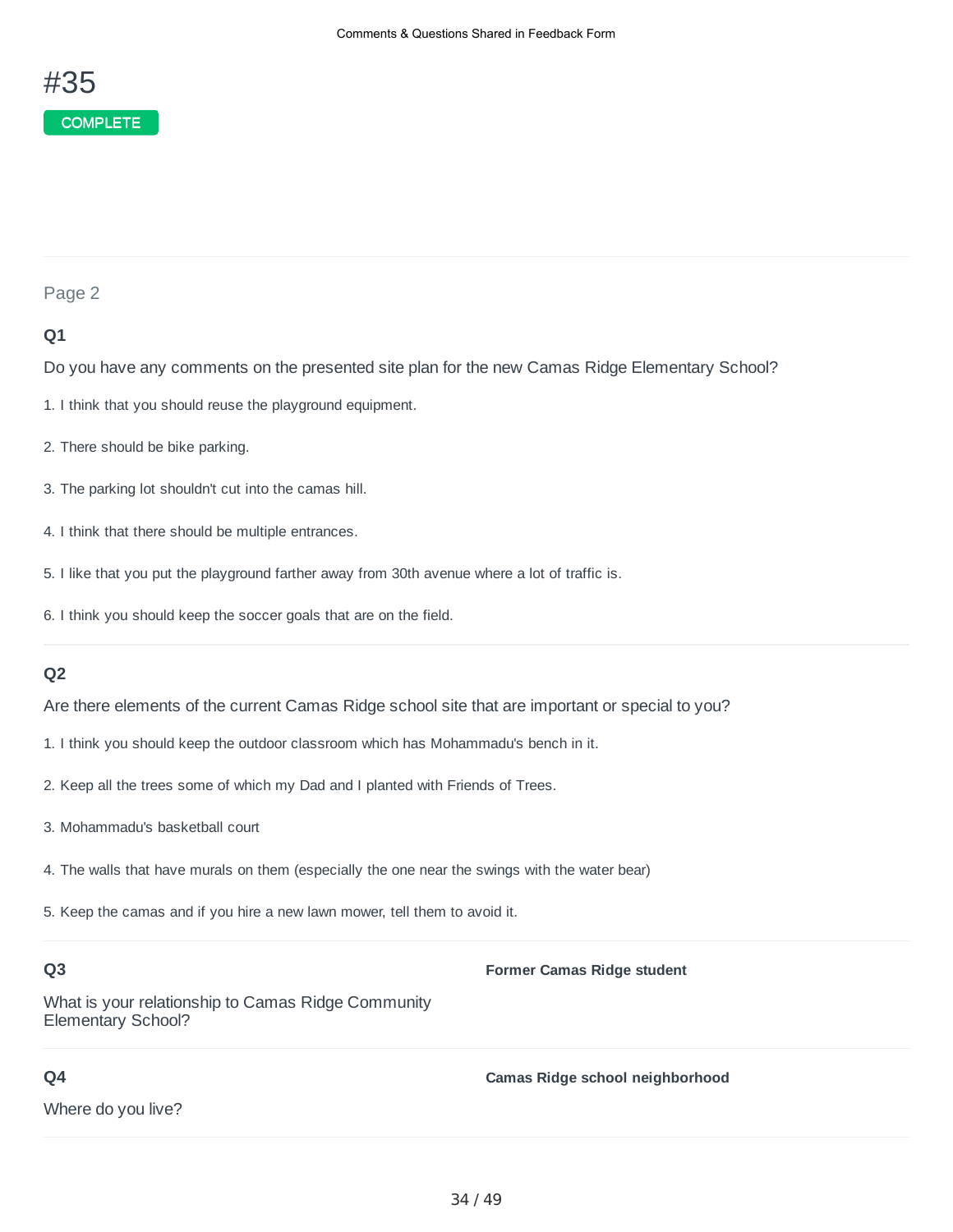If you would you like to subscribe to receive occasional updates on bond-funded school improvements, please share your email address here or send an email to bond@4j.lane.edu.

# #36



Page 2

#### **Q1**

Do you have any comments on the presented site plan for the new Camas Ridge Elementary School?

Concerns about a parking lot right outside classroom windows. Can we make it smaller? Edison has been allowed to dispense with parking; for equity's sake, it would be helpful if CR could discuss if more parking is actually needed or if their design could align with standards that the Edison community benefits from. Wondering about outdoor learning space; how much room is designated here? It is hard to tell if there is space for a garden; this is an important part of CR education and culture. Hoping for expanded outdoor learning space, especially considering the current health risks and likelihood of future pandemics, as well as the known benefits of outdoor ed. I really like how the playground has been moved away from noisy 30th ave and the gym & softball fields are placed there instead. I also like seeing lots of trees placed in the parking lot and around the perimeter.

Not sure if it's too early to comment on the actual building itself yet, but would be interested to hear about how project-based learning is integrated with this design. Also extremely interested to hear about design that would support student/staff health.

#### **Q2**

Are there elements of the current Camas Ridge school site that are important or special to you?

The garden, the namesake camas ridge (hillside that borders University St.), outdoor learning space, the murals.

#### **Q3**

**Camas Ridge parent/guardian**

What is your relationship to Camas Ridge Community Elementary School?

#### **Q4**

Where do you live?

**Camas Ridge school neighborhood**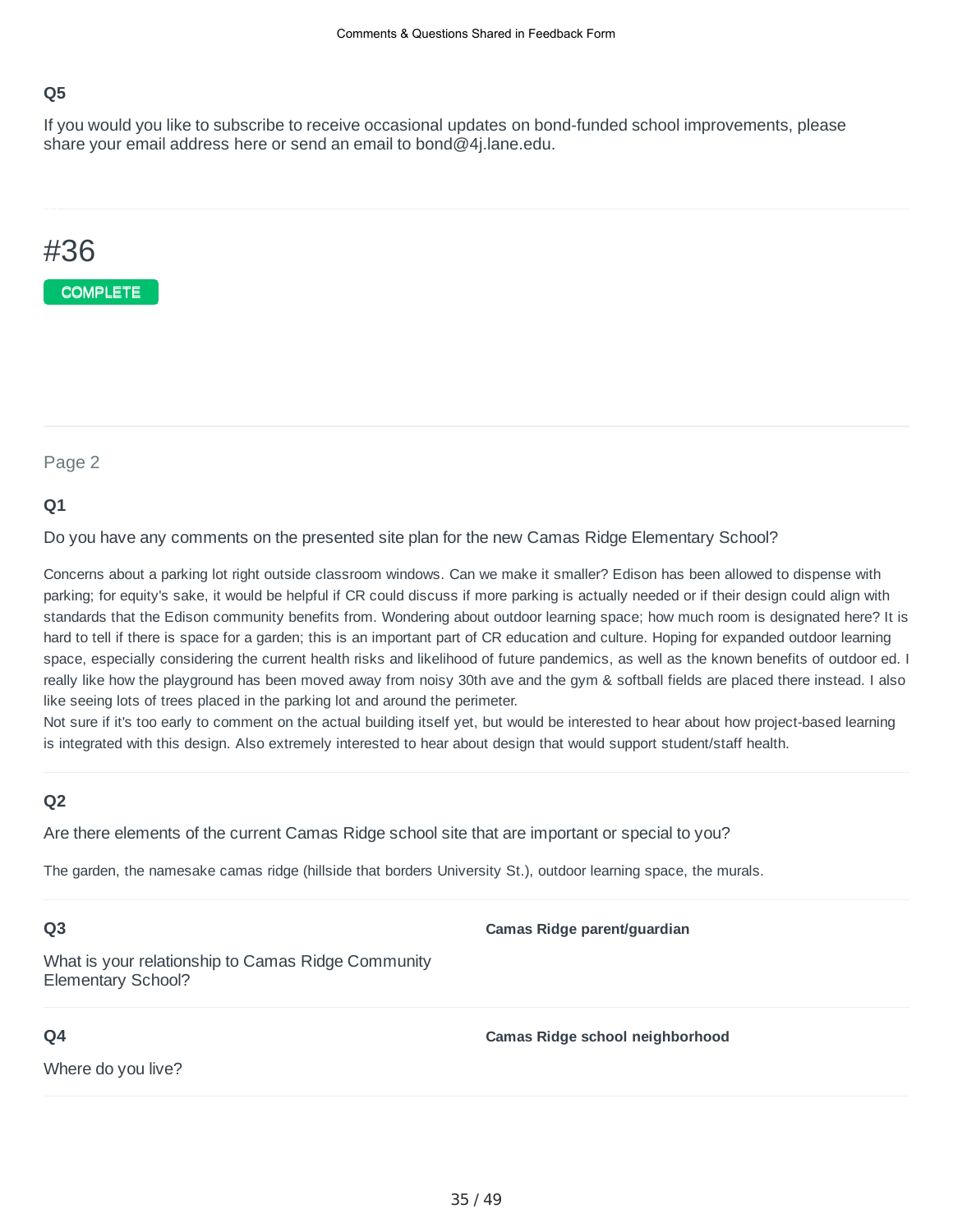If you would you like to subscribe to receive occasional updates on bond-funded school improvements, please share your email address here or send an email to bond@4j.lane.edu.

Email Address

# #37



Page 2

#### **Q1**

Do you have any comments on the presented site plan for the new Camas Ridge Elementary School?

Hello,

I am David Adee (former Camas Ridge music teacher, former Howard music teacher and current teacher at El Camino del Río). I have to take a big breath here because I have strong feelings about school design from living through and with two other school designs (Camino and Howard). I apologize in advance for not mincing words and for shouting with CAPS! So...

I tried to figure out the location of the music room from your slides. I assume it is the little lower-roofed extension at the east end of the gym.

Music room AWAY from classrooms is great!

Music room NEAR the gym is great!

Music room sharing a wall with gym is BAD.

Music room as a stage with FOLDING WALL is WORST IDEA ON EARTH and has already been tried in the district several times. Gym sound comes right through the walls to the extent that music is being taught ALL DAY LONG over a constant base of gym noise. Music teachers end up shouting or using microphones. Kids distracted and required to do everything LOUDLY to be heard over gym sound.

The last two times this folding-wall design was built were at Howard and Camino even after strong objections from myself and others at planning meetings several years ago. There needs to be a HALLWAY between the gym and music room with TWO acoustically insulated walls between.

Additional need for hallway is that students need to be able to enter music room without having to PASS THROUGH the gym (as is currently the case at Howard and Camino). Passing through the gym is BAD (i.e. a recipe for chaotic and disruptive transitions several times a day).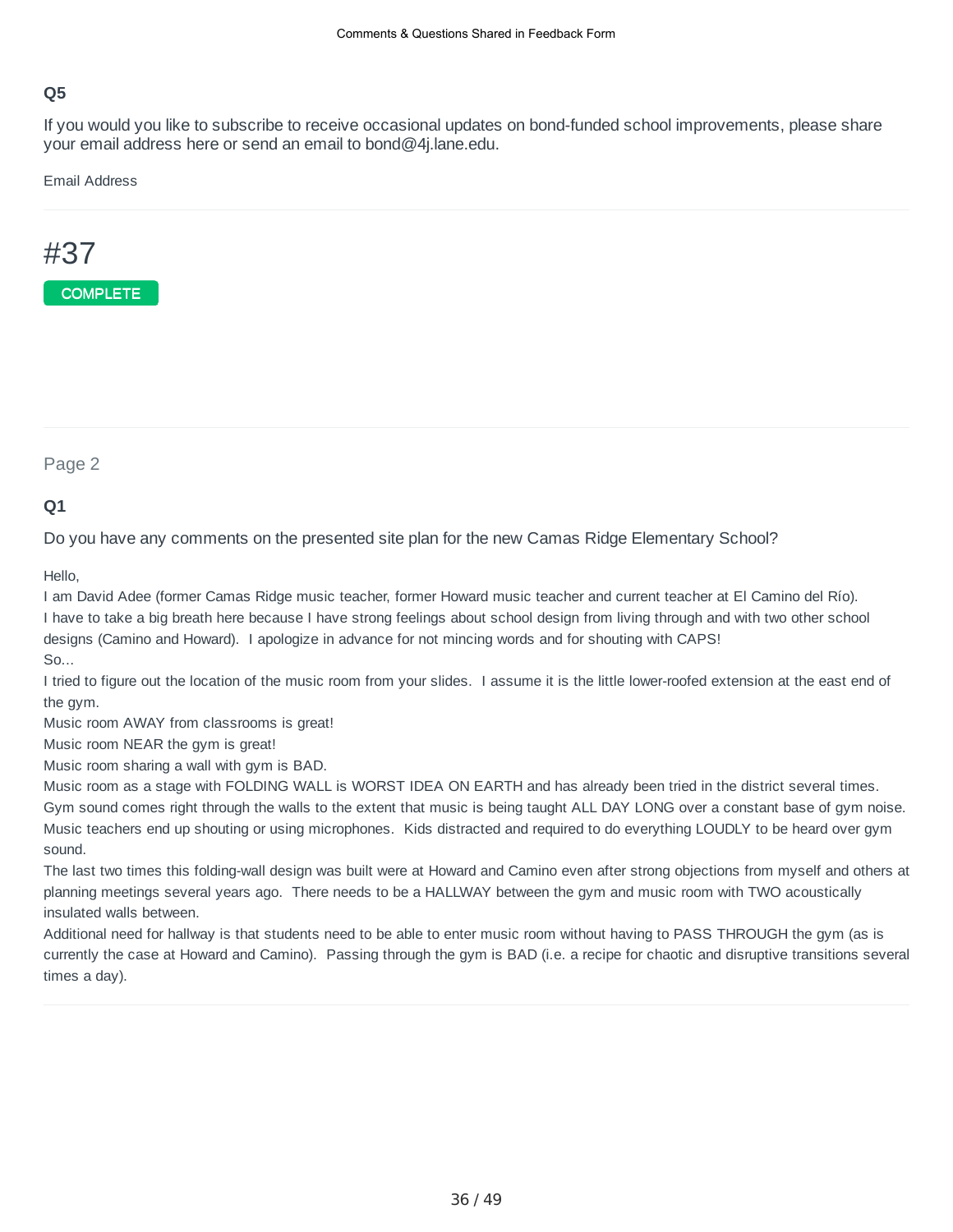Are there elements of the current Camas Ridge school site that are important or special to you?

See #1 for top of the list.

#2 Please do not build Camas as an echo chamber (we are begging you). Howard and Camino are echo chambers with massive square footage devoted to the 2.5 story cafeterias (acoustic disaster), the open media center (acoustic disaster and unusable for many functions).

McCornack has a very humble 1-story "old school" cafeteria with low acoustically-tiled ceiling. Management in that space is a dream. Infinitely better than the 2.5 story cafeterias at Camino and Howard.

#3 Please do not make everything airy, open with two-story ceiling and hard surfaces. Looks great, sounds terrible. Managing kids in such spaces? Well, it makes you want to weep.

#4. Please no open bridges (ala Howard and Camino). These are a constant hazard and worry for staff that have already produced close calls at both schools involving kids on the verge of going over the railing, heavy dangerous objects being thrown over railings into media center. Makes you want to weep.

#5. Please do not REDUCE classroom size and then INCREASE airspace and un-used and un-usable spaces. (weeping staff).

| Q <sub>3</sub>                                                           | Other 4J parent/quardian,                                                              |
|--------------------------------------------------------------------------|----------------------------------------------------------------------------------------|
| What is your relationship to Camas Ridge Community<br>Elementary School? | Other 4J staff member                                                                  |
| Q4<br>Where do you live?                                                 | Other 4J neighborhood, not South Eugene (Churchill,<br>North Eugene or Sheldon region) |

#### **Q5**

If you would you like to subscribe to receive occasional updates on bond-funded school improvements, please share your email address here or send an email to bond@4j.lane.edu.



COMPLETE

Page 2

#### **Q1**

Do you have any comments on the presented site plan for the new Camas Ridge Elementary School?

Where will pick-up/drop-off and bus access be incorporated? Is that all supposed to happen in the parking lot?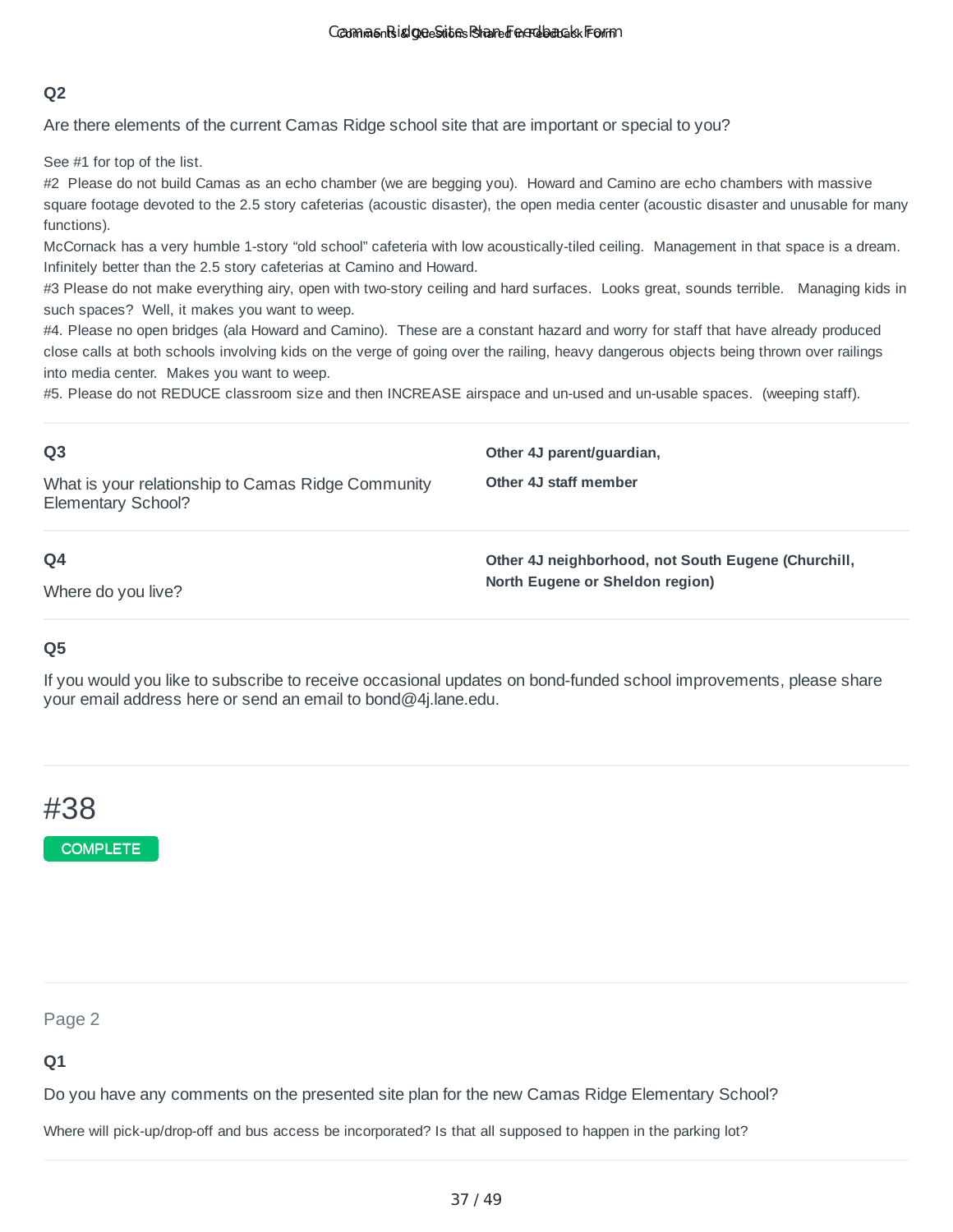Are there elements of the current Camas Ridge school site that are important or special to you?

I really love that so many of the classrooms look out eastward toward that Camas-covered hill. In this design, it looks like the parking lot would replace that hill, which is disappointing. I also wonder whether it makes sense to keep the green fields at the west end of the lot. There is so much runoff in this area that the fields currently turn into a swamp during the rainy months.

#### **Q3**

What is your relationship to Camas Ridge Community Elementary School?

#### **Q4**

**Camas Ridge school neighborhood**

**Camas Ridge parent/guardian**

Where do you live?

#### **Q5**

If you would you like to subscribe to receive occasional updates on bond-funded school improvements, please share your email address here or send an email to bond@4j.lane.edu.



COMPLETE

Page 2

#### **Q1**

Do you have any comments on the presented site plan for the new Camas Ridge Elementary School?

We live a block away up the hill from the school and will have a child attend the new school. We are very excited about this process.

My first thought about this project has to do with noise and particulate pollution coming off of the traffic on 30th. It seems to me like the school would benefit from having the parking lot on 30th with a stand of tree/shrub stand that could absorb some of the pollution. The softball field and outdoor play area would then be shielded from traffic by trees and the parking lot, creating a more pleasant environment.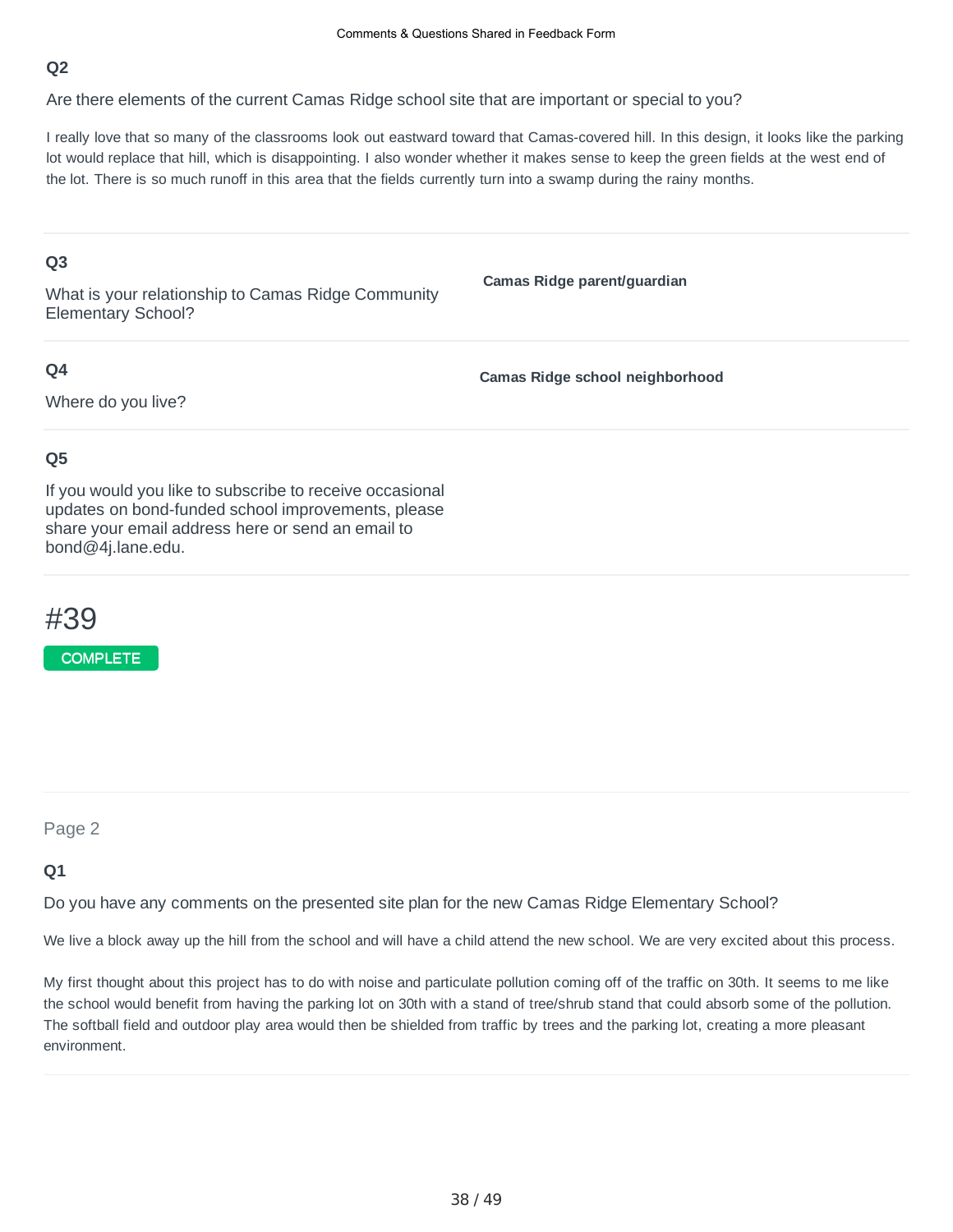Are there elements of the current Camas Ridge school site that are important or special to you?

Excited about everything new. I do like the sugar pine that is currently on the south corner of the school grounds.

#### **Q3**

What is your relationship to Camas Ridge Community Elementary School?

#### **Q4**

Where do you live?

**Camas Ridge school neighborhood**

**Other community member (none of the above)**

#### **Q5**

If you would you like to subscribe to receive occasional updates on bond-funded school improvements, please share your email address here or send an email to bond@4j.lane.edu.

# #40

COMPLETE

#### Page 2

#### **Q1**

Do you have any comments on the presented site plan for the new Camas Ridge Elementary School?

In the next design phase, it would be good to have proposed locations for the school community garden, discussion about where and if the outdoor classroom will be re-purposed and where it would be located. Discussion about the parking lot and if it can be made smaller, or if more information can be shared by the architect why the parking lot is as large as it is. Discussion about the repurposing of large art installations that are currently placed on the east wall of the lower wing and south wall of the upper wing should be discussed with potential locations noted.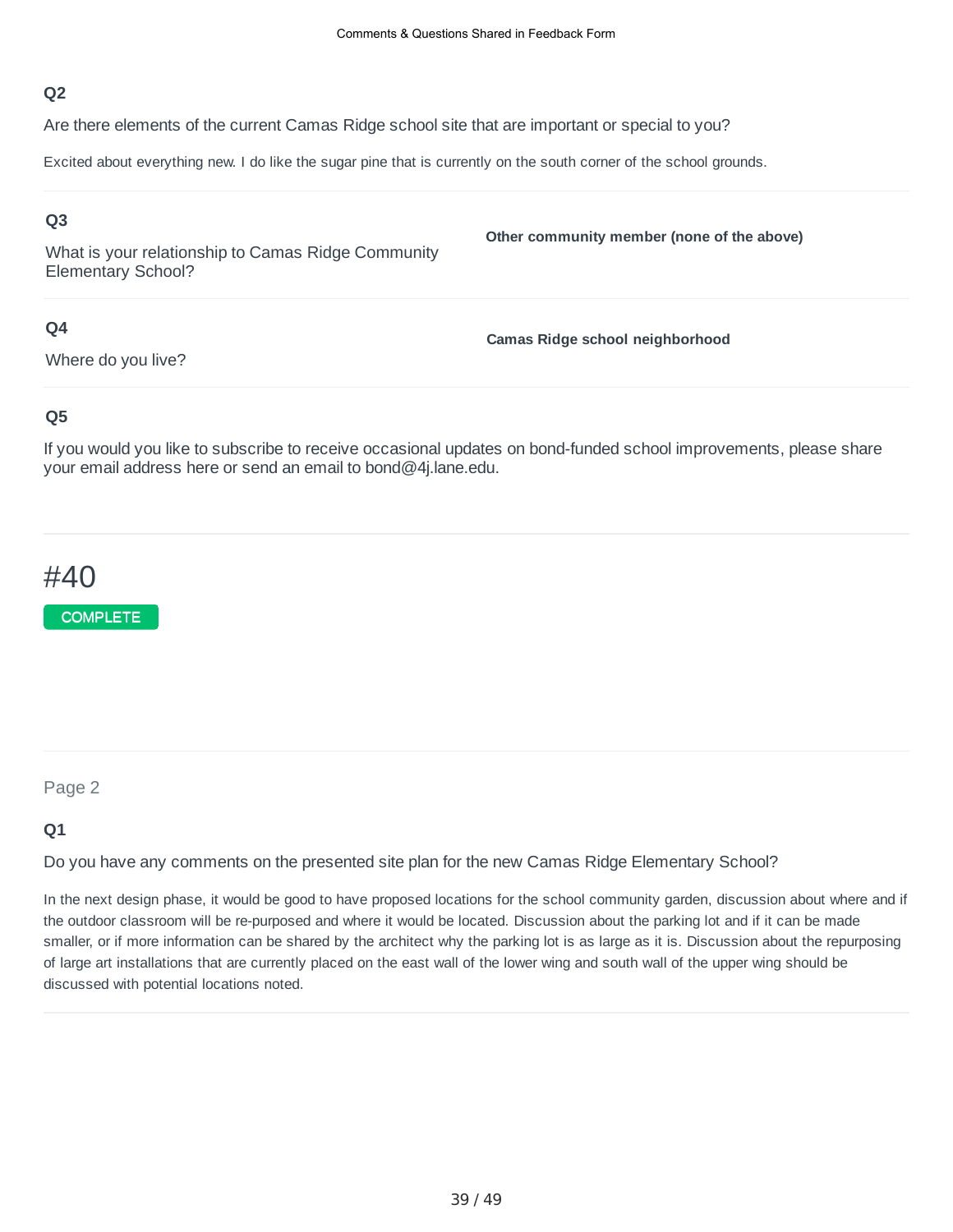Are there elements of the current Camas Ridge school site that are important or special to you?

1. It is important that the Camas Ridge flowers on the east hillside of the site are kept.

2. It is crucial that there is a school community garden.

3. It is crucial i that the current outdoor classroom or a replacement is placed on the site. The outdoor play covering should not be a replacement for the outdoor classroom. The existing outdoor classroom should be repurposed and placed on the new site.

4. Art installations currently placed on the east wall of the lower wing and south wall of the upper wing should be removed from current locations, stored and re-used in the new school or the exterior of new school.

5. Enough space using the interior and exterior of school/site plan for project based learning and placement or art installations that come from that learning.

6. One element that is crucially important to this school build is having parents and teachers of the Camas Ridge community involved in the process at the beginning of this school re-build, especially during the programming phase. this seems non-existent at this point. 4J needs to be be transparent about the stakeholders/decision makers that are involved in the process of the re-build. It would be helpful to the families of the school community to have an opportunity to ask questions during presentations such as the one on March 2, 2021, as there was little room for the community to ask questions about the process up to this point. Camas Ridge families and community members knocked on doors to help 4J pass this bond for Camas Ridge, and other large 4J projects, and the lack of transparency in the process so far is discouraging. Please do better.

#### **Q3**

What is your relationship to Camas Ridge Community Elementary School?

**Camas Ridge parent/guardian**

#### **Q4**

**Camas Ridge school neighborhood**

Where do you live?

#### **Q5**

If you would you like to subscribe to receive occasional updates on bond-funded school improvements, please share your email address here or send an email to bond@4j.lane.edu.

### #41

COMPLETE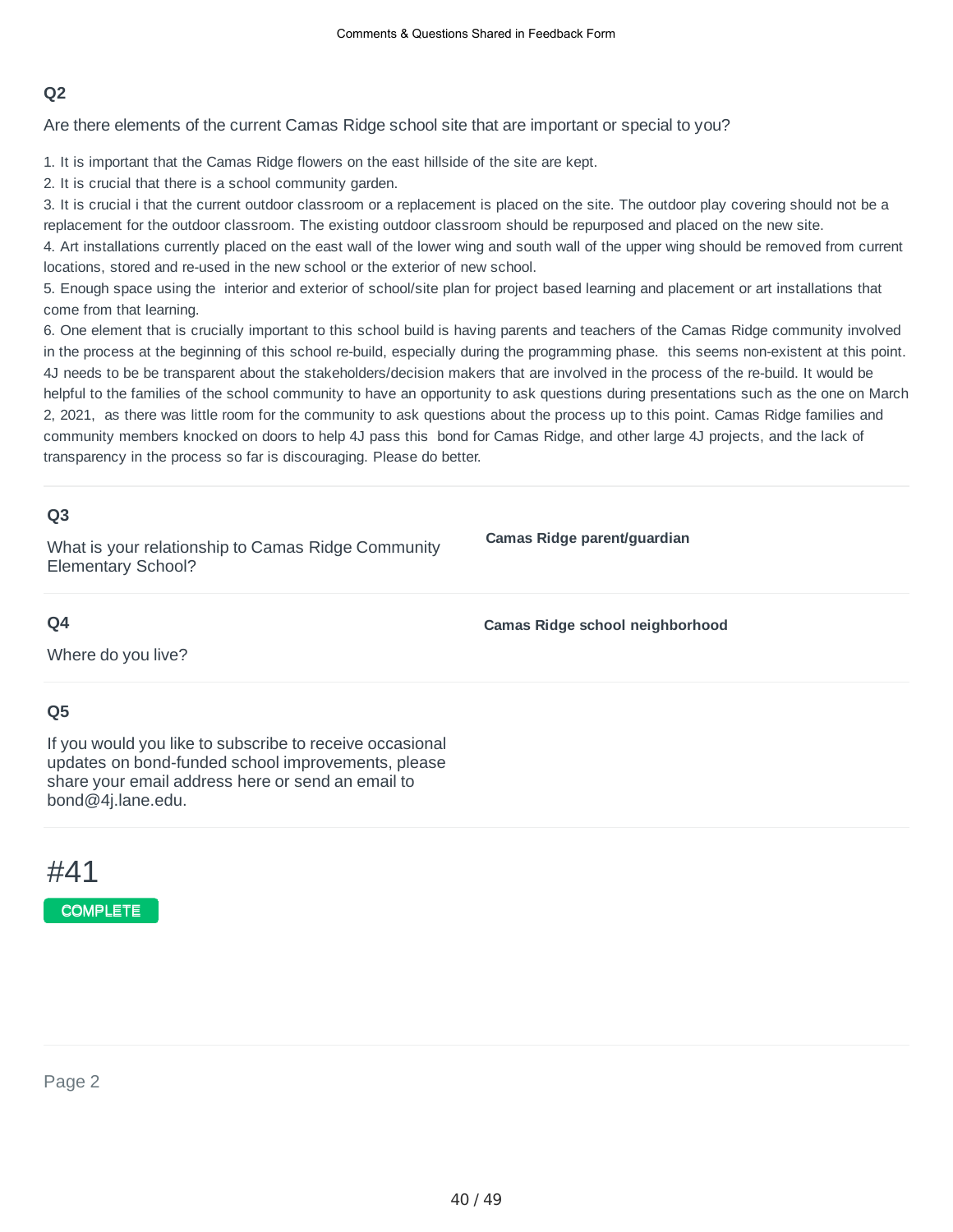Do you have any comments on the presented site plan for the new Camas Ridge Elementary School?

Yes. The ridge of Camas on the back side of the school now (where the new parking lot is slated to be) is integral to the culture of the school. Losing it would be a grave disappointment for the community at large, as camas is an important native plant to the area that should be preserved and protected.

#### **Q2**

Are there elements of the current Camas Ridge school site that are important or special to you?

See above.

| Q <sub>3</sub><br>What is your relationship to Camas Ridge Community<br>Elementary School? | <b>Camas Ridge staff member</b>                                                        |
|--------------------------------------------------------------------------------------------|----------------------------------------------------------------------------------------|
| Q4<br>Where do you live?                                                                   | Other 4J neighborhood, not South Eugene (Churchill,<br>North Eugene or Sheldon region) |
|                                                                                            |                                                                                        |

#### **Q5**

If you would you like to subscribe to receive occasional updates on bond-funded school improvements, please share your email address here or send an email to bond@4j.lane.edu.

# #42

#### **COMPLETE**

Page 2

**Q1**

Do you have any comments on the presented site plan for the new Camas Ridge Elementary School?

Hoping there will be room for school garden still.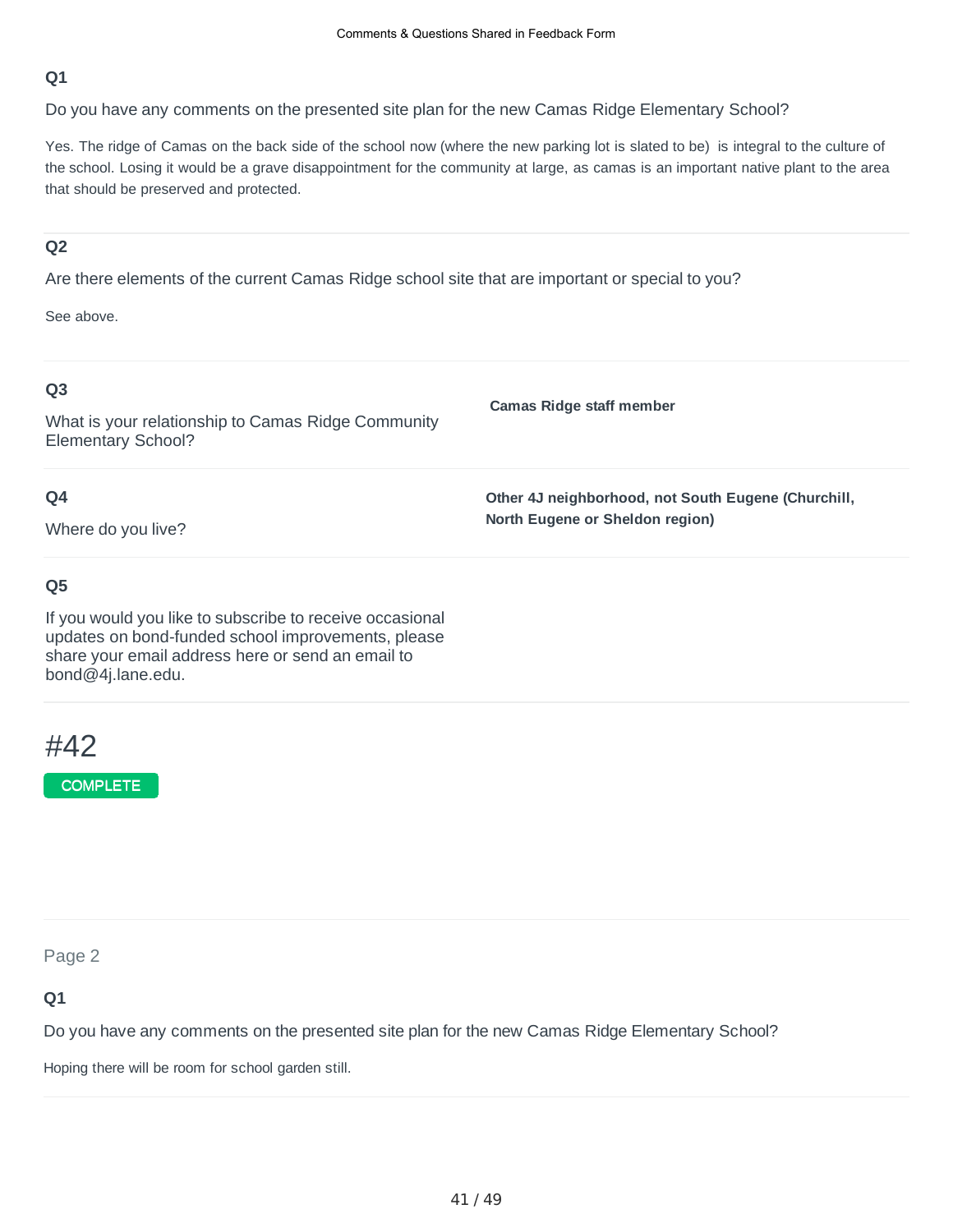Are there elements of the current Camas Ridge school site that are important or special to you?

The camas!

#### **Q3**

What is your relationship to Camas Ridge Community Elementary School?

#### **Q4**

Where do you live?

**Camas Ridge school neighborhood**

**Camas Ridge parent/guardian**

#### **Q5**

If you would you like to subscribe to receive occasional updates on bond-funded school improvements, please share your email address here or send an email to

bond@4j.lane.edu.



#### Page 2

#### **Q1**

Do you have any comments on the presented site plan for the new Camas Ridge Elementary School?

1. Soft play area looks small. Can we expand. Will there be shade?

2. There is no outdoor learning area. In light of what we've just experienced, that should be a priority. Maybe a smaller parking lot?

3. What about the community garden? Will it stay there or will the new school absorb it? Where can we place a new one? Please consider that it needs 8 hours of full sun each day.

#### **Q2**

Are there elements of the current Camas Ridge school site that are important or special to you?

Yes, outdoor spaces. Outdoor learning, community garden and shaded play area.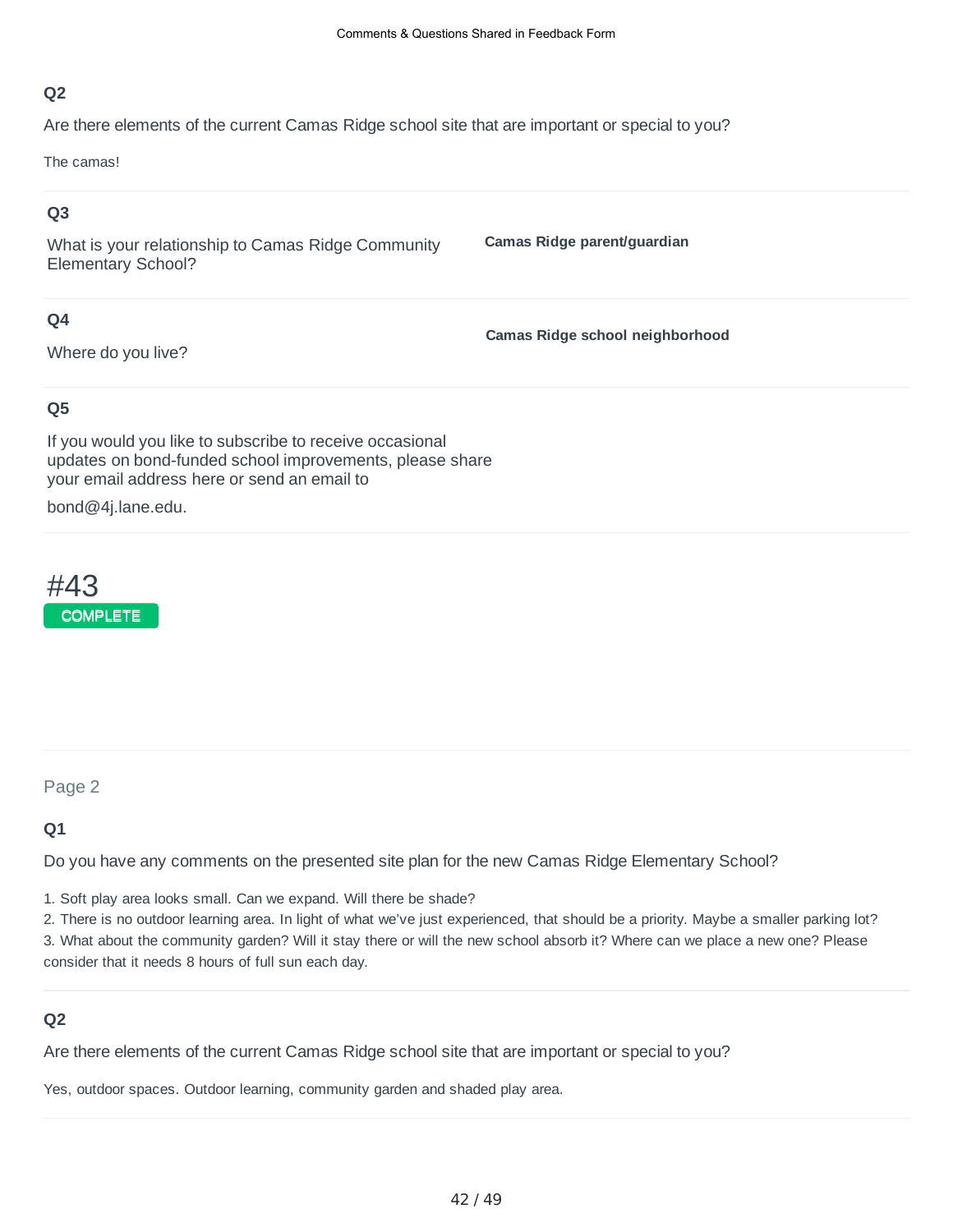What is your relationship to Camas Ridge Community Elementary School?

**Camas Ridge parent/guardian**

#### **Q4**

Where do you live?

**Camas Ridge school neighborhood**

#### **Q5**

If you would you like to subscribe to receive occasional updates on bond-funded school improvements, please share your email address here or send an email to

bond@4j.lane.edu.

## #44 **COMPLETE**

Page 2

#### **Q1**

Do you have any comments on the presented site plan for the new Camas Ridge Elementary School?

I am excited about the new school. Big concerns are making it safe and inviting to walk and bike to the building. Conversations about traffic calming and speed control should be happening with the city. It should be super-awesome and easy to get to and from school on foot/wheels, and it's got to be planned and designed in.

The parking lot seems overly large. Seems like we could make that smaller and use more space for kids/learning/community/garden/recreation. (And this is coming from someone from another neighborhood who drives in a lot of the time. A parking lot of that size just doesn't seem necessary. It's not at all hard to park in that neighborhood.) And please don't pave over the Camas flowers on the Ridge! I'm hearing that they won't be disturbed, but I wanted to say it, just in case! :)

Is the front entrance on 29th or University? If the parking lot stays where it is, then the main entrance should be on 29th. Seems odd to have the kids walk through a parking lot to get into school, much less have to look out at it as the main view from rooms looking onto University.

I like how the gym creates some protection from 30th.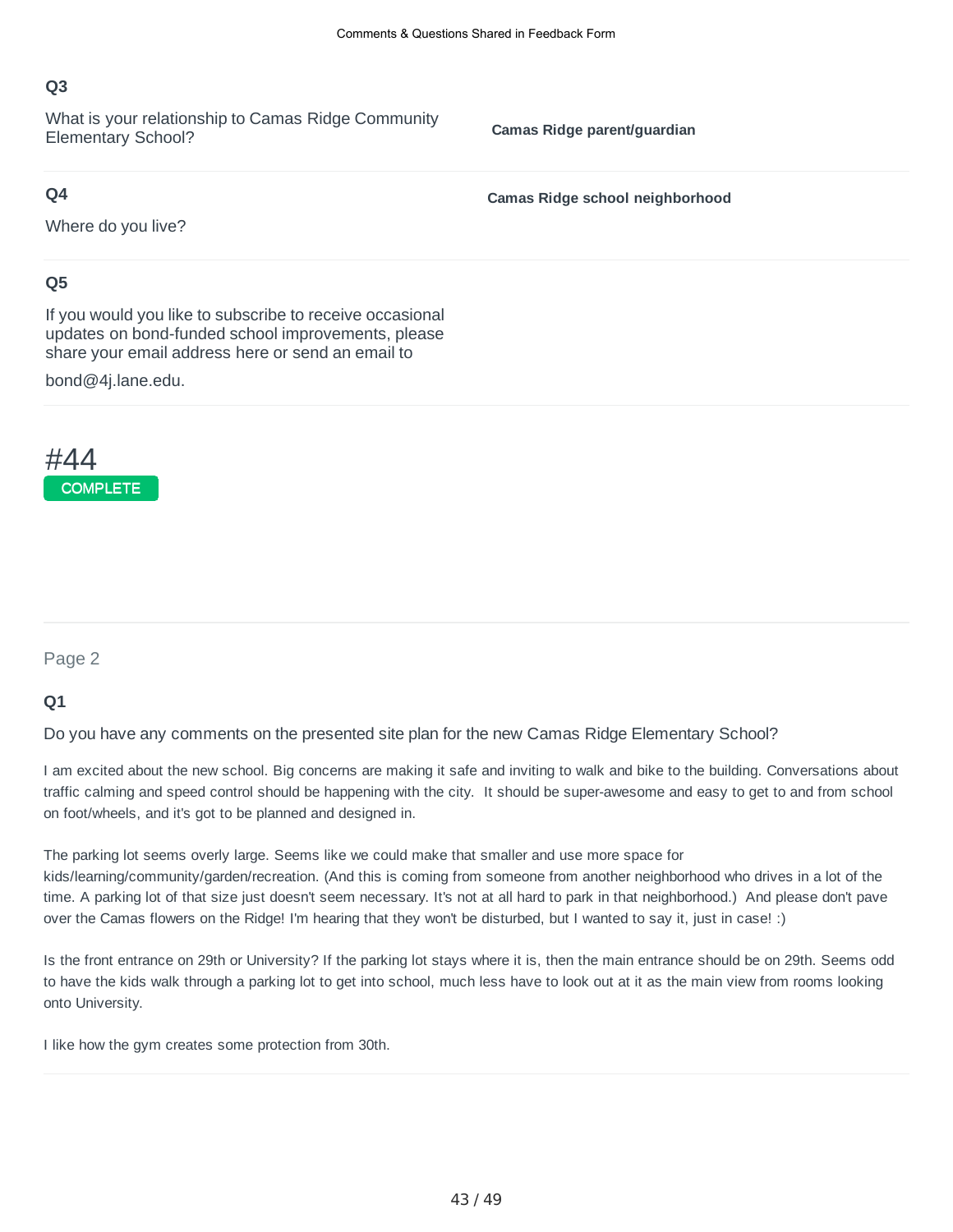Are there elements of the current Camas Ridge school site that are important or special to you?

Community spaces! There are lots of events that Camas puts on for the school and neighborhood.

Outdoor classroom! (We need more of these!)

The namesake Camas Ridge.

The school garden.

Memorials and murals.

Covered areas for project work.

Spacious, airy hallways with lots of room for artwork!

Trees on campus.

Wood used as a building material in classrooms, hallways, library.

Fresh air from operable windows and doors.

Access to the grounds for recreation. Camas is very much a community & neighborhood center, and should stay that way.

#### **Q3**

What is your relationship to Camas Ridge Community Elementary School?

**Camas Ridge parent/guardian, Other 4J parent/guardian**

#### **Other South Eugene neighborhood**

Where do you live?

#### **Q5**

**Q4**

If you would you like to subscribe to receive occasional updates on bond-funded school improvements, please share your email address here or send an email to bond@4j.lane.edu.

### #45

#### **COMPLETE**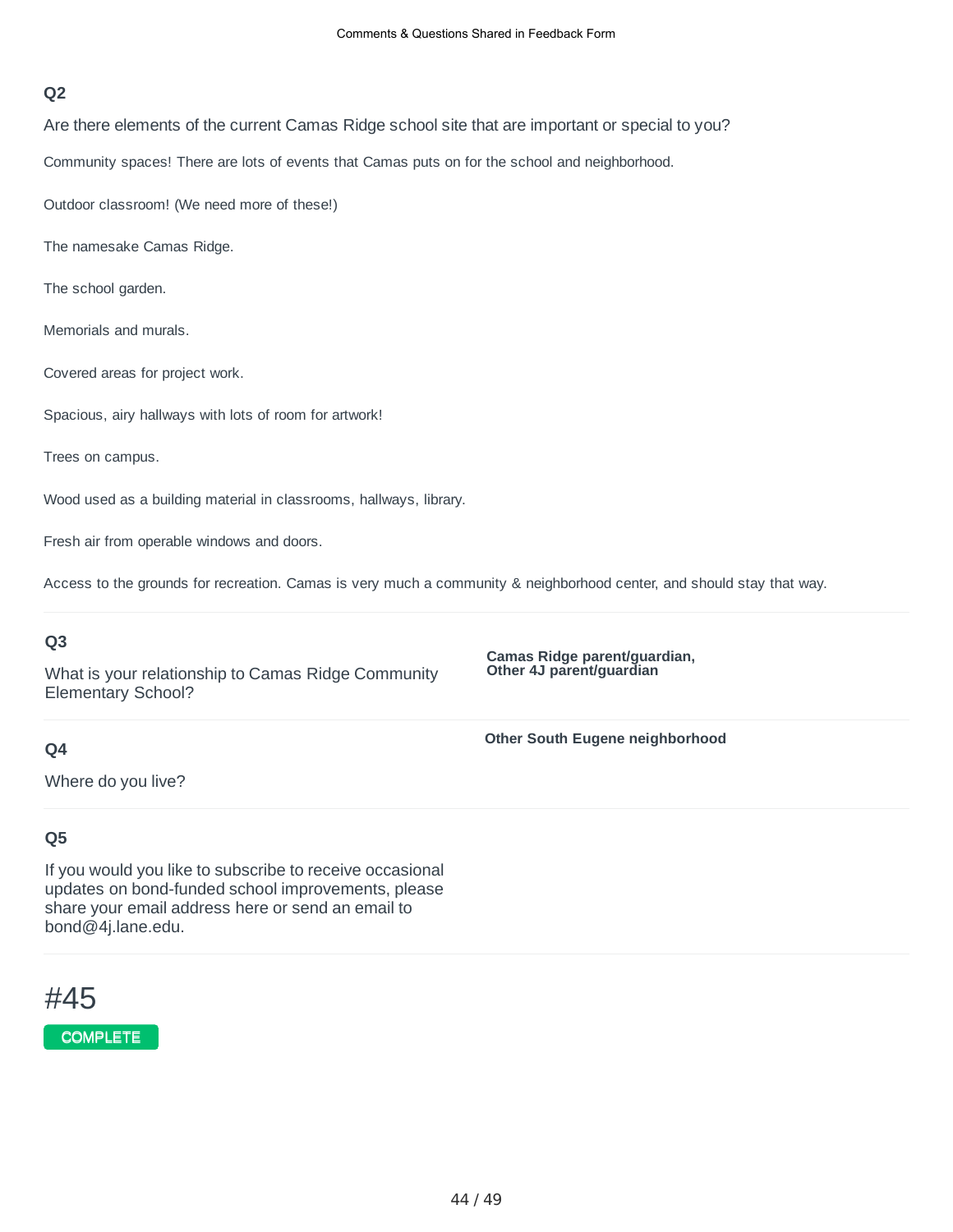#### **Q1**

Do you have any comments on the presented site plan for the new Camas Ridge Elementary School?

Where would the school garden be located? What size is the outdoor classroom/shelter? Is it similar to what is there currently? Is the school building to levels/floors? Would the gym have windows at the top for natural light? What kind of green architecture features are planned? Roosevelt Middle School has many that can be included in this building/design as well!

#### **Q2**

Are there elements of the current Camas Ridge school site that are important or special to you?

LOTS of natural light! WINDOWS! Green building features and green design for the landscaping as well. LARGE Garden space! LARGE outdoor classroom/structure! Lots of trees planted along 30th Ave to keep the noise and pollution down Great library space Outdoor eating spaces for students and staff Art/murals incorporated SAVE the CAMAS FLOWERS AND REPLANT THEM/ADD MORE Thank you :) We're really excited about this project and appreciate each of you!

#### **Q3**

What is your relationship to Camas Ridge Community Elementary School?

**Camas Ridge staff member**

#### **Q4**

**Camas Ridge school neighborhood**

Where do you live?

#### **Q5**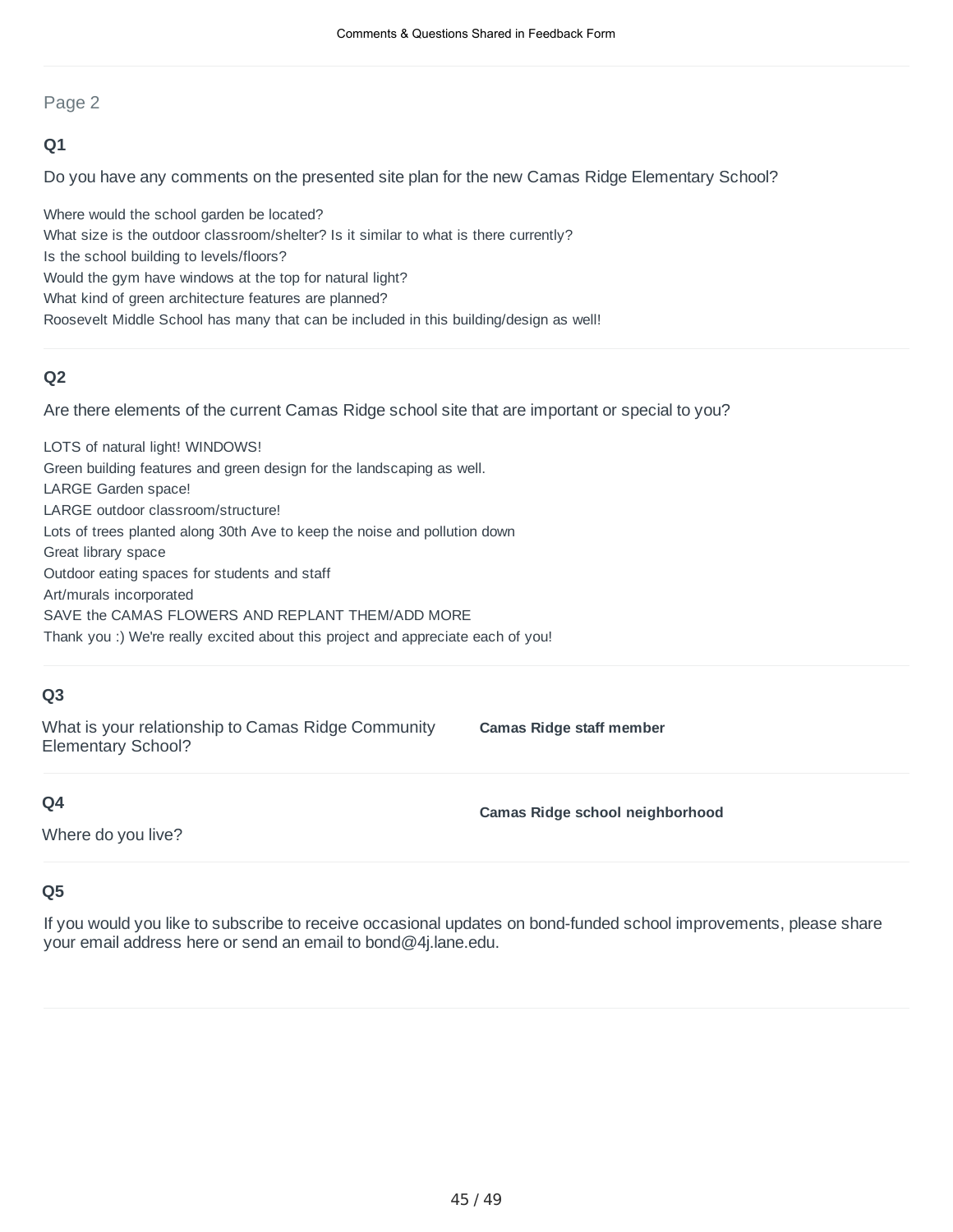#### **Q1**

Do you have any comments on the presented site plan for the new Camas Ridge Elementary School?

The way the building is flanked by the parking lot is kind of strange to me. I would think the main entrance would remain on 29th, though it doesn't look that way in the site plan. Kinda strange to give so much front-and-center real estate to a big parking lot, especially for a school. Couldn't the lot be made smaller? A whole block of parking lot. Don't think we need that much space for cars, especially since it's a smaller school site.

Good that we're protecting kids from 30th noise! We should also protect them from 30th speeds. People approach and turn off of 30th at very unsafe speeds. School Zone signs are just not enough. Speed bumps? 4-way stops? Raised crossings? Are you collaborating with Safe Routes to Schools to figure out how to make those streets and corners safer?

Please plant lots of trees. A few of our big old neighborhood trees have come down recently. Let's plant some more in our community space. I appreciate the shade shown in the site plan graphic.

#### **Q2**

Are there elements of the current Camas Ridge school site that are important or special to you?

All of the paintings. The bench and memorial to Momo. The trees. The Garden! The native Camas! My kids have all always used Camas Ridge as a meeting and playing place, even as they go on to middle, and now high school. They all love it so much. I live nearby and I love seeing so many people using the grounds. I certainly use them!

#### **Q3**

What is your relationship to Camas Ridge Community Elementary School?

**Camas Ridge parent/guardian, Other 4J parent/guardian**

#### **Q4**

**Camas Ridge school neighborhood**

Where do you live?

#### **Q5**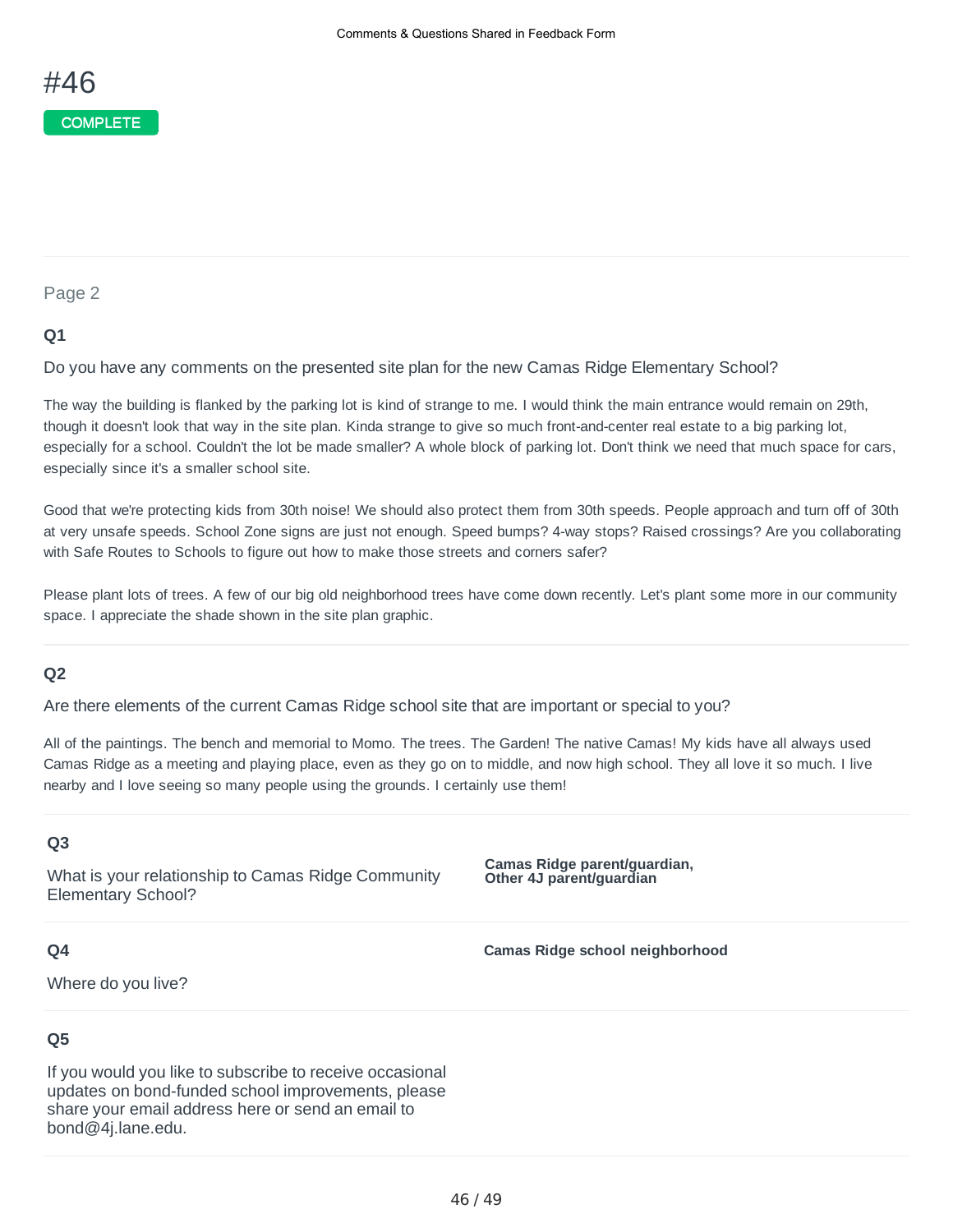

#### **Q1**

Do you have any comments on the presented site plan for the new Camas Ridge Elementary School?

Thank you for putting so much care into these plans! We really appreciate the chance to participate along the way – knowing that fielding strong voices from the community must not always be easy.

One concern I have is about the 29th Ave morning entrance for bus riders. Since this population skews towards less privileged students, we want to be sure they don't feel like they are entering through the "back door" every day, compared to those kids who might be dropped off by car.

#### **Q2**

Are there elements of the current Camas Ridge school site that are important or special to you?

Thank you for preserving the garden space.

#### **Q3**

What is your relationship to Camas Ridge Community Elementary School?

**Camas Ridge parent/guardian**

#### **Q4**

Where do you live?

**Other South Eugene neighborhood**

#### **Q5**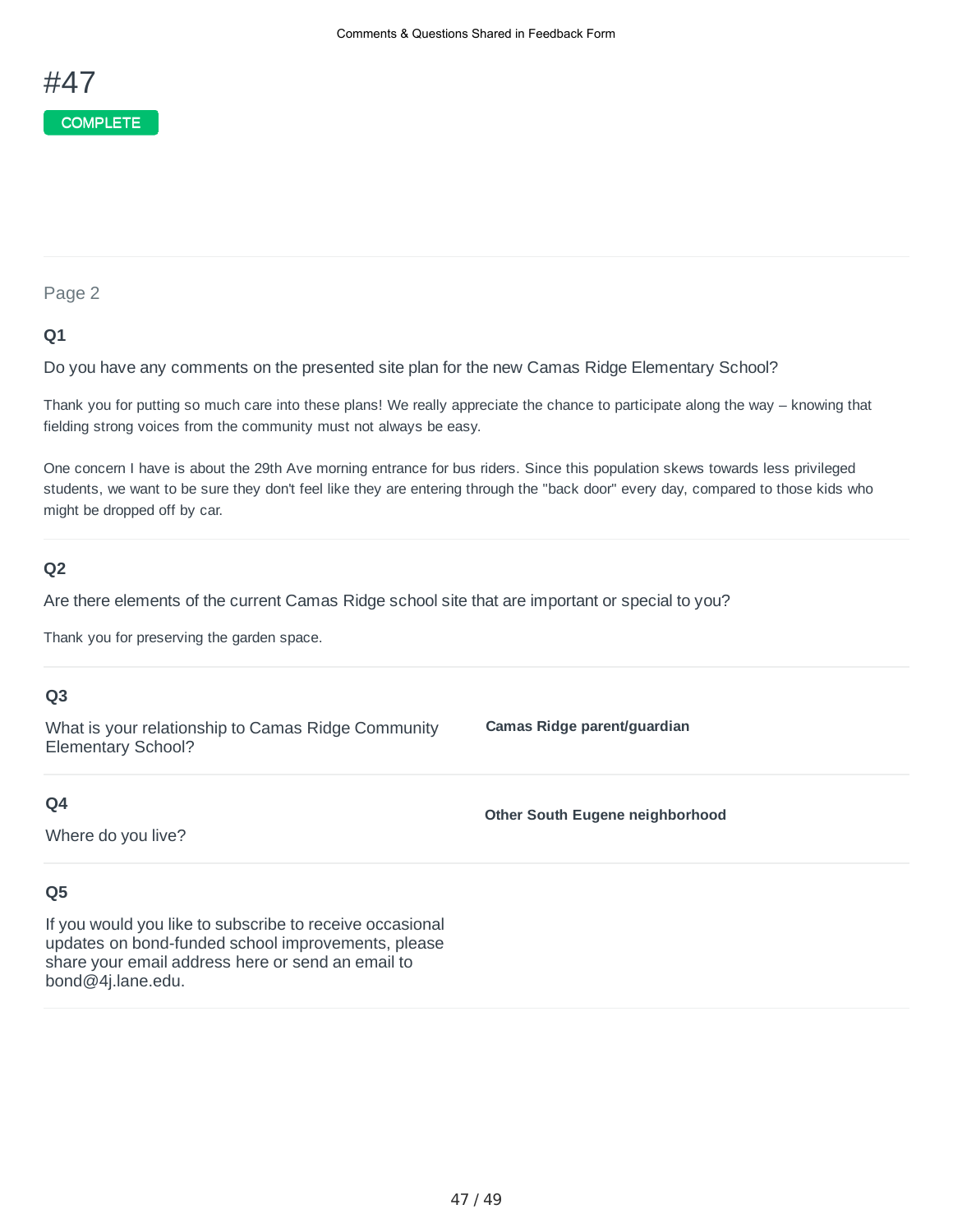#### **Q1**

Do you have any comments on the presented site plan for the new Camas Ridge Elementary School?

Where will the bike area be?

Please keep the school entrance on 29th.

Can we keep the track?!

#### **Q2**

#### Are there elements of the current Camas Ridge school site that are important or special to you?

The track (!) the easy inside-to-oudide spaces, the natural elements of the grounds. (Not too manicured, lots of things growing, lots of places to play in/with/around plants and greenery. Fun for kids! Comfortable.)

The library. The high ceilings in the classrooms.

What is your relationship to Camas Ridge Community Elementary School?

**Other 4J parent/guardian, Other 4J staff member**

**Camas Ridge school neighborhood**

#### **Q4**

Where do you live?

#### **Q5**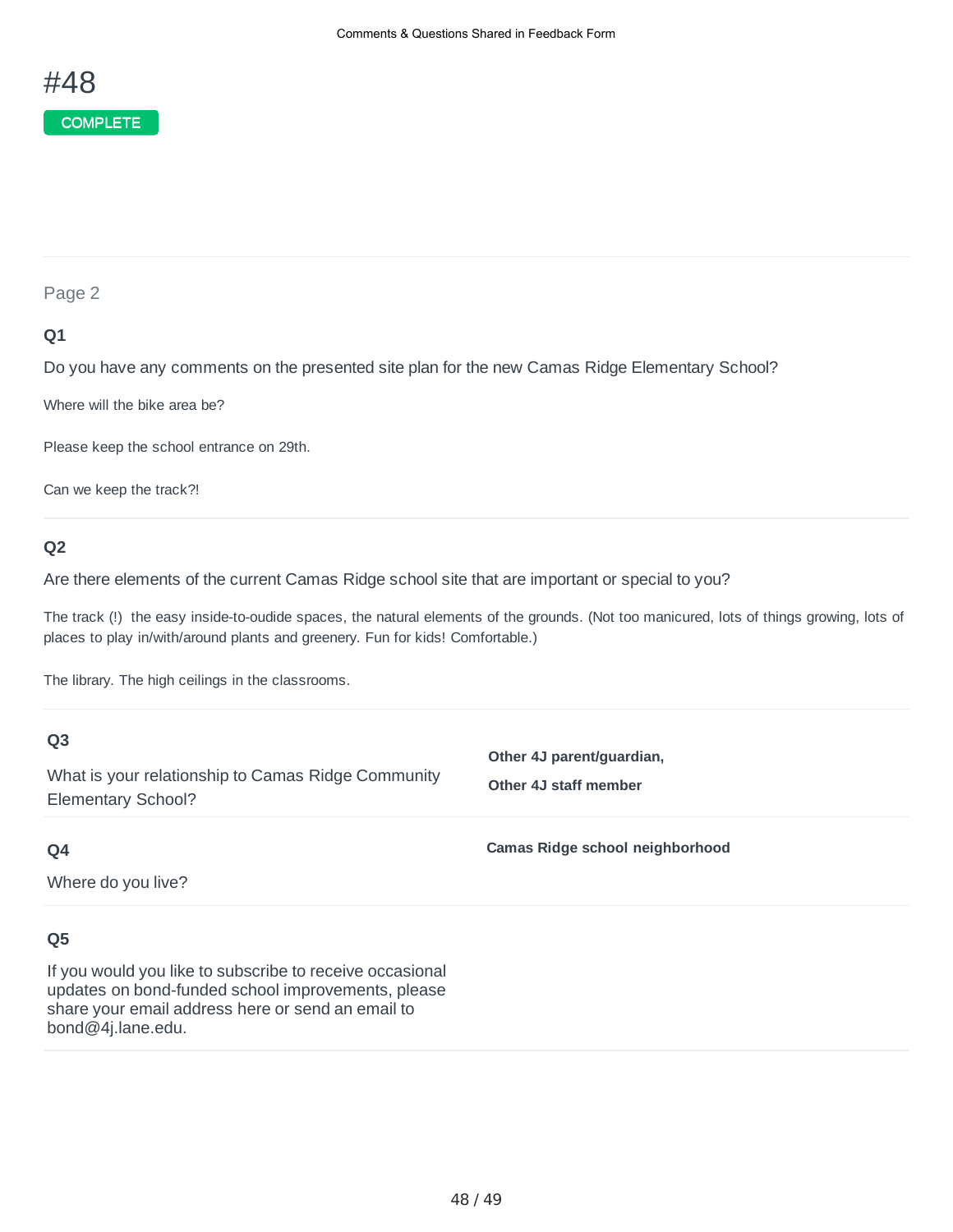#### **Q1**

Do you have any comments on the presented site plan for the new Camas Ridge Elementary School?

the parking lot is bigger than the school. NOT necessary. Not environmental. Way too many spaces.

Gym placement is good

How will kids to school across 30th. Is the ped bridge beubg rebuilt?

Like the greenspace, except for that big lot. Need the garden, though

Losing the track would be bad.

#### **Q2**

Are there elements of the current Camas Ridge school site that are important or special to you?

The outdoor classroom

Track

Garden

#### **Q3**

What is your relationship to Camas Ridge Community Elementary School?

**Former Camas Ridge student**

**Camas Ridge school neighborhood**

#### **Q4**

Where do you live?

#### **Q5**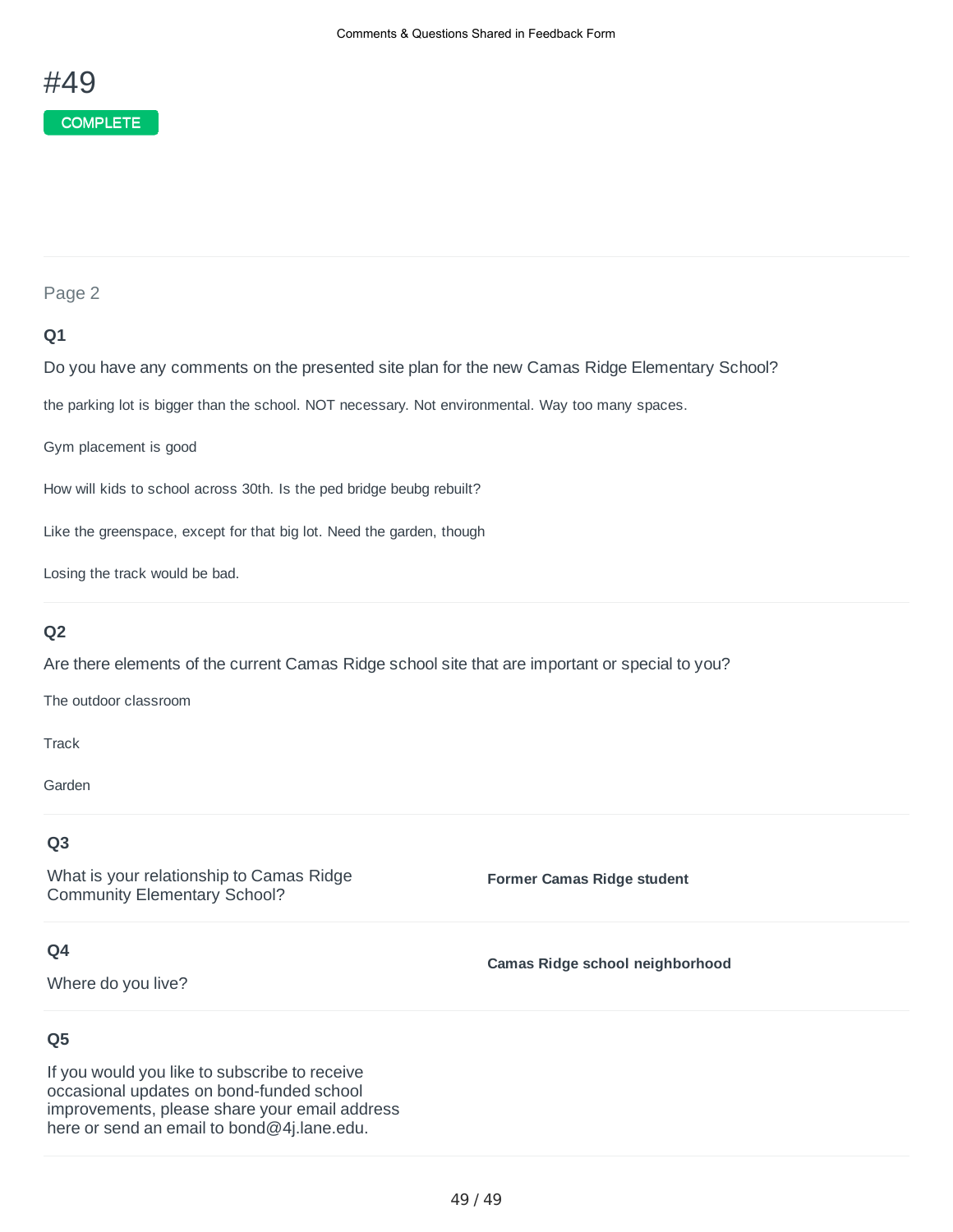T

| Comment/Question                                                                                                                                                                                                                                                                                                                                                                                                                                                                                                                                                                                                                                                                                                                                                                                                                                                                      | Author            |
|---------------------------------------------------------------------------------------------------------------------------------------------------------------------------------------------------------------------------------------------------------------------------------------------------------------------------------------------------------------------------------------------------------------------------------------------------------------------------------------------------------------------------------------------------------------------------------------------------------------------------------------------------------------------------------------------------------------------------------------------------------------------------------------------------------------------------------------------------------------------------------------|-------------------|
| What is the topic of this-is this the one on Camas RIdge?                                                                                                                                                                                                                                                                                                                                                                                                                                                                                                                                                                                                                                                                                                                                                                                                                             | Kathy Ging        |
| Ask this question pls.: are you going to avert the problems when some<br>other schools demolished where asbestos released? Will abatement<br>teams be used? If you can't answer that, pls. ask those in charge and<br>get back to me. Also pls. send notice of contact re RE that to press.<br>Neighbors are concerned because of lack of due diligence in the past!                                                                                                                                                                                                                                                                                                                                                                                                                                                                                                                  | Kathy Ging        |
|                                                                                                                                                                                                                                                                                                                                                                                                                                                                                                                                                                                                                                                                                                                                                                                                                                                                                       |                   |
| Also interested if garden space will be incorporated in school grounds?<br>Times have changed -more food insecurity ahead-and it might be an<br>optimal time to incorporate gardens at all school sites. I was on the<br>Schools of the Future committee about school grounds; architect Art Paz<br>led that group. You could tie in with UO Design school for a charette?!                                                                                                                                                                                                                                                                                                                                                                                                                                                                                                           |                   |
| Or bring up as topic at a future HOPES conference usuin Spring.                                                                                                                                                                                                                                                                                                                                                                                                                                                                                                                                                                                                                                                                                                                                                                                                                       | Kathy Ging        |
| A growing concern in the US+ is use of WiFI in schools. and delteterious<br>effects on kids. Did you know a 10 yr old girl had to see 7 DRs. +<br>psychiatrists due to her sitting under WiFi router at Camas Ridge after<br>signal amplified to accommodate more 'smart' devices? She spoke at<br>Legislature circa 2 yrs ago. Parents had to withdraw her from 4J, pay<br>\$10k a year to Waldorf which did not have WiFi in classrooms. Due to<br>that incident she is highly sensitive and it has adversely affected her and<br>her family's lives. What is being done to protect kids, teachers RE<br>wireless tech at new/old schools? In some areas/nations wireless only<br>used 1-2 times daily not through day to protect kids ovaries, sperm etc.<br>See writings of OR's Martin Pall, PhD, and on YouTube, 1000s of other<br>articles. He spoke to 300 in here OCT. 2018. | <b>Kathy Ging</b> |
| I recommend an innovative idea to mitigate WiFi hazard. although I<br>think WiFI shoould be eliminated from elem. adn mid schools. Could<br>design school with rooms to enable circular sitting? Ergo, kids would not<br>be zapped as much from all sides in military style seating arrangements<br>in most schools. Kids also zapped from wireless smart meters, network<br>routers, portable computers, cell phones and endless array of 'smart'<br>tech that emits dangerous radiation called electrosmog. Schools are<br>supposed to deliberate on this in OR.                                                                                                                                                                                                                                                                                                                    | Kathy Ging        |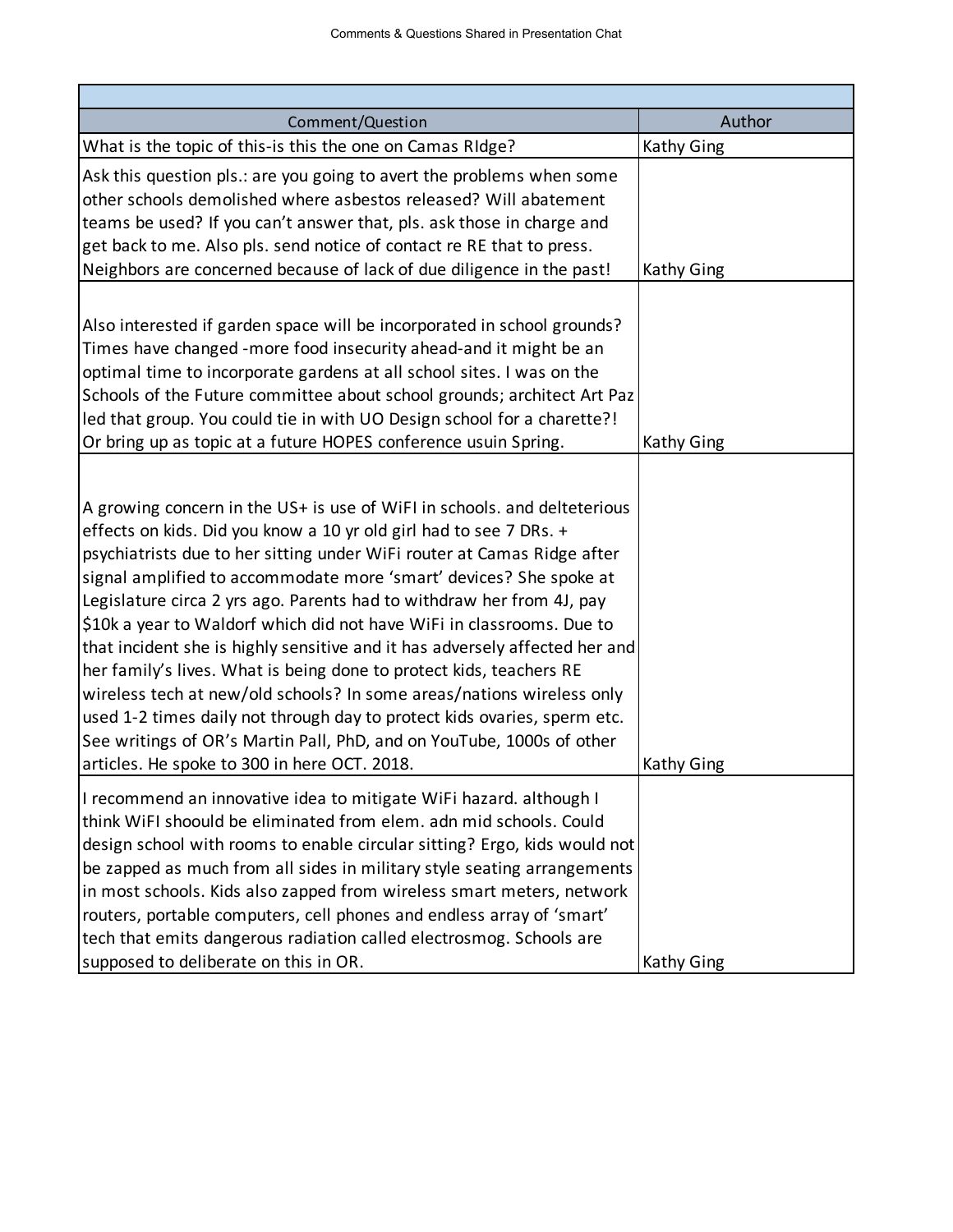Τ

 $\mathbf I$ 

٦

| Is there any 4-5G pole planned for the iimmediate vicinity around the<br>school site? Do you know that a half block away a 5G enabled pole was<br>erected 40 ft. from a bedroom of a couple whose grand daughter is no<br>longer allowed to visit them due to the dangerous radiation? Circa 350<br>5G enabled poles have been erected in Eugene. If not familiiar with<br>mechanism by which human cells are impacted by wireless radiation<br>look up Dr. Martin Pall's explanation of Voltage Gated Calcium Channels<br>VGCCs. He is trained in gentics, phsyics and basic medical science,<br>Summa cum Laude grad, attended Johns Hopkins and Caltech. He was<br>invited speaker to 145 presentations in 15 nations spoke in Eugene Oct.<br>2018, also met with Mayor Lucy VInis. Wireleless radiation activates<br>VGCCs and causes calcium imbalance of cellular activity which<br>contributes to inflammation. In recent decades inflammation has been |                           |
|----------------------------------------------------------------------------------------------------------------------------------------------------------------------------------------------------------------------------------------------------------------------------------------------------------------------------------------------------------------------------------------------------------------------------------------------------------------------------------------------------------------------------------------------------------------------------------------------------------------------------------------------------------------------------------------------------------------------------------------------------------------------------------------------------------------------------------------------------------------------------------------------------------------------------------------------------------------|---------------------------|
| cited as a trigger point for a plehora of illnesses.                                                                                                                                                                                                                                                                                                                                                                                                                                                                                                                                                                                                                                                                                                                                                                                                                                                                                                           | Kathy Ging                |
| I'm assuming this is a two story building?                                                                                                                                                                                                                                                                                                                                                                                                                                                                                                                                                                                                                                                                                                                                                                                                                                                                                                                     | Katie Laughlin (she/hers) |
| No track?                                                                                                                                                                                                                                                                                                                                                                                                                                                                                                                                                                                                                                                                                                                                                                                                                                                                                                                                                      | Nadine Batya              |
| Is this more than the required parking? It seems odd to use up so much<br>space on parking when our lot is "so small".                                                                                                                                                                                                                                                                                                                                                                                                                                                                                                                                                                                                                                                                                                                                                                                                                                         | Lindsay Selser            |
| Does the parking lot need to be so big? And can it be used as a<br>playground area too if it's not being filled with cars during the school<br>day?                                                                                                                                                                                                                                                                                                                                                                                                                                                                                                                                                                                                                                                                                                                                                                                                            | Ann Chang                 |
| Would you make sure all questions are known by other attendees and<br>carried on to future mtgs. for further discussion, also saved for<br>archives? Thx so much. Could you also let us know how many registered<br>for this presentatino and how many are attending?                                                                                                                                                                                                                                                                                                                                                                                                                                                                                                                                                                                                                                                                                          | Kathy Ging                |
| Noise was a huge factor to families planting shrub (half of which are<br>still alive) and trees and advocating for the school speed zone and the<br>pedestrian controlled crosswalk.                                                                                                                                                                                                                                                                                                                                                                                                                                                                                                                                                                                                                                                                                                                                                                           | Nadine Batya              |
| Will the covered space use the existing outdoor school structure? That<br>was built by families and teachers so it seems like something we should<br>preserve.                                                                                                                                                                                                                                                                                                                                                                                                                                                                                                                                                                                                                                                                                                                                                                                                 | Ann Chang                 |
| Does this plan eliminate the topography between the hard/soft play and<br>flield space?                                                                                                                                                                                                                                                                                                                                                                                                                                                                                                                                                                                                                                                                                                                                                                                                                                                                        | Katie Laughlin (she/hers) |
| I appreciate the sentiment Kevin expressed about lamenting not being<br>able to be in the cafeteria all together. for future meetings, please<br>replicate that as much as possible by holding normal zoom meetings<br>instead of webinars. This makes us disconnected as we can't even see<br>who is attending and for a community school this is not aligned with our<br>values. Unfortunatley, this feels really different from the community-<br>based process we were promised. But good news! It's easily remedied.                                                                                                                                                                                                                                                                                                                                                                                                                                      | Anonymous Attendee        |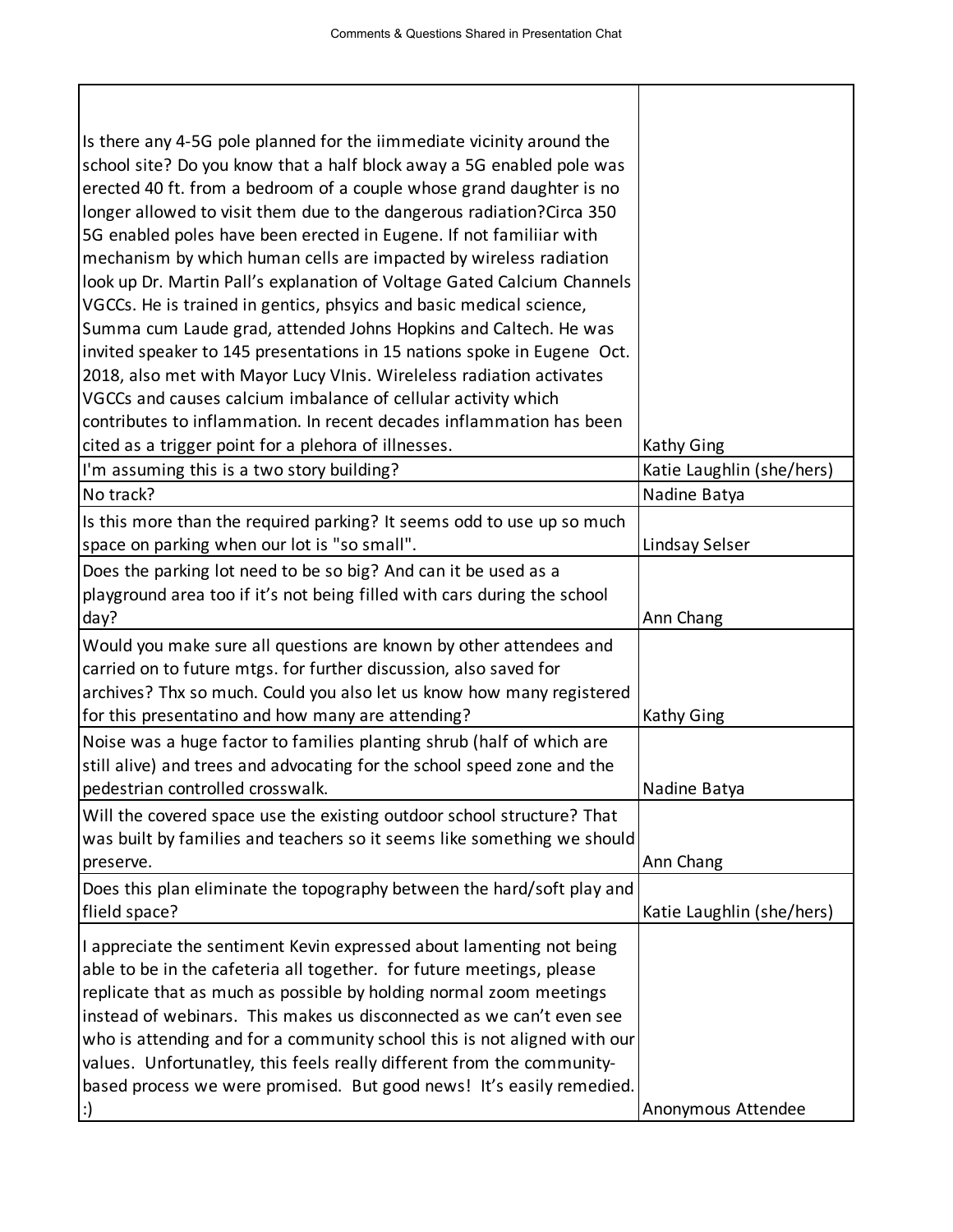| Why not have two access points (ie: in 29th, out 30th) in Parking lot: one                                                                                                                                                                                                                                                                                                                                                         |                           |
|------------------------------------------------------------------------------------------------------------------------------------------------------------------------------------------------------------------------------------------------------------------------------------------------------------------------------------------------------------------------------------------------------------------------------------|---------------------------|
| entry, exit for flow?                                                                                                                                                                                                                                                                                                                                                                                                              | Anonymous Attendee        |
| If this design is kept, could there be a stairway connecting 29th place to<br>the parking lot to ease access of families coming from that direction? I<br>could see them walking down the hill if there isn't a stairway anways,<br>so might as well make it easier.                                                                                                                                                               | Ann Chang                 |
| Could we add a garden space, perhaps if the parking lot is made<br>smaller, so that teachers have the option of doing gardening for their<br>community time projects?                                                                                                                                                                                                                                                              | Ann Chang                 |
| This is a great schematic design! I love that you've recognized the noise<br>on the site and thought about how to tuck the playground inside. Thank<br>you!                                                                                                                                                                                                                                                                        |                           |
| Have you considered (or will you) how to make sure that the parking lot<br>does not negatively impact the very health ridge of camas bulbs that run<br>along 29th Ave? (Or thought about a way to enhance it in work with<br>your landscape architects?)                                                                                                                                                                           | Eleanor Vandegrift        |
| Are there any plans for the walking bridge over 30th?                                                                                                                                                                                                                                                                                                                                                                              | George Ayres              |
| Scheduling issue (for waaayy down the road). There are so many<br>materials in schools that can be reused or repurposed, but the<br>timeframe between closure and asbestos abatement is often too short<br>to allow proper identification and removal. The materials and fixtures<br>that you may think have resale potential are often very different than<br>those the public buys. I was part of numerous projects like this in |                           |
| Springfield, and there was never enough time to remove them.                                                                                                                                                                                                                                                                                                                                                                       | Julie Daniel              |
| Does the parking lot loop double as a track?                                                                                                                                                                                                                                                                                                                                                                                       | Lisa Ponder               |
| How has planning addressed drainage on the lower part of the site?                                                                                                                                                                                                                                                                                                                                                                 | Katie Laughlin (she/hers) |
| Is there a place to retain a gardening are/presence?                                                                                                                                                                                                                                                                                                                                                                               | Lisa Ponder               |
| Is a traffic study required or been performed for this project?                                                                                                                                                                                                                                                                                                                                                                    | <b>Patrick Duerr</b>      |
| Does the design address climate change impact? Selection of materials<br>(concrete, hvac, etc)                                                                                                                                                                                                                                                                                                                                     | Julie Daniel              |
| Where will the library be in that design, will it be near the gym? or in<br>the admin building?                                                                                                                                                                                                                                                                                                                                    | Ann Chang                 |
| Can you describe the security features of the site on entry and exit                                                                                                                                                                                                                                                                                                                                                               |                           |
| points?                                                                                                                                                                                                                                                                                                                                                                                                                            | Katie Laughlin (she/hers) |
| Definitely wanting to make sure that access to the school is very well<br>thought out. A protected crosswalk through the parking lot to access<br>the xwalk on University and 29th place will be important. Also<br>important is where families and neighbors will access the<br>playground/where the gate access will be. Where will the covered bike<br>parking be?                                                              | Lindsay Selser            |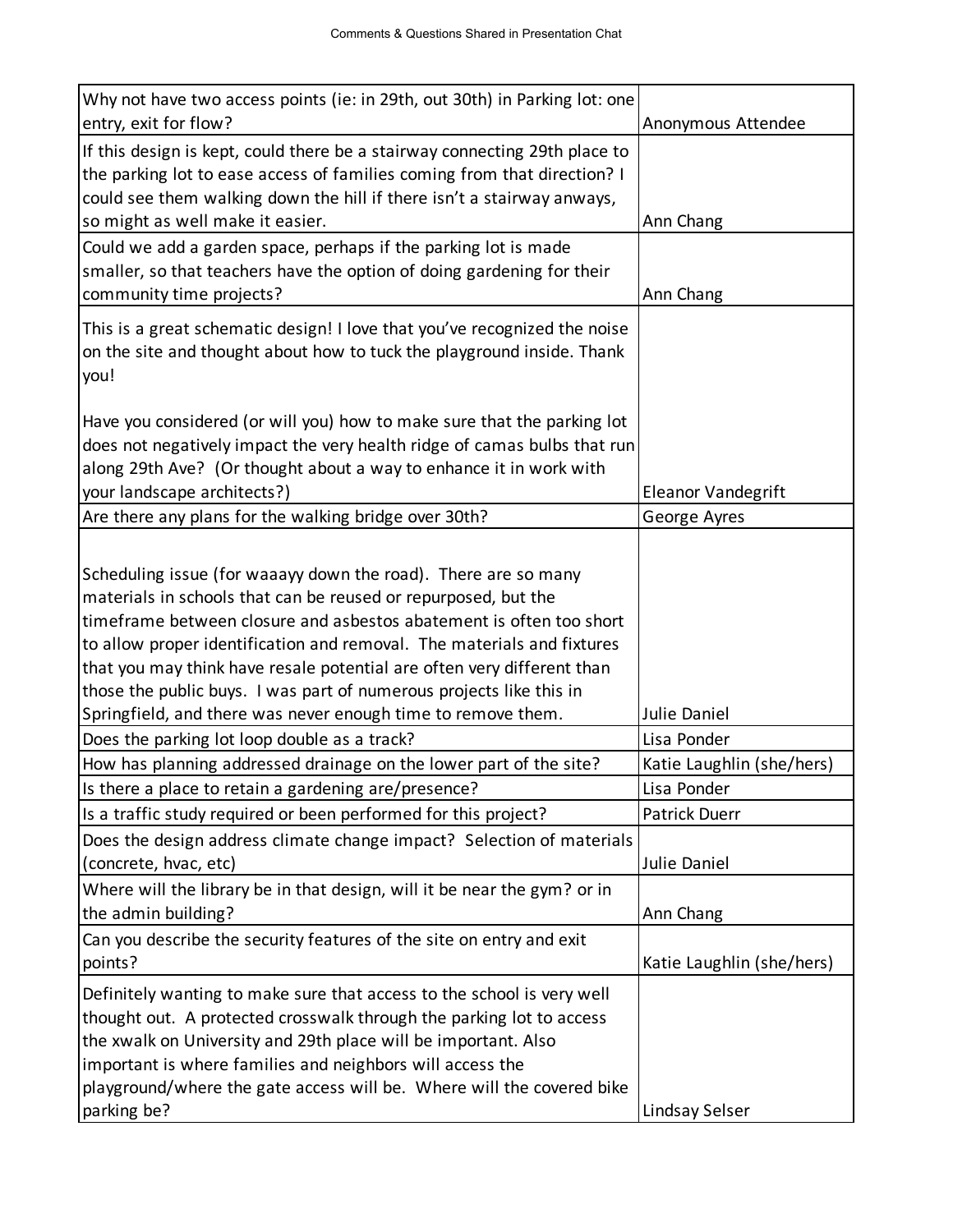| Can you talk about the green building materials you will use and the                                                                                                                                                                                                                                                                                                                                     |                           |
|----------------------------------------------------------------------------------------------------------------------------------------------------------------------------------------------------------------------------------------------------------------------------------------------------------------------------------------------------------------------------------------------------------|---------------------------|
| sustainable energy sources planned, such as passive and active solar                                                                                                                                                                                                                                                                                                                                     |                           |
| energy?                                                                                                                                                                                                                                                                                                                                                                                                  | jack cooper               |
| will staff/families/community have chances for input about specific<br>school building features?                                                                                                                                                                                                                                                                                                         | eric freeman              |
| 1. Thinking of placement on property, will the building be able to use<br>solar panels facing South (gym roof)?                                                                                                                                                                                                                                                                                          |                           |
| 2. Probably not for this phase, but will higher windows be used in gym<br>(North facing) for natural light?                                                                                                                                                                                                                                                                                              | Anonymous Attendee        |
| (And just so you know I'm not poo-pooing the idea, the overall design<br>looks nice). Will you enter the school on the top floor, and then have<br>lower floors? or enter at the bottom and go up?                                                                                                                                                                                                       | Ann Chang                 |
| Are you addressing safe routes to school? Children biking with parents,<br>walking. How are you separating children arriving by bike from cars?<br>We want to encourage parents to consider other choices than driving.<br>How are you incorporating that into your design?                                                                                                                              | Julie Daniel              |
| How has Camas' unique project-based learning approach and<br>integration of art been integrated into the site design?                                                                                                                                                                                                                                                                                    | Katie Laughlin (she/hers) |
| Wanting to know the plan for the outside murals and how they will be<br>integrated into the new school design (understanding this is further<br>down the road).                                                                                                                                                                                                                                          | Lindsay Selser            |
| Is there a plan to move the current murals on the building to the new<br>building?                                                                                                                                                                                                                                                                                                                       | Eleanor Vandegrift        |
| Wanting to maximize the outdoor covered space and also wanting to<br>make sure there is space for a school garden. Will we be able to re-<br>utilize the current outdoor classroom?                                                                                                                                                                                                                      | Lindsay Selser            |
| It behooves us in SE EU who have been a major source of info RE<br>wireless hazards, twarting CA and US style wireless smart meter<br>tehcnoloty that would have emitted up to 190,000 signals a day to think<br>carefully about designing future schools to 'accommodat' the very real<br>threat especially tokids and immune compromised. I have spent<br>thousands of hrs on this If u want to cal me | Kathy Ging                |
| Please make sure you are working hand in hand with Sarah Mazze the<br>district Safe Routes to School Coordinator and the City of Eugene's<br>Transportation Planning team. It is imperative that access is thought of<br>AT THE START and not as an afterthought. We do not want this school<br>to feel like a gated prison in our neighborhood and want kids to access it                               |                           |
| at all times.                                                                                                                                                                                                                                                                                                                                                                                            | Lindsay Selser            |
| How many people attended?                                                                                                                                                                                                                                                                                                                                                                                |                           |
| There is history to the fruit trees and playground trees that were                                                                                                                                                                                                                                                                                                                                       | Kathy Ging                |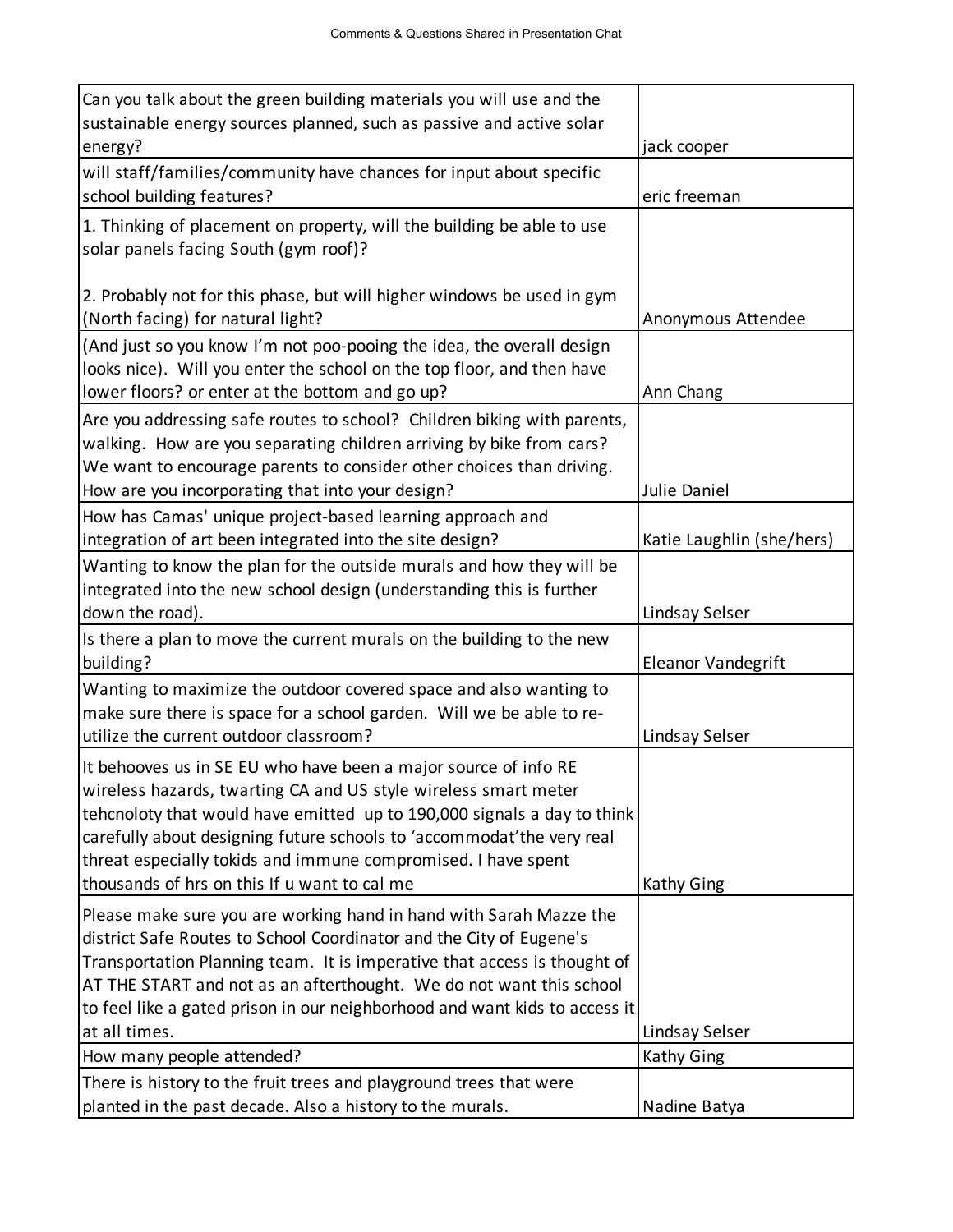| Do students arriving from 29th all have to walk about half-way (south)                                   |                            |
|----------------------------------------------------------------------------------------------------------|----------------------------|
| down the parking lot area before they get to enter the building?                                         | Lisa Ponder                |
| What mitigation and measures will be put in place to protect nearby                                      |                            |
| residents from demolition dust and construction vehicles making                                          |                            |
| walking and biking unsafe.                                                                               | Julie Daniel               |
| Is there any chance we can preserve the recently built parking lot that                                  |                            |
| cost the district \$250,000 only a few short years ago?                                                  | Maya Rabasa (She/her/ella) |
| Will we work with the City to get some 4-way stops and/or speedbumps                                     |                            |
| to make walking and biking to school safer?                                                              | Alison Wagner              |
| The parking lot is currently a magnet for night time high jinks. While                                   |                            |
| this is not just a design problem, design can reduce temptation!                                         | Julie Daniel               |
| Can we have acceess to the questions submitted along with a recording                                    |                            |
| of this presentation?                                                                                    | Maya Rabasa (She/her/ella) |
| People tend to speed down Harris, using it as an alternative to Hilyard.                                 |                            |
| What measures will be taken to discourage the use of Harris as a                                         |                            |
| through street?                                                                                          | Julie Daniel               |
| What about the ridge covered in camas lilies after which our school is                                   |                            |
| named? Is there a chance to preserve that much like Edison preserved                                     |                            |
| histroical features?                                                                                     | Maya Rabasa (She/her/ella) |
| Hoping you would make all the crosswalks adjacent to the school safer                                    |                            |
| by building a bump out around it - including University and 29th place -                                 |                            |
| especially considering traffic will go up on University if you put a giant                               |                            |
| parking lot in on that end of the site.                                                                  | Lindsay Selser             |
| HOw does the plan account for the need for more common space/larger                                      |                            |
| common spaces to accommodate a growing population and student                                            |                            |
| body? e.g cafeteria space - to say the space is crowded in the existing                                  |                            |
| site is an understament.                                                                                 | Katie Laughlin (she/hers)  |
| What about shade for all those parents who watch kids sports games on                                    |                            |
| the playing fields? Some tree canopy would be welcome. Pre-covid,                                        |                            |
| those fields were used by Kidsports.                                                                     | Julie Daniel               |
| There should be access from University $\omega$ 29th from the crosswalk                                  |                            |
| directly to the parking lot for neighbor access.                                                         | Andrea Laura Chapman       |
| With the parking lot on University St. The parking lot lighting will be                                  |                            |
| visable by adjacent homes. Please consider this in the desgin, and                                       |                            |
| consider pole height and nightime light polution and having the parking                                  |                            |
| lighting turn off after a resonable time.                                                                | Anonymous Attendee         |
| We live directly across the street and have witnessed considerable                                       |                            |
| diesel fuel pollution from some of the recent truck activity. Is there                                   |                            |
| anything that can be done? Have the school buses been upgraded to<br>compact gas or electric power, yet? | jack cooper                |
|                                                                                                          |                            |